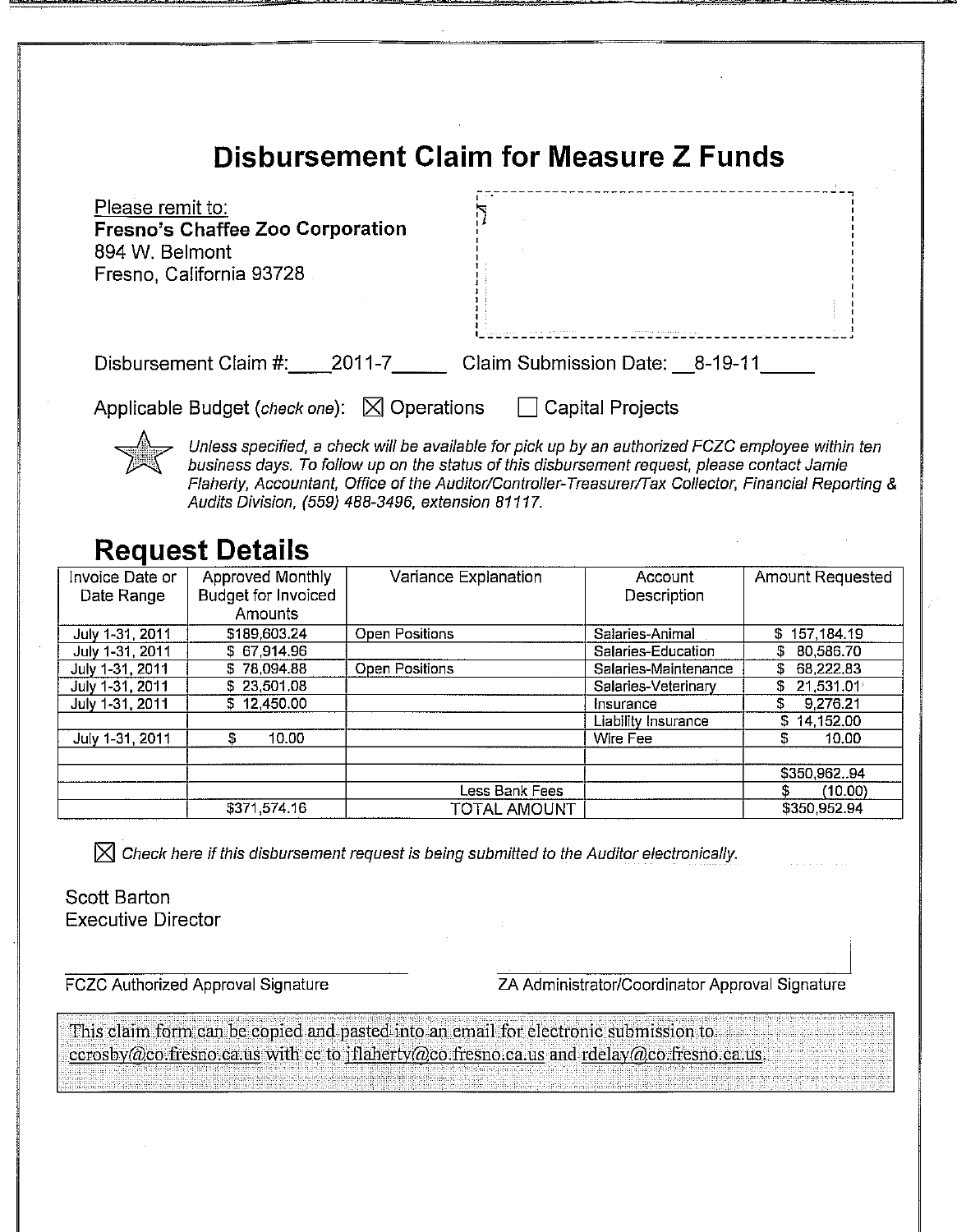#### 8/15/2011 9:52:40AM **Fresno's Chaffee Zoo Corporation** Page 1 **Income Statement**

|                                             | 2011 Budget July Budget |              | July Measure Z | <b>July Actual</b> | <b>YTD</b><br><b>Budget</b> | <b>YTD</b><br><b>Measure Z</b> | <b>YTD</b><br><b>Actual</b> |
|---------------------------------------------|-------------------------|--------------|----------------|--------------------|-----------------------------|--------------------------------|-----------------------------|
| <b>REVENUE</b>                              |                         |              |                |                    |                             |                                |                             |
| <b>Self Generated Revenue</b>               |                         |              |                |                    |                             |                                |                             |
| Admissions                                  |                         |              |                |                    |                             |                                |                             |
| Admissions                                  | \$0.00                  | \$0.00       | \$0.00         | \$0.00             | \$0.00                      | \$0.00                         | \$0.00                      |
| Admissions-Special Events                   | \$6,200.00              | \$416.67     | \$0.00         | \$0.00             | \$4,116.65                  | \$0.00                         | \$0.00                      |
| <b>Admissions-Visitor Services</b>          | \$1,466,330.00          | \$115,850.00 | \$0.00         | \$169,051.25       | \$1,002,930.00              | \$0.00                         | \$1,183,644.46              |
| Over and Under                              | \$0.00                  | \$0.00       | \$0.00         | \$0.00             | \$0.00                      | \$0.00                         | \$0.00                      |
| Over and Under-Visitor Services             | \$0.00                  | \$0.00       | \$0.00         | \$84.85            | \$0.00                      | \$0.00                         | \$375.24                    |
| <b>Total Admissions</b>                     | \$1,472,530.00          | \$116,266.67 | \$0.00         | \$169,136.10       | \$1,007,046.65              | \$0.00                         | \$1,184,019.70              |
| Adopt an Animal                             |                         |              |                |                    |                             |                                |                             |
| Adopt An Animal                             | \$0.00                  | \$0.00       | \$0.00         | \$0.00             | \$0.00                      | \$0.00                         | \$0.00                      |
| Adopt An Animal-Development                 | \$25,000.00             | \$700.00     | \$0.00         | \$800.00           | \$17,700.00                 | \$0.00                         | \$18,283.11                 |
| Total Adopt an Animal                       | \$25,000.00             | \$700.00     | \$0.00         | \$800.00           | \$17,700.00                 | \$0.00                         | \$18,283.11                 |
| Board Designated for Endowment              |                         |              |                |                    |                             |                                |                             |
| Board Designated Endowment Income           | \$0.00                  | \$0.00       | \$0.00         | \$0.00             | \$0.00                      | \$0.00                         | \$0.00                      |
| Board Designated Endowment Income-Deve      | \$50,000.00             | \$0.00       | \$0.00         | \$441.16           | \$30,000.00                 | \$0.00                         | \$2,414.29                  |
| <b>Endowment Trust Fund</b>                 | \$0.00                  | \$0.00       | \$0.00         | \$0.00             | \$0.00                      | \$0.00                         | \$0.00                      |
| <b>Total Board Designated for Endowment</b> | \$50,000.00             | \$0.00       | \$0.00         | \$441.16           | \$30,000.00                 | \$0.00                         | \$2,414.29                  |
| Education                                   |                         |              |                |                    |                             |                                |                             |
| After School Programs                       | \$0.00                  | \$0.00       | \$0.00         | \$0.00             | \$0.00                      | \$0.00                         | \$0.00                      |
| After School Programs-Education             | \$1,200.00              | \$0.00       | \$0.00         | \$0.00             | \$800.00                    | \$0.00                         | \$0.00                      |
| <b>Annual Dues</b>                          | \$0.00                  | \$0.00       | \$0.00         | \$0.00             | \$0.00                      | \$0.00                         | \$0.00                      |
| Annual Dues-Education                       | \$0.00                  | \$0.00       | \$0.00         | \$0.00             | \$0.00                      | \$0.00                         | \$0.00                      |
| <b>Annual Dues-Volunteer</b>                | \$800.00                | \$0.00       | \$0.00         | \$0.00             | \$800.00                    | \$0.00                         | \$370.00                    |
| Camp Scholarships                           | \$0.00                  | \$0.00       | \$0.00         | \$0.00             | \$0.00                      | \$0.00                         | \$0.00                      |
| Camp Scholarships-Education                 | \$1,000.00              | \$200.00     | \$0.00         | \$0.00             | \$800.00                    | \$0.00                         | \$0.00                      |
| <b>Class Fees</b>                           | \$0.00                  | \$0.00       | \$0.00         | \$0.00             | \$0.00                      | \$0.00                         | \$0.00                      |
| Class Fees-Volunteer                        | \$1,200.00              | \$0.00       | \$0.00         | \$0.00             | \$0.00                      | \$0.00                         | \$0.00                      |
| Cookbook Sales                              | \$0.00                  | \$0.00       | \$0.00         | \$0.00             | \$0.00                      | \$0.00                         | \$0.00                      |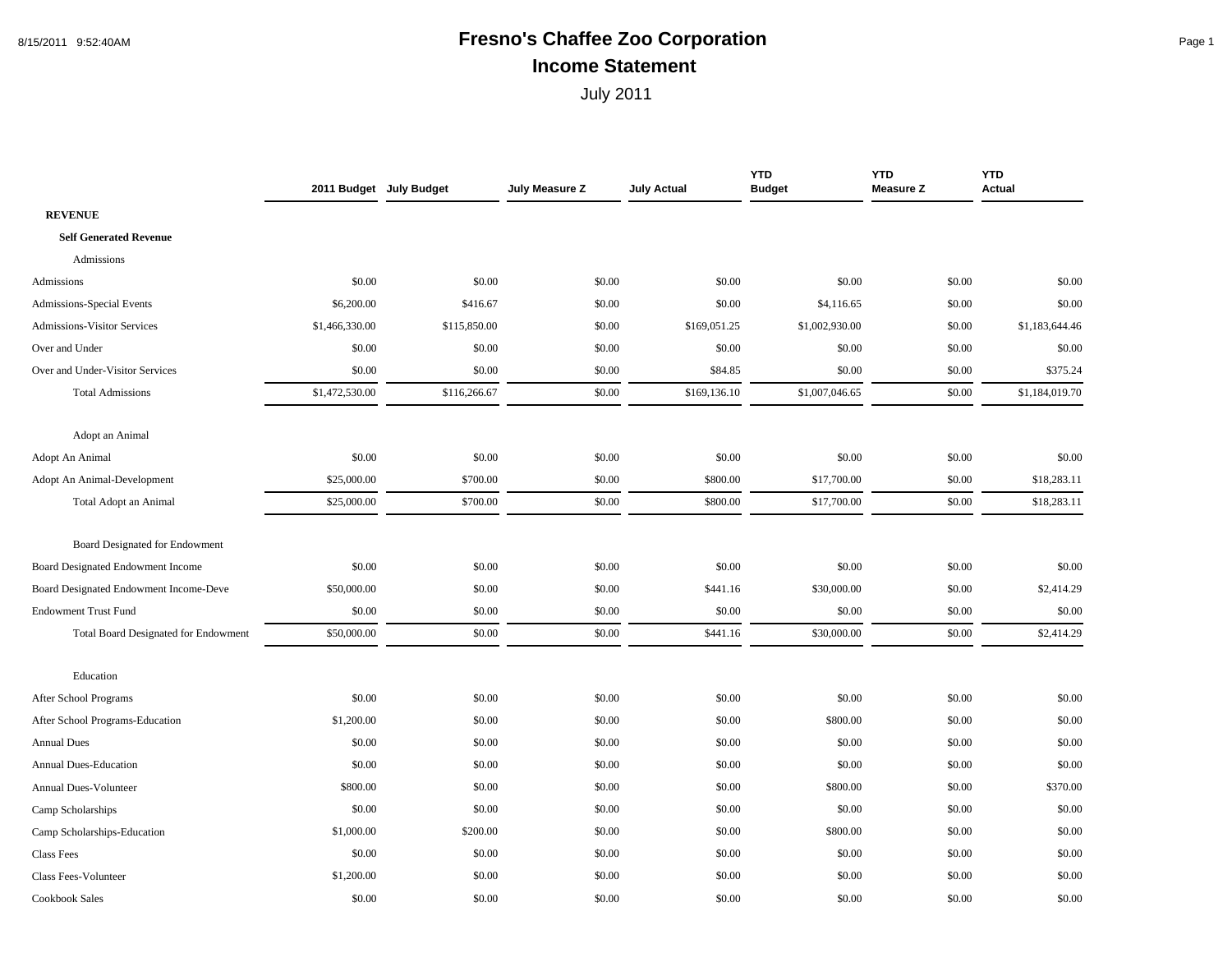## 8/15/2011 9:52:40AM **Fresno's Chaffee Zoo Corporation** Page 2 **Income Statement**

|                                          |             | 2011 Budget July Budget | July Measure Z | <b>July Actual</b> | <b>YTD</b><br><b>Budget</b> | <b>YTD</b><br><b>Measure Z</b> | <b>YTD</b><br><b>Actual</b> |
|------------------------------------------|-------------|-------------------------|----------------|--------------------|-----------------------------|--------------------------------|-----------------------------|
| Cookbook Sales-Volunteer                 | \$60.00     | \$0.00                  | \$0.00         | \$0.00             | \$0.00                      | \$0.00                         | \$0.00                      |
| Docent Activities                        | \$0.00      | \$0.00                  | \$0.00         | \$0.00             | \$0.00                      | \$0.00                         | \$0.00                      |
| Docent Activities-Volunteer              | \$0.00      | \$0.00                  | \$0.00         | \$235.00           | \$0.00                      | \$0.00                         | \$3,328.00                  |
| <b>Education-General Income</b>          | \$0.00      | \$0.00                  | \$0.00         | \$0.00             | \$0.00                      | \$0.00                         | \$0.00                      |
| Education-General Income-Education       | \$0.00      | \$0.00                  | \$0.00         | \$0.00             | \$0.00                      | \$0.00                         | \$0.00                      |
| Docent Fundraising Income                | \$0.00      | \$0.00                  | \$0.00         | \$0.00             | \$0.00                      | \$0.00                         | \$0.00                      |
| Docent Fundraising Income-Volunteer      | \$0.00      | \$0.00                  | \$0.00         | \$0.00             | \$0.00                      | \$0.00                         | \$0.00                      |
| Grants                                   | \$0.00      | \$0.00                  | \$0.00         | \$0.00             | \$0.00                      | \$0.00                         | \$0.00                      |
| Grants-Education                         | \$6,000.00  | \$6,000.00              | \$0.00         | \$5,896.54         | \$6,000.00                  | \$0.00                         | \$5,896.54                  |
| Junior University Income                 | \$0.00      | \$0.00                  | \$0.00         | \$0.00             | \$0.00                      | \$0.00                         | \$0.00                      |
| Junior University Income-Education       | \$2,200.00  | \$0.00                  | \$0.00         | \$0.00             | \$1,100.00                  | \$0.00                         | \$0.00                      |
| Overnight Income                         | \$0.00      | \$0.00                  | \$0.00         | \$0.00             | \$0.00                      | \$0.00                         | \$0.00                      |
| Overnight Income-Education               | \$2,250.00  | \$0.00                  | \$0.00         | \$0.00             | \$1,350.00                  | \$0.00                         | \$0.00                      |
| Service Income                           | \$0.00      | \$0.00                  | \$0.00         | \$0.00             | \$0.00                      | \$0.00                         | \$0.00                      |
| Service Income-Education                 | \$450.00    | \$0.00                  | \$0.00         | \$0.00             | \$150.00                    | \$0.00                         | \$0.00                      |
| Service Income-Volunteer                 | \$0.00      | \$0.00                  | \$0.00         | \$0.00             | \$0.00                      | \$0.00                         | \$0.00                      |
| Teacher Resource Guide Income            | \$0.00      | \$0.00                  | \$0.00         | \$0.00             | \$0.00                      | \$0.00                         | \$0.00                      |
| Teacher Training Workshop Income         | \$0.00      | \$0.00                  | \$0.00         | \$0.00             | \$0.00                      | \$0.00                         | \$0.00                      |
| Teacher Training Workshop Income-Educati | \$750.00    | \$250.00                | \$0.00         | \$0.00             | \$500.00                    | \$0.00                         | \$0.00                      |
| Trip Income                              | \$0.00      | \$0.00                  | \$0.00         | \$0.00             | \$0.00                      | \$0.00                         | \$0.00                      |
| Trip Income-Volunteer                    | \$0.00      | \$0.00                  | \$0.00         | \$0.00             | \$0.00                      | \$0.00                         | \$0.00                      |
| Uniform Income                           | \$0.00      | \$0.00                  | \$0.00         | \$0.00             | \$0.00                      | \$0.00                         | \$0.00                      |
| Uniform Income-Volunteer                 | \$0.00      | \$0.00                  | \$0.00         | \$319.00           | \$0.00                      | \$0.00                         | \$496.00                    |
| Wild Connections Lab Income              | \$0.00      | \$0.00                  | \$0.00         | \$0.00             | \$0.00                      | \$0.00                         | \$0.00                      |
| Wild Connections Lab Income-Education    | \$3,000.00  | \$0.00                  | \$0.00         | $(\$51.00)$        | \$3,000.00                  | \$0.00                         | \$7,043.00                  |
| Zoo Adventures Camp Income               | \$0.00      | \$0.00                  | \$0.00         | \$0.00             | \$0.00                      | \$0.00                         | \$0.00                      |
| Zoo Adventures Camp Income-Education     | \$97,800.00 | \$35,000.00             | \$0.00         | \$22,897.00        | \$68,800.00                 | \$0.00                         | \$83,217.96                 |
| Zoo Boo Haunted House Income             | \$0.00      | \$0.00                  | \$0.00         | \$0.00             | \$0.00                      | \$0.00                         | \$0.00                      |
| Zoo Preview Income                       | \$0.00      | \$0.00                  | \$0.00         | \$0.00             | \$0.00                      | \$0.00                         | \$0.00                      |
| Zoo Preview Income-Volunteer             | \$2,800.00  | \$0.00                  | \$0.00         | \$0.00             | \$2,400.00                  | \$0.00                         | \$3,421.00                  |
| Zoo School Income                        | \$0.00      | \$0.00                  | \$0.00         | \$0.00             | \$0.00                      | \$0.00                         | \$0.00                      |
| Zoo Talks Income                         | \$0.00      | \$0.00                  | \$0.00         | \$0.00             | \$0.00                      | \$0.00                         | \$0.00                      |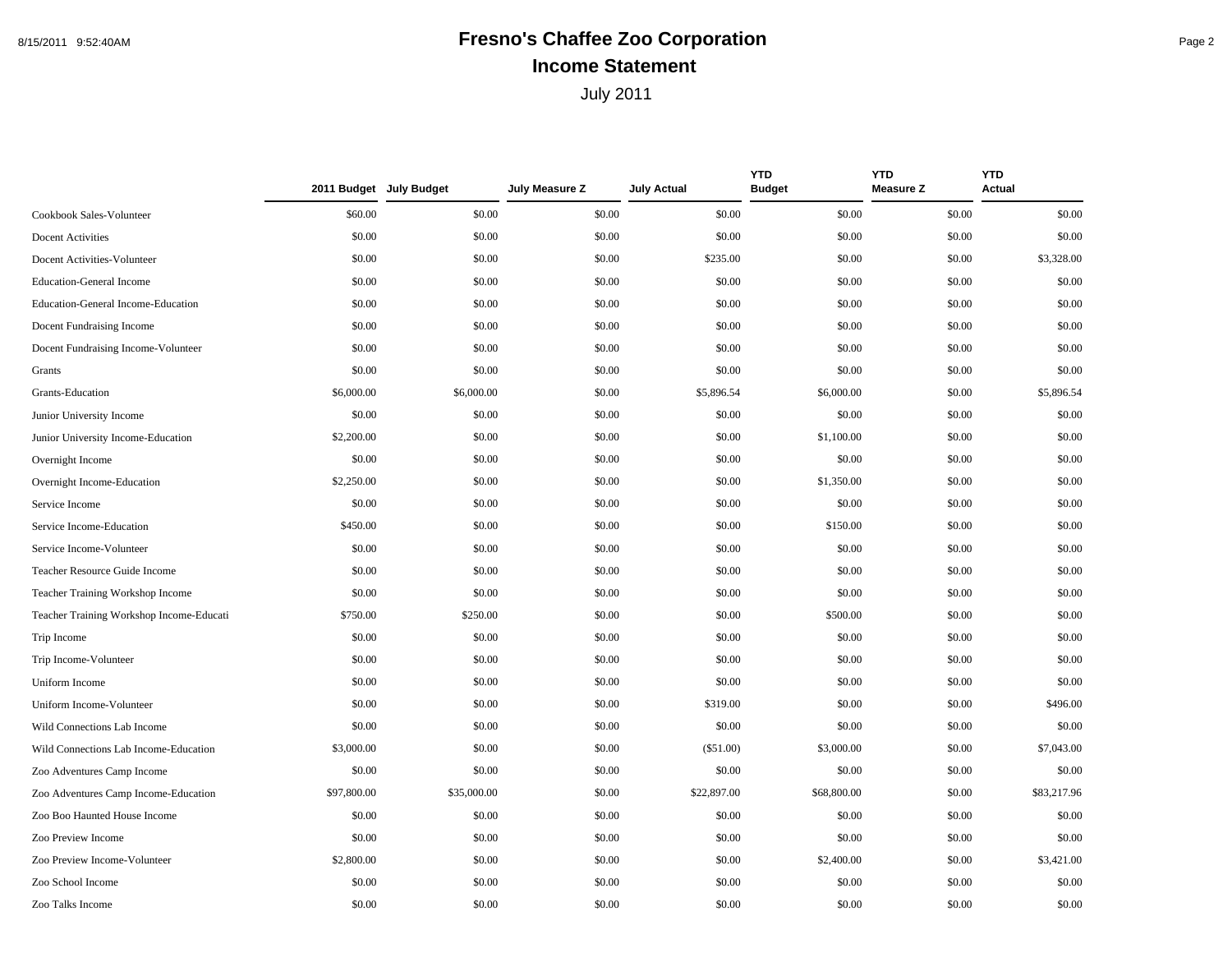### 8/15/2011 9:52:40AM **Fresno's Chaffee Zoo Corporation** Page 3 **Income Statement**

|                                         |              | 2011 Budget July Budget | July Measure Z | <b>July Actual</b> | <b>YTD</b><br><b>Budget</b> | <b>YTD</b><br><b>Measure Z</b> | <b>YTD</b><br>Actual |
|-----------------------------------------|--------------|-------------------------|----------------|--------------------|-----------------------------|--------------------------------|----------------------|
| Zoo Talks Income-Education              | \$8,000.00   | \$300.00                | \$0.00         | \$604.62           | \$3,900.00                  | \$0.00                         | \$3,527.00           |
| Zoopeteer Income                        | \$0.00       | \$0.00                  | \$0.00         | \$0.00             | \$0.00                      | \$0.00                         | \$0.00               |
| Zoopeteer Income-Education              | \$0.00       | \$0.00                  | \$0.00         | \$90.00            | \$0.00                      | \$0.00                         | \$90.00              |
| Zoopeteer Income-Volunteer              | \$225.00     | \$0.00                  | \$0.00         | \$0.00             | \$90.00                     | \$0.00                         | \$0.00               |
| Camp Scholarships-Res                   | \$0.00       | \$0.00                  | \$0.00         | \$0.00             | \$0.00                      | \$0.00                         | \$0.00               |
| Grants-Res                              | \$0.00       | \$0.00                  | \$0.00         | \$0.00             | \$0.00                      | \$0.00                         | \$0.00               |
| Grants-Education                        | \$0.00       | \$0.00                  | \$0.00         | \$0.00             | \$0.00                      | \$0.00                         | \$0.00               |
| Grants-Perm                             | \$0.00       | \$0.00                  | \$0.00         | \$0.00             | \$0.00                      | \$0.00                         | \$0.00               |
| Tour Income                             | \$0.00       | \$0.00                  | \$0.00         | \$0.00             | \$0.00                      | \$0.00                         | \$0.00               |
| Tour Income-Volunteer                   | \$2,600.00   | \$300.00                | \$0.00         | \$62.00            | \$2,200.00                  | \$0.00                         | \$3,352.00           |
| Twilight Safari Income                  | \$0.00       | \$0.00                  | \$0.00         | \$0.00             | \$0.00                      | \$0.00                         | \$0.00               |
| Twilight Safari Income-Education        | \$0.00       | \$0.00                  | \$0.00         | \$0.00             | \$0.00                      | \$0.00                         | \$0.00               |
| Zoomobile Income                        | \$0.00       | \$0.00                  | \$0.00         | \$0.00             | \$0.00                      | \$0.00                         | \$0.00               |
| Zoomobile Income-Education              | \$20,000.00  | \$1,666.67              | \$0.00         | \$2,415.00         | \$11,666.65                 | \$0.00                         | \$16,655.00          |
| Miscellaneous Income-Education          | \$600.00     | \$50.00                 | \$0.00         | \$0.00             | \$350.00                    | \$0.00                         | \$0.00               |
| <b>Total Education</b>                  | \$150,935.00 | \$43,766.67             | \$0.00         | \$32,468.16        | \$103,906.65                | \$0.00                         | \$127,396.50         |
| Food Services                           |              |                         |                |                    |                             |                                |                      |
| Concessions Commission                  | \$0.00       | \$0.00                  | \$0.00         | \$0.00             | \$0.00                      | \$0.00                         | \$0.00               |
| Concessions Commission-Administration   | \$168,340.00 | \$13,300.00             | \$0.00         | \$21,934.33        | \$115,140.00                | \$0.00                         | \$150,292.71         |
| <b>Total Food Services</b>              | \$168,340.00 | \$13,300.00             | \$0.00         | \$21,934.33        | \$115,140.00                | \$0.00                         | \$150,292.71         |
| Gift Shop                               |              |                         |                |                    |                             |                                |                      |
| Gift Shop Income                        | \$0.00       | \$0.00                  | \$0.00         | \$0.00             | \$0.00                      | \$0.00                         | \$0.00               |
| <b>Gift Shop Commission</b>             | \$0.00       | \$0.00                  | \$0.00         | \$0.00             | \$0.00                      | \$0.00                         | \$0.00               |
| Gift Shop Commission-Administration     | \$190,490.00 | \$15,050.00             | \$0.00         | \$15,990.12        | \$130,290.00                | \$0.00                         | \$136,161.33         |
| <b>Total Gift Shop</b>                  | \$190,490.00 | \$15,050.00             | \$0.00         | \$15,990.12        | \$130,290.00                | \$0.00                         | \$136,161.33         |
| Giraffe Feeding                         |              |                         |                |                    |                             |                                |                      |
| Giraffe Feeding Income                  | \$0.00       | \$0.00                  | \$0.00         | \$0.00             | \$0.00                      | \$0.00                         | \$0.00               |
| Giraffe Feeding Income-Visitor Services | \$79,740.00  | \$6,300.00              | \$0.00         | \$12,519.00        | \$54,540.00                 | \$0.00                         | \$77,123.00          |
| <b>Total Giraffe Feeding</b>            | \$79,740.00  | \$6,300.00              | \$0.00         | \$12,519.00        | \$54,540.00                 | \$0.00                         | \$77,123.00          |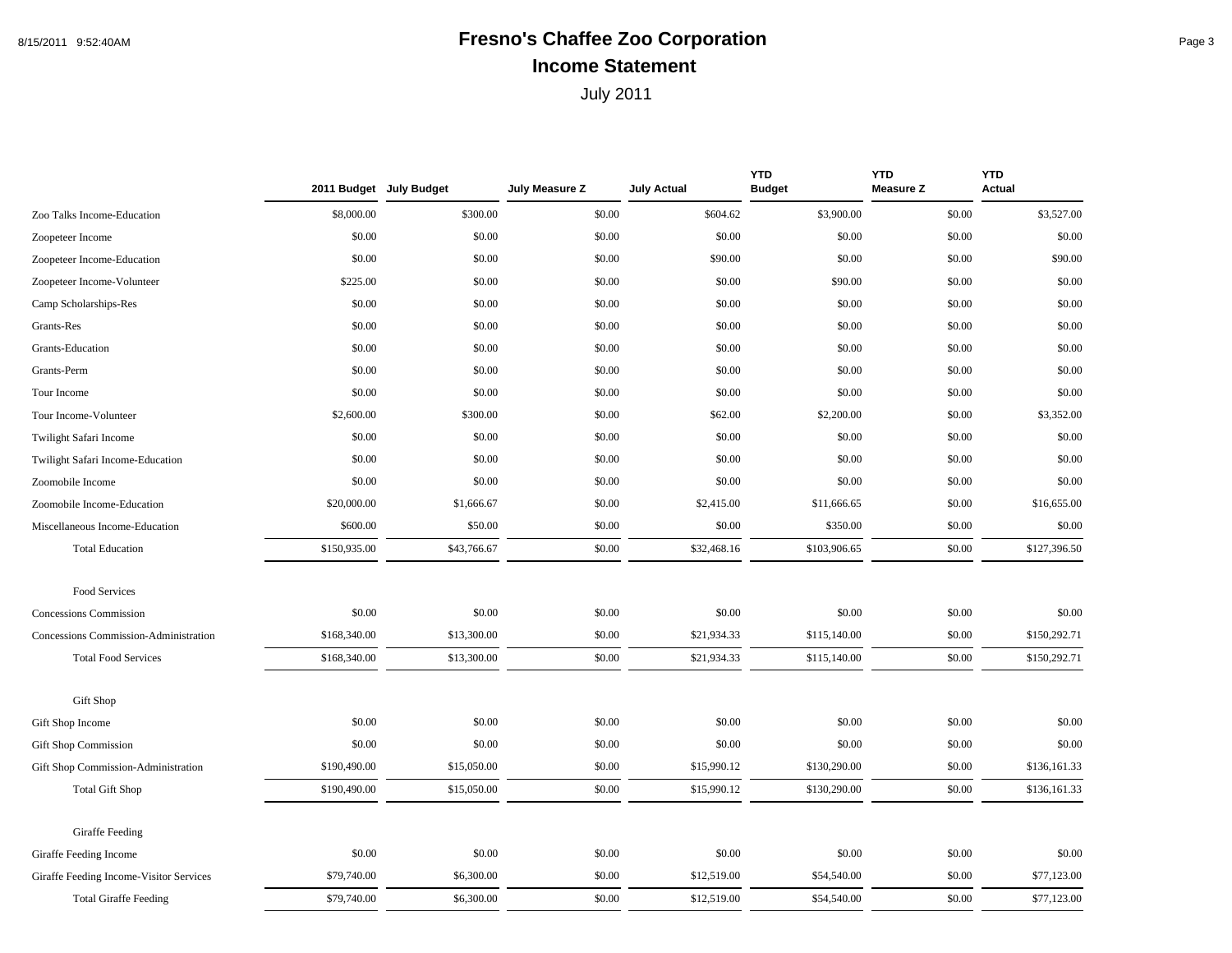#### 8/15/2011 9:52:40AM **Fresno's Chaffee Zoo Corporation** Page 4 **Income Statement**

|                                          |              | 2011 Budget July Budget | July Measure Z | <b>July Actual</b> | <b>YTD</b><br><b>Budget</b> | <b>YTD</b><br><b>Measure Z</b> | <b>YTD</b><br><b>Actual</b> |
|------------------------------------------|--------------|-------------------------|----------------|--------------------|-----------------------------|--------------------------------|-----------------------------|
|                                          |              |                         |                |                    |                             |                                |                             |
| Grants/Fundraising                       |              |                         |                |                    |                             |                                |                             |
| Annual Fund                              | \$0.00       | \$0.00                  | \$0.00         | \$0.00             | \$0.00                      | \$0.00                         | \$0.00                      |
| Conservation Income-Development          | \$0.00       | \$0.00                  | \$0.00         | \$2,746.75         | \$0.00                      | \$0.00                         | \$7,697.68                  |
| Donations                                | \$0.00       | \$0.00                  | \$0.00         | \$0.00             | \$0.00                      | \$0.00                         | \$0.00                      |
| Donations-Development                    | \$127,700.00 | \$11,475.00             | \$0.00         | \$2,390.23         | \$60,325.00                 | \$0.00                         | \$13,682.55                 |
| Donations-Special Events                 | \$0.00       | \$0.00                  | \$0.00         | \$0.00             | \$0.00                      | \$0.00                         | \$0.00                      |
| Donations-Education                      | \$0.00       | \$0.00                  | \$0.00         | \$0.00             | \$0.00                      | \$0.00                         | \$0.00                      |
| Donations-Volunteer                      | \$0.00       | \$0.00                  | \$0.00         | \$0.00             | \$0.00                      | \$0.00                         | \$0.00                      |
| <b>Annual Fund-Res</b>                   | \$0.00       | \$0.00                  | \$0.00         | \$0.00             | \$0.00                      | \$0.00                         | \$0.00                      |
| Conservation Income-Development          | \$0.00       | \$0.00                  | \$0.00         | \$0.00             | \$0.00                      | \$0.00                         | \$0.00                      |
| Donations-Res                            | \$0.00       | \$0.00                  | \$0.00         | \$0.00             | \$0.00                      | \$0.00                         | \$0.00                      |
| Donations-Restricted Dev                 | \$508,000.00 | \$100,000.00            | \$0.00         | \$3,465.20         | \$300,000.00                | \$0.00                         | \$12,256.95                 |
| New Sea Lion Exhibit Fundraising Income  | \$0.00       | \$0.00                  | \$0.00         | \$357.00           | \$0.00                      | \$0.00                         | \$1,521.00                  |
| Donations-Perm                           | \$0.00       | \$0.00                  | \$0.00         | \$0.00             | \$0.00                      | \$0.00                         | \$0.00                      |
| Donations-Perm Restricted Education      | \$0.00       | \$0.00                  | \$0.00         | \$0.00             | \$0.00                      | \$0.00                         | \$0.00                      |
| Docent Education Fund                    | \$0.00       | \$0.00                  | \$0.00         | \$0.00             | \$0.00                      | \$0.00                         | \$0.00                      |
| <b>Total Grants/Fundraising</b>          | \$635,700.00 | \$111,475.00            | \$0.00         | \$8,959.18         | \$360,325.00                | \$0.00                         | \$35,158.18                 |
| Group Event/Facility Rental              |              |                         |                |                    |                             |                                |                             |
| <b>Facility Rental</b>                   | \$0.00       | \$0.00                  | \$0.00         | \$0.00             | \$0.00                      | \$0.00                         | \$0.00                      |
| <b>Facility Rental-Special Events</b>    | \$120,000.00 | \$47,500.00             | \$0.00         | \$7,367.93         | \$82,000.00                 | \$0.00                         | \$59,635.26                 |
| <b>Total Group Event/Facility Rental</b> | \$120,000.00 | \$47,500.00             | \$0.00         | \$7,367.93         | \$82,000.00                 | \$0.00                         | \$59,635.26                 |
| <b>Interest Income</b>                   |              |                         |                |                    |                             |                                |                             |
| Interest Income                          | \$242,000.00 | \$16,000.00             | \$0.00         | \$10,660.98        | \$112,000.00                | \$0.00                         | \$92,366.38                 |
| Interest Income-Administration           | \$0.00       | \$0.00                  | \$0.00         | \$0.00             | \$0.00                      | \$0.00                         | \$0.00                      |
| Interest Income-Perm                     | \$0.00       | \$0.00                  | \$0.00         | \$32.53            | \$0.00                      | \$0.00                         | \$309.76                    |
| <b>Total Interest Income</b>             | \$242,000.00 | \$16,000.00             | \$0.00         | \$10,693.51        | \$112,000.00                | \$0.00                         | \$92,676.14                 |
| <b>Investment</b> Income                 |              |                         |                |                    |                             |                                |                             |
| <b>In-Kind Contributions</b>             | \$0.00       | \$0.00                  | \$0.00         | \$0.00             | \$0.00                      | \$0.00                         | \$0.00                      |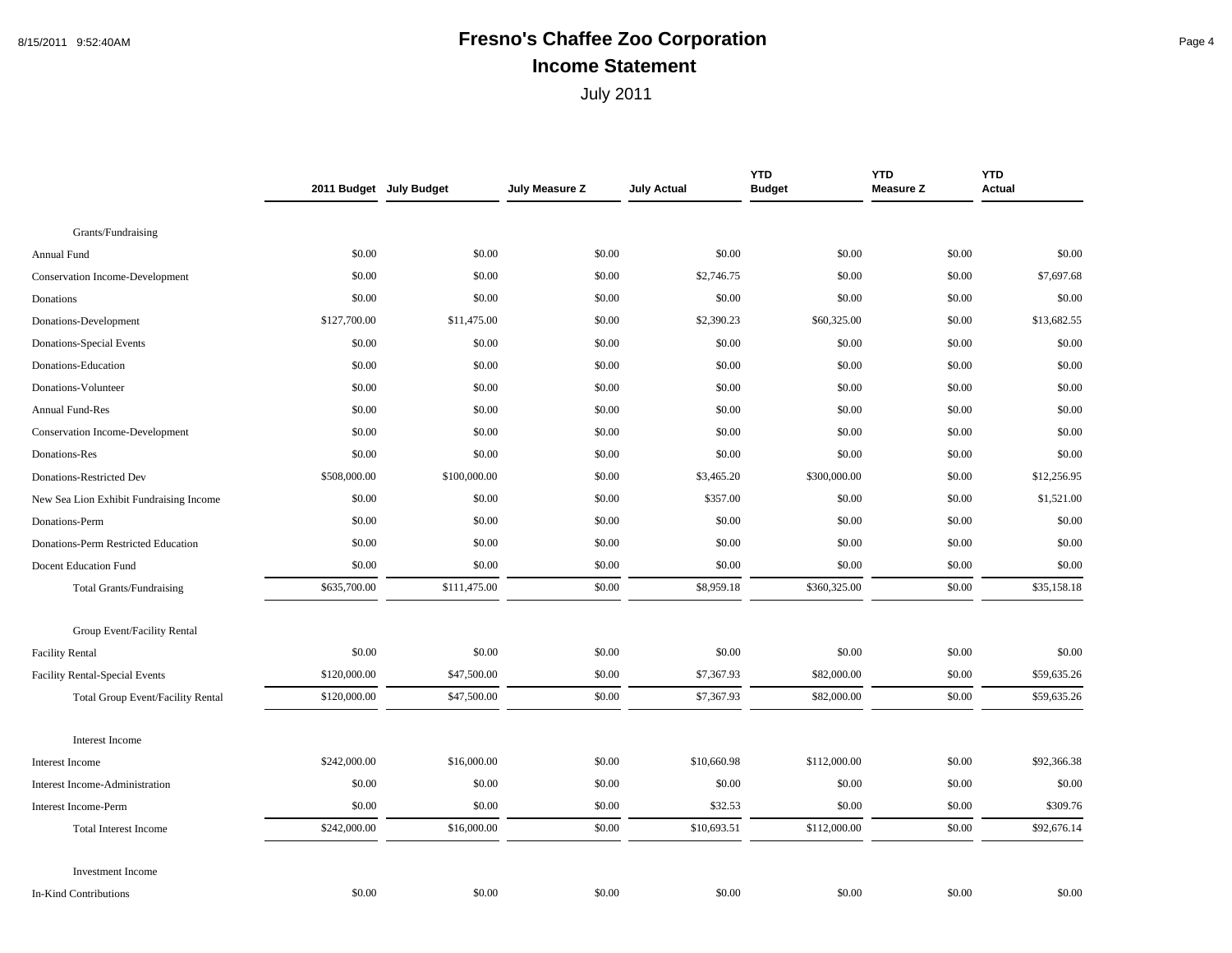## 8/15/2011 9:52:40AM **Fresno's Chaffee Zoo Corporation** Page 5 **Income Statement**

|                                          |              | 2011 Budget July Budget | July Measure Z | <b>July Actual</b> | <b>YTD</b><br><b>Budget</b> | <b>YTD</b><br><b>Measure Z</b> | <b>YTD</b><br><b>Actual</b> |
|------------------------------------------|--------------|-------------------------|----------------|--------------------|-----------------------------|--------------------------------|-----------------------------|
| Investment Income                        | \$0.00       | \$0.00                  | \$0.00         | $(\$48,443.16)$    | \$0.00                      | \$0.00                         | \$193,327.34                |
| Investment Gain/Loss Unrealized          | \$0.00       | \$0.00                  | \$0.00         | \$0.00             | \$0.00                      | \$0.00                         | \$0.00                      |
| <b>Investment Gain/Loss Realized</b>     | \$0.00       | \$0.00                  | \$0.00         | \$0.00             | \$0.00                      | \$0.00                         | \$0.00                      |
| In-Kind Contributions-Res                | \$0.00       | \$0.00                  | \$0.00         | \$0.00             | \$0.00                      | \$0.00                         | \$0.00                      |
| <b>Investment Income-Res</b>             | \$0.00       | \$0.00                  | \$0.00         | \$0.00             | \$0.00                      | \$0.00                         | \$0.00                      |
| Investment Gain/Loss Unrealized-Res      | \$0.00       | \$0.00                  | \$0.00         | \$0.00             | \$0.00                      | \$0.00                         | \$0.00                      |
| <b>Investment Gain/Loss Realized-Res</b> | \$0.00       | \$0.00                  | \$0.00         | \$0.00             | \$0.00                      | \$0.00                         | \$0.00                      |
| <b>Investment Income</b>                 | \$0.00       | \$0.00                  | \$0.00         | $(\$289.83)$       | \$0.00                      | \$0.00                         | \$990.10                    |
| Investment Gain/Loss Unrealized-Perm     | \$0.00       | \$0.00                  | \$0.00         | \$0.00             | \$0.00                      | \$0.00                         | \$0.00                      |
| Investment Gain/Loss Realized-Perm       | \$0.00       | \$0.00                  | \$0.00         | \$0.00             | \$0.00                      | \$0.00                         | \$0.00                      |
| <b>Total Investment Income</b>           | \$0.00       | \$0.00                  | \$0.00         | $(\$48,732.99)$    | \$0.00                      | \$0.00                         | \$194,317.44                |
|                                          |              |                         |                |                    |                             |                                |                             |
| Membership                               |              |                         |                |                    |                             |                                |                             |
| Corporate Membership                     | \$0.00       | \$0.00                  | \$0.00         | \$0.00             | \$0.00                      | \$0.00                         | \$0.00                      |
| Membership Income                        | \$0.00       | \$0.00                  | \$0.00         | \$0.00             | \$0.00                      | \$0.00                         | \$0.00                      |
| Membership Income-Membership             | \$590,000.00 | \$40,000.00             | \$0.00         | \$47,996.50        | \$415,500.00                | \$0.00                         | \$383,741.45                |
| <b>Total Membership</b>                  | \$590,000.00 | \$40,000.00             | \$0.00         | \$47,996.50        | \$415,500.00                | \$0.00                         | \$383,741.45                |
|                                          |              |                         |                |                    |                             |                                |                             |
| <b>Special Events</b>                    |              |                         |                |                    |                             |                                |                             |
| <b>Boutique Sales</b>                    | \$0.00       | \$0.00                  | \$0.00         | \$0.00             | \$0.00                      | \$0.00                         | \$0.00                      |
| Corporate Tent Income                    | \$0.00       | \$0.00                  | \$0.00         | \$0.00             | \$0.00                      | \$0.00                         | \$0.00                      |
| <b>Exhibitor Booth Income</b>            | \$0.00       | \$0.00                  | \$0.00         | \$0.00             | \$0.00                      | \$0.00                         | \$0.00                      |
| Exhibitor Booth Income-Special Events    | \$1,500.00   | \$0.00                  | \$0.00         | \$0.00             | \$0.00                      | \$0.00                         | \$0.00                      |
| Raffle Ticket Income                     | \$0.00       | \$0.00                  | \$0.00         | \$0.00             | \$0.00                      | \$0.00                         | \$0.00                      |
| Raffle Ticket Income-Special Events      | \$0.00       | \$0.00                  | \$0.00         | \$0.00             | \$0.00                      | \$0.00                         | \$0.00                      |
| Santa Photo-Special Events               | \$5,000.00   | \$0.00                  | \$0.00         | \$0.00             | \$0.00                      | \$0.00                         | \$0.00                      |
| <b>Script Sales</b>                      | \$0.00       | \$0.00                  | \$0.00         | \$0.00             | \$0.00                      | \$0.00                         | \$0.00                      |
| Script Sales-Special Events              | \$4,000.00   | \$0.00                  | \$0.00         | \$0.00             | \$0.00                      | \$0.00                         | \$0.00                      |
| <b>Silent Auction Income</b>             | \$0.00       | \$0.00                  | \$0.00         | \$0.00             | \$0.00                      | \$0.00                         | \$0.00                      |
| Silent Auction Income-Special Events     | \$10,000.00  | \$0.00                  | \$0.00         | \$0.00             | \$0.00                      | \$0.00                         | \$0.00                      |
| Special Event Income                     | \$0.00       | \$0.00                  | \$0.00         | \$0.00             | \$0.00                      | \$0.00                         | \$0.00                      |
| Special Event Income-Special Events      | \$220,000.00 | \$8,500,00              | \$0.00         | \$8,152.00         | \$29,500.00                 | \$0.00                         | \$25,883.50                 |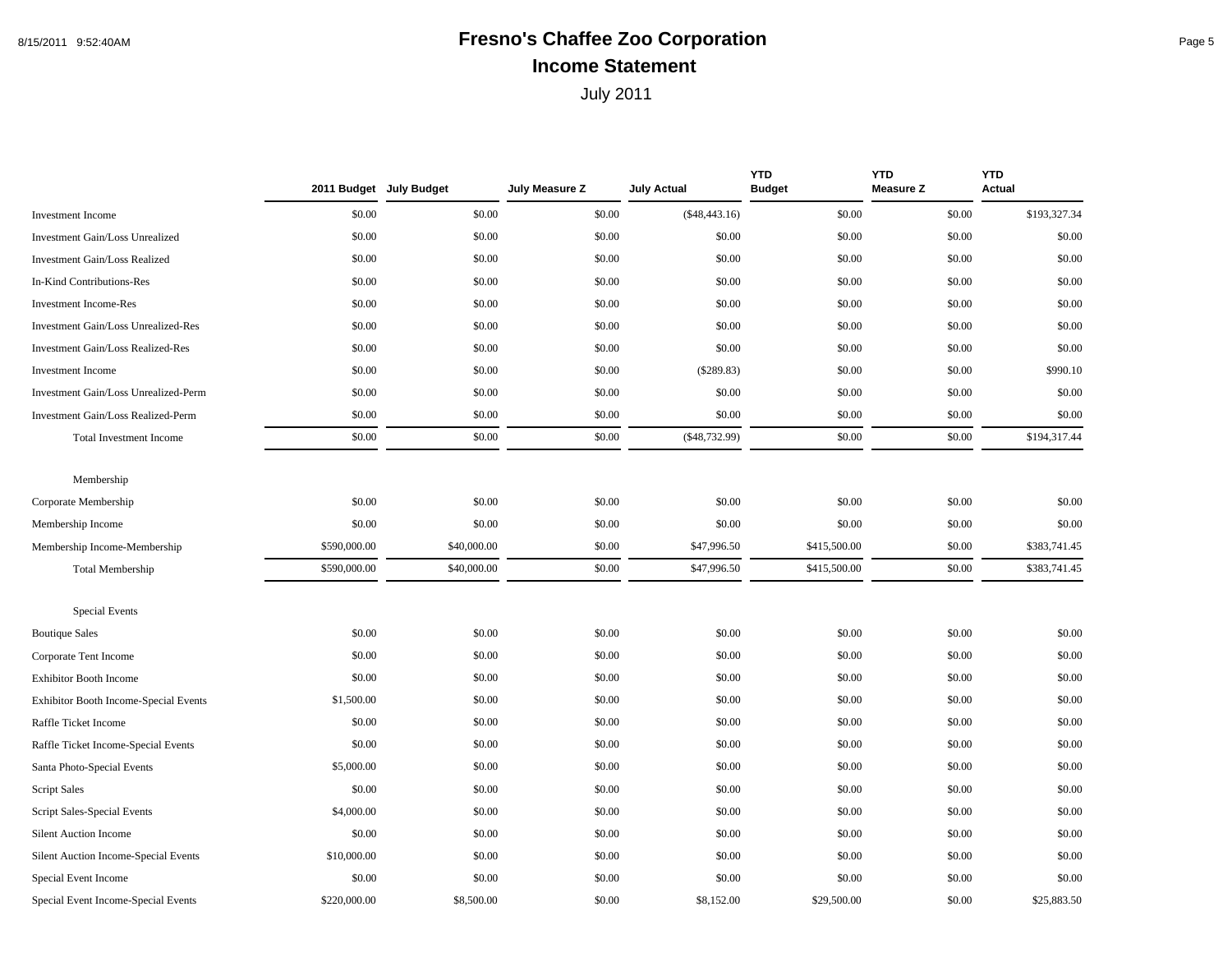#### 8/15/2011 9:52:40AM **Fresno's Chaffee Zoo Corporation** Page 6 **Income Statement**

|                                                 |              | 2011 Budget July Budget | July Measure Z | <b>July Actual</b> | <b>YTD</b><br><b>Budget</b> | <b>YTD</b><br><b>Measure Z</b> | <b>YTD</b><br>Actual |
|-------------------------------------------------|--------------|-------------------------|----------------|--------------------|-----------------------------|--------------------------------|----------------------|
| Sponsorships                                    | \$0.00       | \$0.00                  | \$0.00         | \$0.00             | \$0.00                      | \$0.00                         | \$0.00               |
| Sponsorships-Development                        | \$10,000.00  | \$2,000.00              | \$0.00         | \$0.00             | \$8,000.00                  | \$0.00                         | \$0.00               |
| Sponsorships-Special Events                     | \$55,500.00  | \$20,000.00             | \$0.00         | \$0.00             | \$28,000.00                 | \$0.00                         | \$1,000.00           |
| Special Event Income-Res                        | \$0.00       | \$0.00                  | \$0.00         | \$0.00             | \$0.00                      | \$0.00                         | \$0.00               |
| Sponsorships-Res                                | \$0.00       | \$0.00                  | \$0.00         | \$0.00             | \$0.00                      | \$0.00                         | \$0.00               |
| Sponsorships-Development                        | \$0.00       | \$0.00                  | \$0.00         | \$0.00             | \$0.00                      | \$0.00                         | \$0.00               |
| Sponsorships-Special Events                     | \$0.00       | \$0.00                  | \$0.00         | \$0.00             | \$0.00                      | \$0.00                         | \$0.00               |
| <b>Total Special Events</b>                     | \$306,000.00 | \$30,500.00             | \$0.00         | \$8,152.00         | \$65,500.00                 | \$0.00                         | \$26,883.50          |
| <b>Stingray Exhibit</b>                         |              |                         |                |                    |                             |                                |                      |
| <b>Stingray Admissions</b>                      | \$0.00       | \$0.00                  | \$0.00         | \$0.00             | \$0.00                      | \$0.00                         | \$0.00               |
| Stingray Admissions-Education                   | \$135,000.00 | \$12,100.00             | \$0.00         | \$15,186.00        | \$106,950.00                | \$0.00                         | \$113,517.00         |
| Stingray Admissions-Visitor Services            | \$0.00       | \$0.00                  | \$0.00         | \$0.00             | \$0.00                      | \$0.00                         | $(\$3.00)$           |
| <b>Stingray Feeding Income</b>                  | \$0.00       | \$0.00                  | \$0.00         | \$0.00             | \$0.00                      | \$0.00                         | \$0.00               |
| Stingray Feeding Income-Education               | \$20,825.00  | \$2,400.00              | \$0.00         | \$2,456.00         | \$16,200.00                 | \$0.00                         | \$15,252.00          |
| <b>Stingray Feeding Income-Visitor Services</b> | \$0.00       | \$0.00                  | \$0.00         | \$0.00             | \$0.00                      | \$0.00                         | \$0.00               |
| <b>Total Stingray Exhibit</b>                   | \$155,825.00 | \$14,500.00             | \$0.00         | \$17,642.00        | \$123,150.00                | \$0.00                         | \$128,766.00         |
| Other                                           |              |                         |                |                    |                             |                                |                      |
| <b>Biofacts</b>                                 | \$0.00       | \$0.00                  | \$0.00         | \$0.00             | \$0.00                      | \$0.00                         | \$0.00               |
| <b>Elephant Painting Income</b>                 | \$0.00       | \$0.00                  | \$0.00         | \$0.00             | \$0.00                      | \$0.00                         | \$0.00               |
| Enrichment Income                               | \$0.00       | \$0.00                  | \$0.00         | \$0.00             | \$0.00                      | \$0.00                         | \$0.00               |
| Orang Research Income                           | \$0.00       | \$0.00                  | \$0.00         | \$0.00             | \$0.00                      | \$0.00                         | \$0.00               |
| Photography Lab Income                          | \$0.00       | \$0.00                  | \$0.00         | \$0.00             | \$0.00                      | \$0.00                         | \$0.00               |
| Sales of Animals                                | \$0.00       | \$0.00                  | \$0.00         | \$0.00             | \$0.00                      | \$0.00                         | \$0.00               |
| Sales of Animals-Animals                        | \$0.00       | \$0.00                  | \$0.00         | \$0.00             | \$0.00                      | \$0.00                         | \$0.00               |
| Special Project Income                          | \$0.00       | \$0.00                  | \$0.00         | \$0.00             | \$0.00                      | \$0.00                         | \$0.00               |
| Zoo Career Workshop Income                      | \$0.00       | \$0.00                  | \$0.00         | \$0.00             | \$0.00                      | \$0.00                         | \$0.00               |
| <b>Interfund Transfer</b>                       | \$0.00       | \$0.00                  | \$0.00         | \$0.00             | \$0.00                      | \$0.00                         | \$0.00               |
| Net Assets Released from Restrictions           | \$0.00       | \$0.00                  | \$0.00         | \$0.00             | \$0.00                      | \$0.00                         | \$0.00               |
| Orang Research Income-Res                       | \$0.00       | \$0.00                  | \$0.00         | \$0.00             | \$0.00                      | \$0.00                         | \$0.00               |
| Special Project Income-Res                      | \$0.00       | \$0.00                  | \$0.00         | \$0.00             | \$0.00                      | \$0.00                         | \$0.00               |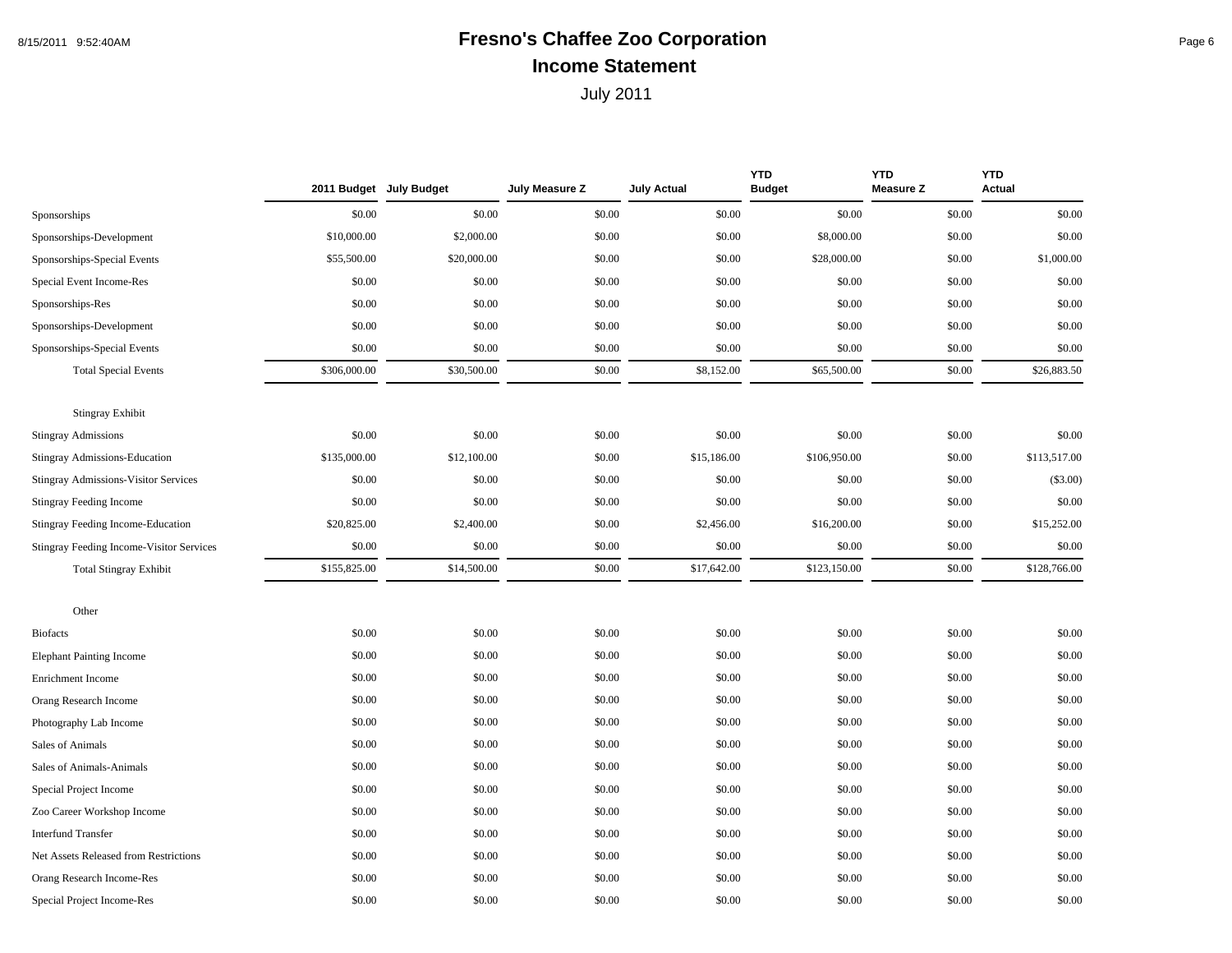## 8/15/2011 9:52:40AM **Fresno's Chaffee Zoo Corporation** Page 7 **Income Statement**

|                                            | 2011 Budget July Budget |              | July Measure Z | <b>July Actual</b> | <b>YTD</b><br><b>Budget</b> | <b>YTD</b><br><b>Measure Z</b> | <b>YTD</b><br><b>Actual</b> |
|--------------------------------------------|-------------------------|--------------|----------------|--------------------|-----------------------------|--------------------------------|-----------------------------|
| <b>Interfund Transfer-Res</b>              | \$0.00                  | \$0.00       | \$0.00         | \$0.00             | \$0.00                      | \$0.00                         | \$0.00                      |
| Net Assets Released from Restrictions-Res  | \$0.00                  | \$0.00       | \$0.00         | \$0.00             | \$0.00                      | \$0.00                         | \$0.00                      |
| <b>Interfund Transfer-Perm</b>             | \$0.00                  | \$0.00       | \$0.00         | \$0.00             | \$0.00                      | \$0.00                         | \$0.00                      |
| Net Assets Released from Restrictions-Perm | \$0.00                  | \$0.00       | \$0.00         | \$0.00             | \$0.00                      | \$0.00                         | \$0.00                      |
| Miscellaneous Income                       | \$1,500.00              | \$125.00     | \$0.00         | \$602.50           | \$875.00                    | \$0.00                         | \$2,808.28                  |
| Airbrush Tattoo Income                     | \$0.00                  | \$0.00       | \$0.00         | \$0.00             | \$0.00                      | \$0.00                         | \$0.00                      |
| ATM Income                                 | \$0.00                  | \$0.00       | \$0.00         | \$108.00           | \$0.00                      | \$0.00                         | \$667.50                    |
| ATM Income-Administration                  | \$1,000.00              | \$83.30      | \$0.00         | \$0.00             | \$583.30                    | \$0.00                         | \$0.00                      |
| <b>Parking Passes</b>                      | \$0.00                  | \$0.00       | \$0.00         | \$0.00             | \$0.00                      | \$0.00                         | \$0.00                      |
| Penny Press Income                         | \$0.00                  | \$0.00       | \$0.00         | \$1,373.50         | \$0.00                      | \$0.00                         | \$6,357.25                  |
| Penny Press Income-Administration          | \$6,500.00              | \$541.67     | \$0.00         | \$0.00             | \$3,791.65                  | \$0.00                         | \$0.00                      |
| Photo Machine Income                       | \$0.00                  | \$0.00       | \$0.00         | \$423.04           | \$0.00                      | \$0.00                         | \$1,763.02                  |
| Photo Machine Income-Administration        | \$3,500.00              | \$291.67     | \$0.00         | \$0.00             | \$2,041.65                  | \$0.00                         | \$0.00                      |
| Photo/Video Income-Marketing               | \$0.00                  | \$0.00       | \$0.00         | \$0.00             | \$0.00                      | \$0.00                         | \$0.00                      |
| Zoo Book Sales                             | \$0.00                  | \$0.00       | \$0.00         | \$0.00             | \$0.00                      | \$0.00                         | \$0.00                      |
| Zoo Key Sales                              | \$0.00                  | \$0.00       | \$0.00         | \$0.00             | \$0.00                      | \$0.00                         | \$0.00                      |
| Camel Rides                                |                         |              |                |                    |                             |                                |                             |
| Camel Rides                                | \$0.00                  | \$0.00       | \$0.00         | \$0.00             | \$0.00                      | \$0.00                         | \$0.00                      |
| <b>Total Camel Rides</b>                   | \$0.00                  | \$0.00       | \$0.00         | \$0.00             | \$0.00                      | \$0.00                         | \$0.00                      |
| Stroller/Wheelchair Rental                 |                         |              |                |                    |                             |                                |                             |
| Stroller/Wheelchair Rental Income          | \$0.00                  | \$0.00       | \$0.00         | \$0.00             | \$0.00                      | \$0.00                         | \$0.00                      |
| Total Stroller/Wheelchair Rental           | \$0.00                  | \$0.00       | \$0.00         | \$0.00             | \$0.00                      | \$0.00                         | \$0.00                      |
| <b>Total Other</b>                         | \$12,500.00             | \$1,041.64   | \$0.00         | \$2,507.04         | \$7,291.60                  | \$0.00                         | \$11,596.05                 |
| <b>Total Self Generated Revenue</b>        | \$4,199,060.00          | \$456,399.98 | \$0.00         | \$307,874.04       | \$2,624,389.90              | \$0.00                         | \$2,628,464.66              |
| City of Fresno                             |                         |              |                |                    |                             |                                |                             |
| City of Fresno                             | \$0.00                  | \$0.00       | \$0.00         | \$0.00             | \$0.00                      | \$0.00                         | \$0.00                      |
| City of Fresno-Administration              | \$0.00                  | \$0.00       | \$0.00         | \$0.00             | \$0.00                      | \$0.00                         | \$0.00                      |
| Total City of Fresno                       | \$0.00                  | \$0.00       | \$0.00         | \$0.00             | \$0.00                      | \$0.00                         | \$0.00                      |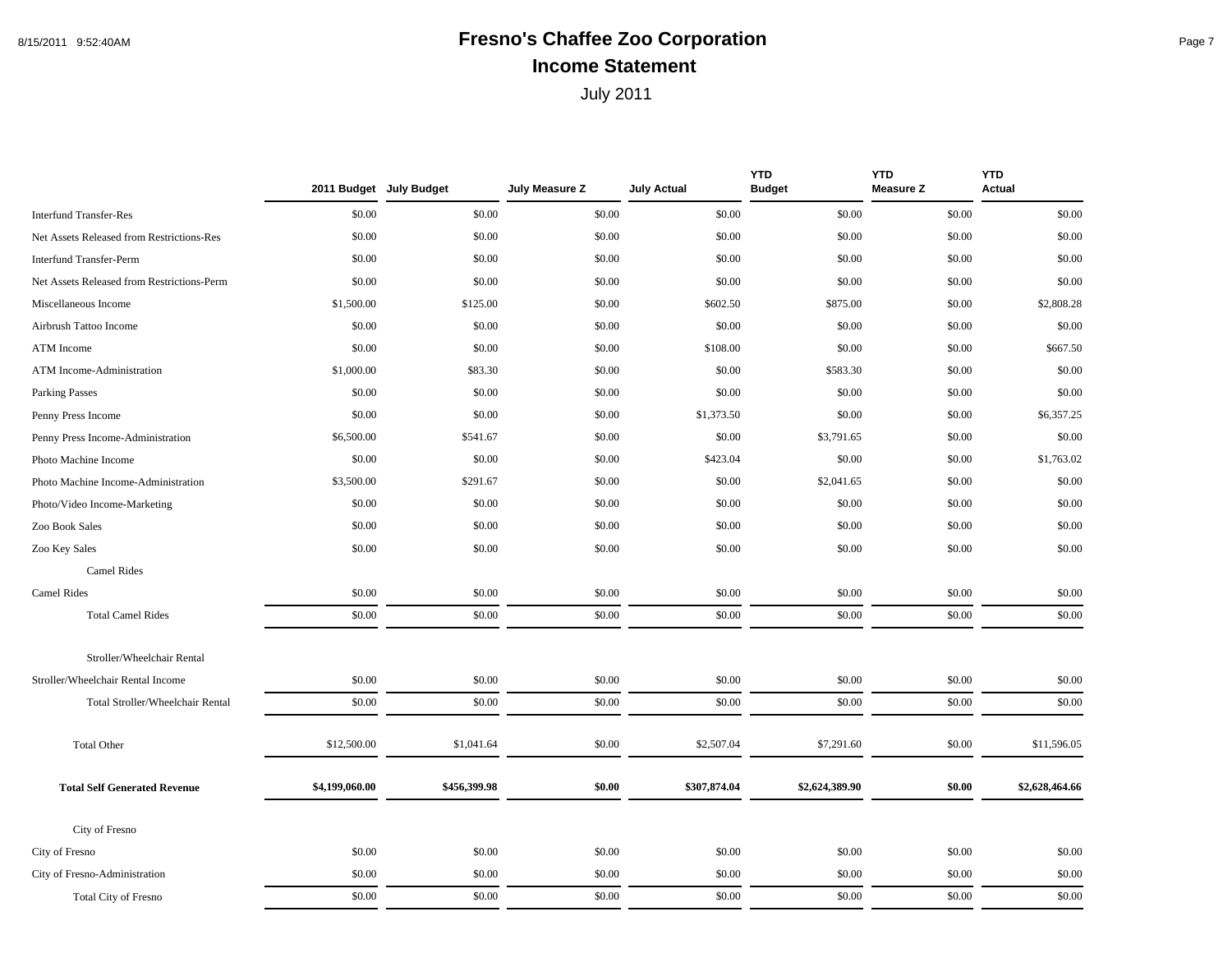#### 8/15/2011 9:52:40AM **Fresno's Chaffee Zoo Corporation** Page 8 **Income Statement**

|                                             |                | 2011 Budget July Budget | July Measure Z | <b>July Actual</b> | <b>YTD</b><br><b>Budget</b> | <b>YTD</b><br><b>Measure Z</b> | <b>YTD</b><br><b>Actual</b> |
|---------------------------------------------|----------------|-------------------------|----------------|--------------------|-----------------------------|--------------------------------|-----------------------------|
| Measure Z-Capital Funds                     |                |                         |                |                    |                             |                                |                             |
| Measure Z Capital Income                    | \$685,120.00   | \$35,010.00             | \$0.00         | \$0.00             | \$530,070.00                | \$10.00                        | \$10.00                     |
| Measure Z Capital Income-Res                | \$0.00         | \$0.00                  | \$0.00         | \$0.00             | \$0.00                      | \$0.00                         | \$0.00                      |
| <b>Total Measure Z-Capital Funds</b>        | \$685,120.00   | \$35,010.00             | \$0.00         | \$0.00             | \$530,070.00                | \$10.00                        | \$10.00                     |
| Measure Z Operating Funds                   |                |                         |                |                    |                             |                                |                             |
| Measure Z Operating Income                  | \$3,145,588.00 | \$371,574.16            | \$0.00         | \$0.00             | \$1,842,434.89              | \$0.00                         | \$0.00                      |
| Measure Z Operating Income-Administratio    | \$0.00         | \$0.00                  | \$336,810.94   | \$336,810.94       | \$0.00                      | \$1,611,372.99                 | \$1,611,372.99              |
| Measure Z Operating Income-Res              | \$0.00         | \$0.00                  | \$0.00         | \$0.00             | \$0.00                      | \$0.00                         | \$0.00                      |
| <b>Total Measure Z Operating Funds</b>      | \$3,145,588.00 | \$371,574.16            | \$336,810.94   | \$336,810.94       | \$1,842,434.89              | \$1,611,372.99                 | \$1,611,372.99              |
| Transfer to/from Related Organization       |                |                         |                |                    |                             |                                |                             |
| Transfer to/from Related Organization       | \$0.00         | \$0.00                  | \$0.00         | \$0.00             | \$0.00                      | \$0.00                         | \$0.00                      |
| Transfer to/from Related Organization-Res   | \$0.00         | \$0.00                  | \$0.00         | \$0.00             | \$0.00                      | \$0.00                         | \$0.00                      |
| Transfer to/from Related Organization-Perm  | \$0.00         | \$0.00                  | \$0.00         | \$0.00             | \$0.00                      | \$0.00                         | \$0.00                      |
| Total Transfer to/from Related Organization | \$0.00         | \$0.00                  | \$0.00         | \$0.00             | \$0.00                      | \$0.00                         | \$0.00                      |
| <b>TOTAL REVENUE</b>                        | \$8,029,768.00 | \$862,984.14            | \$336,810.94   | \$644,684.98       | \$4,996,894.79              | \$1,611,382.99                 | \$4,239,847.65              |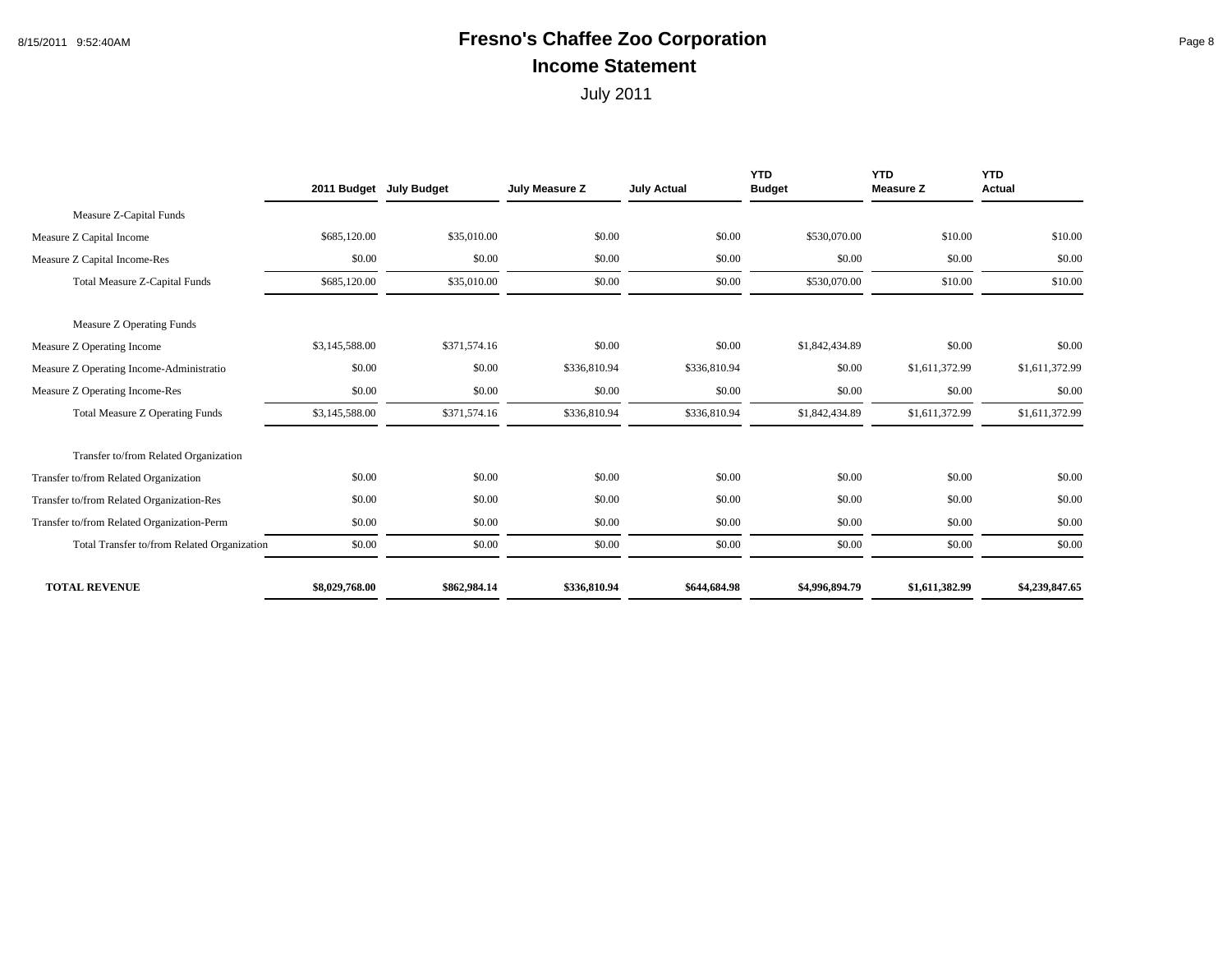#### 8/15/2011 9:52:40AM **Fresno's Chaffee Zoo Corporation** Page 9 **Income Statement**

|                                        | 2011 Budget July Budget |              | July Measure Z | <b>July Actual</b> | <b>YTD</b><br><b>Budget</b> | <b>YTD</b><br><b>Measure Z</b> | <b>YTD</b><br><b>Actual</b> |
|----------------------------------------|-------------------------|--------------|----------------|--------------------|-----------------------------|--------------------------------|-----------------------------|
|                                        |                         |              |                |                    |                             |                                |                             |
| <b>EXPENSES</b>                        |                         |              |                |                    |                             |                                |                             |
| <b>OPERATING EXPENSES</b>              |                         |              |                |                    |                             |                                |                             |
| <b>Personnel Expenses</b>              |                         |              |                |                    |                             |                                |                             |
| Administration                         |                         |              |                |                    |                             |                                |                             |
| Benefits-General                       | \$0.00                  | \$0.00       | \$0.00         | \$0.00             | \$0.00                      | \$0.00                         | \$0.00                      |
| Benefits-Administration                | \$73,000.00             | \$8,760.00   | \$0.00         | \$6,308.03         | \$45,260.00                 | \$0.00                         | \$29,769.19                 |
| Payroll Taxes-General                  | \$0.00                  | \$0.00       | \$0.00         | \$0.00             | \$0.00                      | \$0.00                         | \$0.00                      |
| Payroll Taxes-Administration           | \$45,870.00             | \$5,504.40   | \$0.00         | \$3,117.50         | \$26,008.29                 | \$0.00                         | \$17,216.45                 |
| <b>Retirement Contribution-General</b> | \$0.00                  | \$0.00       | \$0.00         | \$0.00             | \$0.00                      | \$0.00                         | \$0.00                      |
| Retirement Contribution-Administration | \$12,113.00             | \$1,453.56   | \$0.00         | \$1,063.60         | \$6,868.06                  | \$0.00                         | \$5,234.81                  |
| Salaries-General                       | \$0.00                  | \$0.00       | \$0.00         | \$81.63            | \$0.00                      | \$0.00                         | \$81.63                     |
| Salaries-Administration                | \$535,866.00            | \$64,303.92  | \$0.00         | \$40,886.58        | \$303,836.01                | \$0.00                         | \$214,425.46                |
| Workers Comp-General                   | \$0.00                  | \$0.00       | \$0.00         | \$0.00             | \$0.00                      | \$0.00                         | \$0.00                      |
| Workers Comp-Administration            | \$4,960.00              | \$413.17     | \$0.00         | \$249.44           | \$2,893.17                  | \$0.00                         | \$1,307.19                  |
| <b>Total Administration</b>            | \$671,809.00            | \$80,435.05  | \$0.00         | \$51,706.78        | \$384,865.53                | \$0.00                         | \$268,034.73                |
|                                        |                         |              |                |                    |                             |                                |                             |
| Animal                                 |                         |              |                |                    |                             |                                |                             |
| Benefits-Animal                        | \$157,500.00            | \$18,900.00  | \$15,009.76    | \$15,009.76        | \$97,650.00                 | \$82,081.96                    | \$82,081.96                 |
| Payroll Taxes-Animal                   | \$118,164.00            | \$14,179.68  | \$9,371.80     | \$9,371.80         | \$66,999.00                 | \$48,827.78                    | \$48,827.78                 |
| <b>Retirement Contribution-Animal</b>  | \$29,677.00             | \$3,561.24   | \$2,371.03     | \$2,371.03         | \$16,826.86                 | \$12,508.70                    | \$12,508.70                 |
| Salaries-Animal                        | \$1,220,541.00          | \$146,464.92 | \$122,856.43   | \$122,856.43       | \$692,046.73                | \$593,707.70                   | \$593,707.70                |
| Workers Comp-Animal                    | \$78,000.00             | \$6,497.40   | \$7,575.17     | \$7,575.17         | \$45,497.40                 | \$37,095.87                    | \$37,095.87                 |
| <b>Total Animal</b>                    | \$1,603,882.00          | \$189,603.24 | \$157,184.19   | \$157,184.19       | \$919,019.99                | \$774,222.01                   | \$774,222.01                |
|                                        |                         |              |                |                    |                             |                                |                             |
| Education                              |                         |              |                |                    |                             |                                |                             |
| <b>Benefits-Education</b>              | \$60,000.00             | \$7,200.00   | \$5,717.38     | \$5,717.38         | \$37,200.00                 | \$31,578.04                    | \$31,578.04                 |
| Benefits-Volunteer                     | \$0.00                  | \$0.00       | \$0.00         | \$0.00             | \$0.00                      | \$0.00                         | \$0.00                      |
| Payroll Taxes-Education                | \$38,231.00             | \$4,587.72   | \$4,881.11     | \$4,881.11         | \$21,676.96                 | \$19,416.89                    | \$19,416.89                 |
| Payroll Taxes-Volunteer                | \$0.00                  | \$0.00       | \$0.00         | \$0.00             | \$0.00                      | \$0.00                         | \$0.00                      |
| Retirement Contribution-Education      | \$10,205.00             | \$1,224.60   | \$982.85       | \$982.85           | \$5,786.23                  | \$4,833.42                     | \$4,833.42                  |
| Salaries-Education                     | \$428,124.00            | \$51,374.88  | \$64,160.78    | \$64,160.78        | \$242,746.32                | \$253,022.41                   | \$253,022.41                |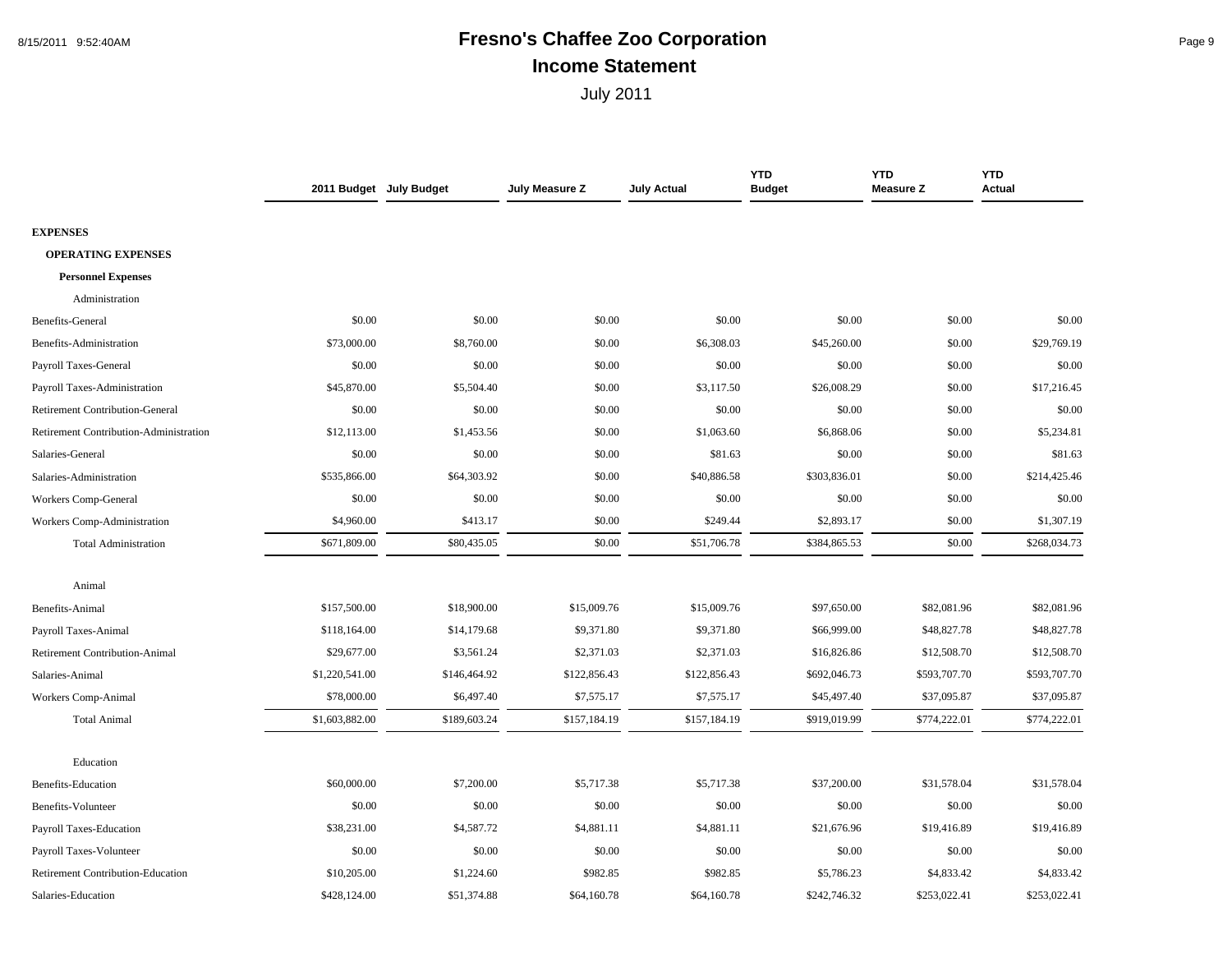## 8/15/2011 9:52:40AM **Fresno's Chaffee Zoo Corporation Fresno's Chaffee 200 Fresno's** Page 10 **Income Statement**

|                                            |              | 2011 Budget July Budget | July Measure Z | <b>July Actual</b> | <b>YTD</b><br><b>Budget</b> | <b>YTD</b><br><b>Measure Z</b> | <b>YTD</b><br><b>Actual</b> |
|--------------------------------------------|--------------|-------------------------|----------------|--------------------|-----------------------------|--------------------------------|-----------------------------|
| Salaries-Volunteer                         | \$0.00       | \$0.00                  | \$0.00         | \$0.00             | \$0.00                      | \$0.00                         | \$0.00                      |
| Workers Comp-Education                     | \$42,350.00  | \$3,527.76              | \$4,844.58     | \$4,844.58         | \$24,702.74                 | \$19,526.36                    | \$19,526.36                 |
| Workers Comp-Volunteer                     | \$0.00       | \$0.00                  | \$0.00         | \$0.00             | \$0.00                      | \$0.00                         | \$0.00                      |
| <b>Total Education</b>                     | \$578,910.00 | \$67,914.96             | \$80,586.70    | \$80,586.70        | \$332,112.25                | \$328,377.12                   | \$328,377.12                |
| Maintenance/Horticulture                   |              |                         |                |                    |                             |                                |                             |
| Benefits-Maintenance                       | \$77,500.00  | \$9,300.00              | \$6,878.48     | \$6,878.48         | \$48,050.00                 | \$30,195.37                    | \$30,195.37                 |
| Benefits-Horticulture                      | \$35,500.00  | \$4,260.00              | \$4,842.40     | \$4,842.40         | \$22,010.00                 | \$23,404.33                    | \$23,404.33                 |
| Payroll Taxes-Maintenance                  | \$26,775.00  | \$3,213.00              | \$1,951.75     | \$1,951.75         | \$15,181.42                 | \$11,581.17                    | \$11,581.17                 |
| Payroll Taxes-Horticulture                 | \$16,612.00  | \$1,993.44              | \$1,772.08     | \$1,772.08         | \$9,418.98                  | \$8,262.13                     | \$8,262.13                  |
| Retirement Contribution-Maintenance        | \$6,066.00   | \$727.92                | \$185.24       | \$185.24           | \$3,439.41                  | \$863.89                       | \$863.89                    |
| Retirement Contribution-Horticulture       | \$2,703.00   | \$324.36                | \$141.99       | \$141.99           | \$1,532.59                  | \$714.10                       | \$714.10                    |
| Salaries-Maintenance                       | \$264,690.00 | \$31,762.80             | \$25,960.52    | \$25,960.52        | \$150,079.23                | \$110,508.44                   | \$110,508.44                |
| Salaries-Horticulture                      | \$196,274.00 | \$23,552.88             | \$23,434.46    | \$23,434.46        | \$111,287.37                | \$109,588.12                   | \$109,588.12                |
| Workers Comp-Maintenance                   | \$22,540.00  | \$1,877.58              | \$1,580.01     | \$1,580.01         | \$13,147.58                 | \$6,839.64                     | \$6,839.64                  |
| Workers Comp-Horticulture                  | \$13,000.00  | \$1,082.90              | \$1,475.90     | \$1,475.90         | \$7,582.90                  | \$6,947.36                     | \$6,947.36                  |
| Total Maintenance/Horticulture             | \$661,660.00 | \$78,094.88             | \$68,222.83    | \$68,222.83        | \$381,729.48                | \$308,904.55                   | \$308,904.55                |
| Membership/Development/Marketing           |              |                         |                |                    |                             |                                |                             |
| Benefits-Development                       | \$38,000.00  | \$4,560.00              | \$0.00         | \$4,345.55         | \$23,560.00                 | \$0.00                         | \$22,079.98                 |
| Payroll Taxes-Development                  | \$25,020.00  | \$3,002.40              | \$0.00         | \$2,435.84         | \$14,186.34                 | \$0.00                         | \$11,285.56                 |
| Payroll Taxes-Special Events               | \$0.00       | \$0.00                  | \$0.00         | \$0.00             | \$0.00                      | \$0.00                         | \$0.00                      |
| <b>Retirement Contribution-Development</b> | \$6,532.00   | \$783.84                | \$0.00         | \$454.44           | \$3,703.62                  | \$0.00                         | \$2,272.27                  |
| Salaries-Development                       | \$333,231.00 | \$39,987.72             | \$0.00         | \$32,060.76        | \$188,941.96                | \$0.00                         | \$149,008.48                |
| Salaries-Special Events                    | \$0.00       | \$0.00                  | \$0.00         | \$0.00             | \$0.00                      | \$0.00                         | \$0.00                      |
| Workers Comp-Development                   | \$6,250.00   | \$520.63                | \$0.00         | \$875.08           | \$3,645.61                  | \$0.00                         | \$4,120.95                  |
| Workers Comp-Special Events                | \$0.00       | \$0.00                  | \$0.00         | \$0.00             | \$0.00                      | \$0.00                         | \$0.00                      |
| Total Membership/Development/Marketing     | \$409,033.00 | \$48,854.59             | \$0.00         | \$40,171.67        | \$234,037.53                | \$0.00                         | \$188,767.24                |
| Veterinary                                 |              |                         |                |                    |                             |                                |                             |
| <b>Benefits-Veterinary</b>                 | \$20,000.00  | \$2,400.00              | \$2,027.41     | \$2,027.41         | \$12,400.00                 | \$10,495.76                    | \$10,495.76                 |
| Payroll Taxes-Veterinary                   | \$13,343.00  | \$1,601.16              | \$1,277.00     | \$1,277.00         | \$7,565.47                  | \$6,153.19                     | \$6,153.19                  |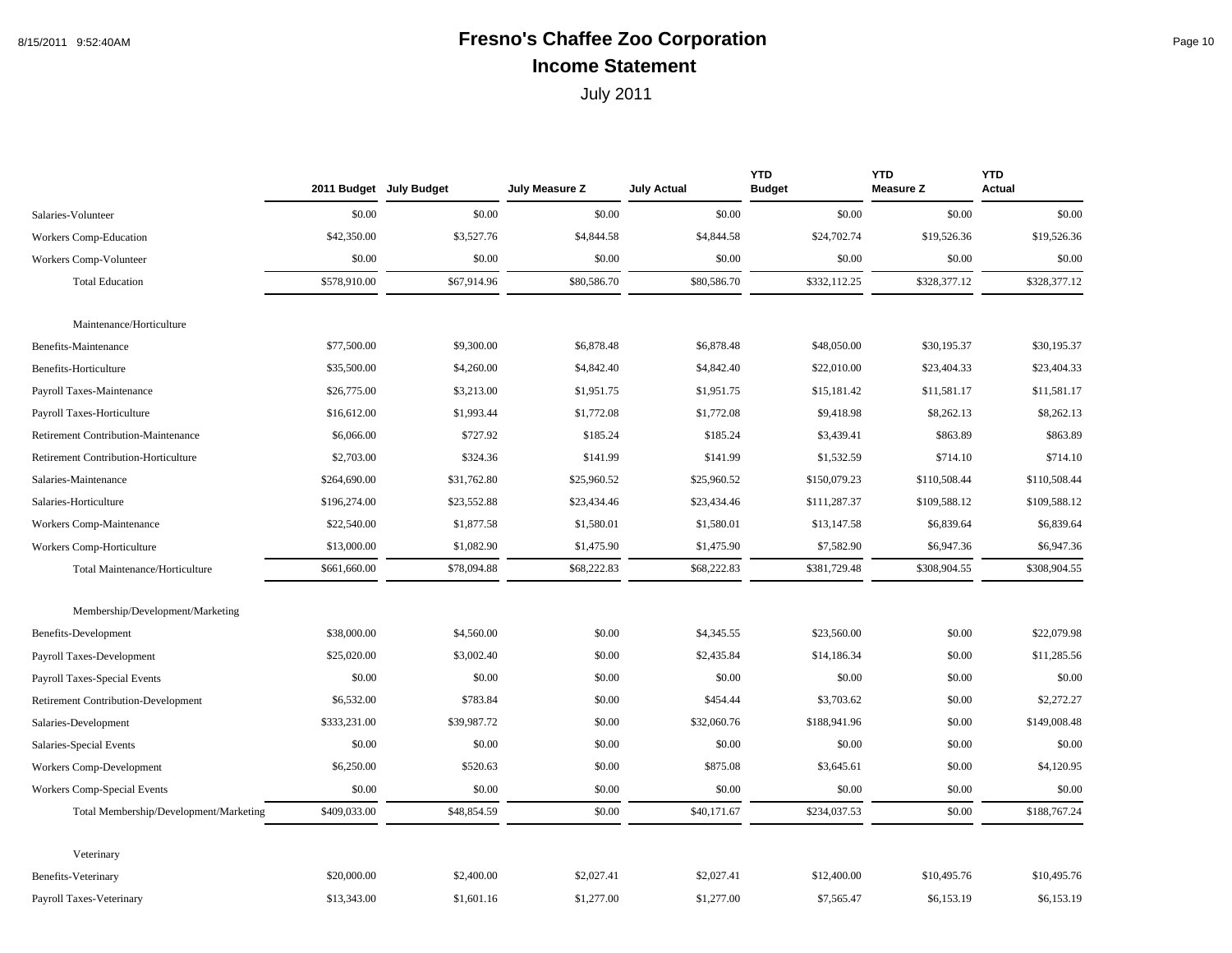## 8/15/2011 9:52:40AM **Fresno's Chaffee Zoo Corporation** Page 11 **Income Statement**

|                                                 |                | 2011 Budget July Budget | July Measure Z | <b>July Actual</b> | <b>YTD</b><br><b>Budget</b> | <b>YTD</b><br><b>Measure Z</b> | <b>YTD</b><br><b>Actual</b> |
|-------------------------------------------------|----------------|-------------------------|----------------|--------------------|-----------------------------|--------------------------------|-----------------------------|
| <b>Retirement Contribution-Veterinary</b>       | \$4,231.00     | \$507.72                | \$464.64       | \$464.64           | \$2,398.96                  | \$2,312.68                     | \$2,312.68                  |
| Salaries-Veterinary                             | \$150,216.00   | \$18,025.92             | \$16,692.64    | \$16,692.64        | \$85,172.46                 | \$80,433.80                    | \$80,433.80                 |
| Workers Comp-Veterinary                         | \$11,600.00    | \$966.28                | \$1,069.32     | \$1,069.32         | \$6,766.28                  | \$5,178.72                     | \$5,178.72                  |
| <b>Total Veterinary</b>                         | \$199,390.00   | \$23,501.08             | \$21,531.01    | \$21,531.01        | \$114,303.17                | \$104,574.15                   | \$104,574.15                |
| <b>Visitor Services</b>                         |                |                         |                |                    |                             |                                |                             |
| Benefits-Security                               | \$23,500.00    | \$2,820.00              | \$0.00         | \$2,404.49         | \$14,570.00                 | \$0.00                         | \$12,594.84                 |
| <b>Benefits-Visitor Services</b>                | \$19,000.00    | \$2,280.00              | \$0.00         | \$1,863.71         | \$11,780.00                 | \$0.00                         | \$9,908.33                  |
| Payroll Taxes-Security                          | \$17,360.00    | \$2,083.20              | \$0.00         | \$1,507.49         | \$9,548.00                  | \$0.00                         | \$7,057.67                  |
| <b>Payroll Taxes-Visitor Services</b>           | \$19,867.00    | \$2,244.97              | \$0.00         | \$1,881.17         | \$11,155.30                 | \$0.00                         | \$10,959.91                 |
| <b>Retirement Contribution-Security</b>         | \$3,503.00     | \$420.36                | \$0.00         | \$241.56           | \$1,926.64                  | \$0.00                         | \$1,207.80                  |
| <b>Retirement Contribution-Visitor Services</b> | \$3,464.00     | \$415.68                | \$0.00         | \$409.67           | \$1,964.10                  | \$0.00                         | \$2,040.76                  |
| Salaries-Security                               | \$182,405.00   | \$21,888.60             | \$0.00         | \$19,815.49        | \$100,322.73                | \$0.00                         | \$92,999.42                 |
| Salaries-Visitor Services                       | \$205,320.00   | \$23,201.16             | \$0.00         | \$24,725.48        | \$115,287.18                | \$0.00                         | \$110,308.99                |
| Workers Comp-Security                           | \$12,500.00    | \$1,041.25              | \$0.00         | \$1,253.70         | \$7,291.25                  | \$0.00                         | \$5,906.76                  |
| Workers Comp-Visitor Services                   | \$13,600.00    | \$1,132.88              | \$0.00         | \$1,566.74         | \$7,932.88                  | \$0.00                         | \$6,997.26                  |
| Total                                           | \$500,519.00   | \$57,528.10             | \$0.00         | \$55,669.50        | \$281,778.08                | \$0.00                         | \$259,981.74                |
| <b>Total Personnel Expenses</b>                 | \$4,625,203.00 | \$545,931.90            | \$327,524.73   | \$475,072.68       | \$2,647,846.03              | \$1,516,077.83                 | \$2,232,861.54              |
| <b>Other Expenses</b>                           |                |                         |                |                    |                             |                                |                             |
| Advertising                                     |                |                         |                |                    |                             |                                |                             |
| Advertising                                     | \$0.00         | \$0.00                  | \$0.00         | \$0.00             | \$0.00                      | \$0.00                         | \$0.00                      |
| Advertising-Marketing                           | \$288,250.00   | \$24,020.83             | \$0.00         | \$25,154.26        | \$168,145.81                | \$0.00                         | \$150,586.52                |
| Advertising-Development                         | \$0.00         | \$0.00                  | \$0.00         | \$0.00             | \$0.00                      | \$0.00                         | \$0.00                      |
| Advertising-Special Events                      | \$7,000.00     | \$125.00                | \$0.00         | \$0.00             | \$4,375.00                  | \$0.00                         | \$0.00                      |
| Advertising-Education                           | \$2,000.00     | \$200.00                | \$0.00         | \$389.50           | \$2,000.00                  | \$0.00                         | \$2,079.50                  |
| <b>Advertising-Visitor Services</b>             | \$0.00         | \$0.00                  | \$0.00         | \$0.00             | \$0.00                      | \$0.00                         | \$0.00                      |
| Advertising-Administration                      | \$0.00         | \$0.00                  | \$0.00         | \$0.00             | \$0.00                      | \$0.00                         | \$0.00                      |
| Advertising-Information Technology              | \$0.00         | \$0.00                  | \$0.00         | \$0.00             | \$0.00                      | \$0.00                         | \$0.00                      |
| <b>Total Advertising</b>                        | \$297,250.00   | \$24,345.83             | \$0.00         | \$25,543.76        | \$174,520.81                | \$0.00                         | \$152,666.02                |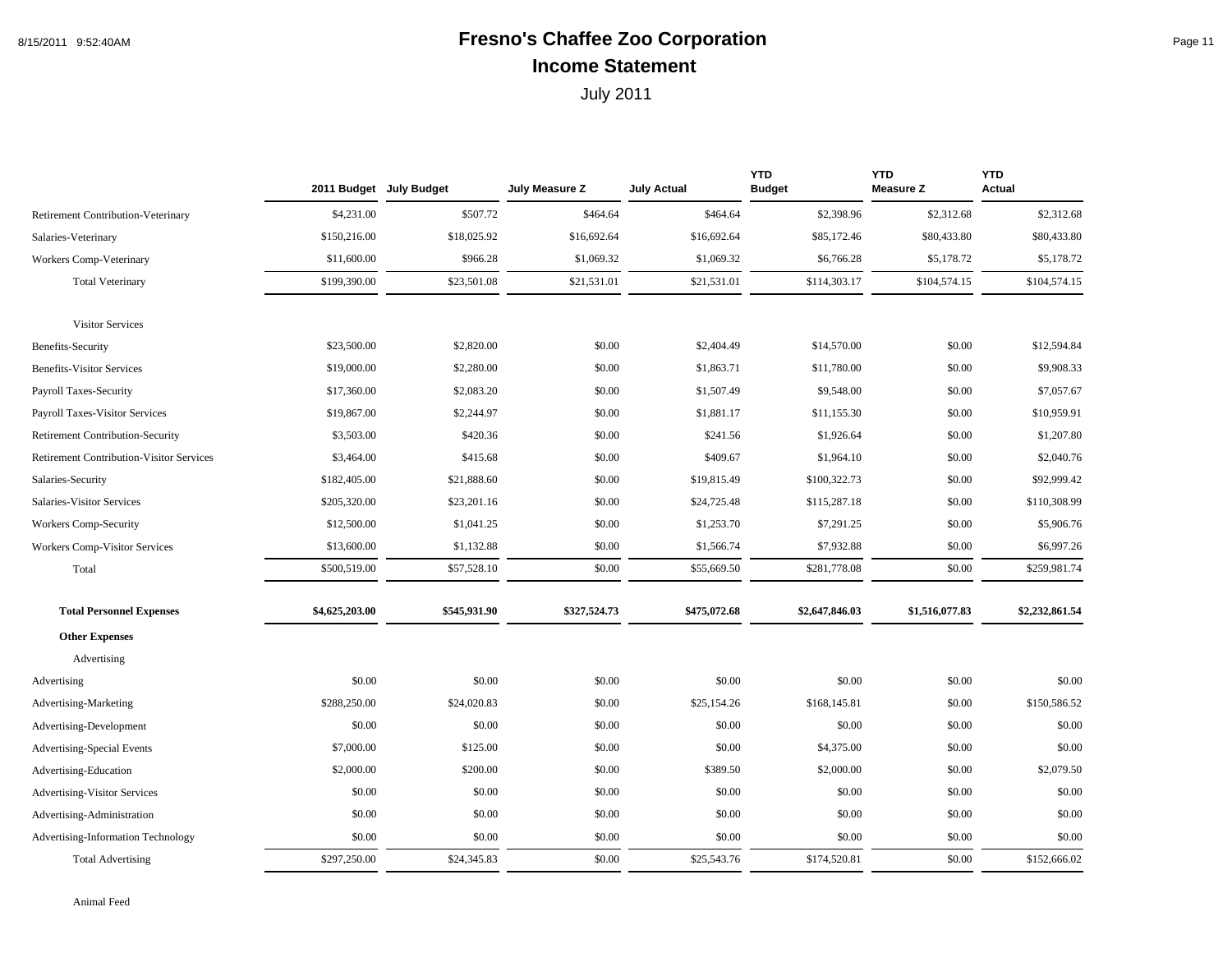## 8/15/2011 9:52:40AM **Fresno's Chaffee Zoo Corporation** Page 12 **Income Statement**

|                                              |              | 2011 Budget July Budget | July Measure Z | <b>July Actual</b> | <b>YTD</b><br><b>Budget</b> | <b>YTD</b><br><b>Measure Z</b> | <b>YTD</b><br><b>Actual</b> |
|----------------------------------------------|--------------|-------------------------|----------------|--------------------|-----------------------------|--------------------------------|-----------------------------|
| Animal Feed                                  | \$0.00       | \$0.00                  | \$0.00         | \$0.00             | \$0.00                      | \$0.00                         | \$0.00                      |
| Animal Feed-Animal                           | \$220,000.00 | \$18,333.33             | \$0.00         | \$13,240.68        | \$128,333.31                | \$0.00                         | \$129,097.20                |
| Animal Feed-Education                        | \$17,700.00  | \$1,483.33              | \$0.00         | \$2,086.26         | \$10,283.31                 | \$0.00                         | \$5,735.48                  |
| <b>Total Animal Feed</b>                     | \$237,700.00 | \$19,816.66             | \$0.00         | \$15,326.94        | \$138,616.62                | \$0.00                         | \$134,832.68                |
|                                              |              |                         |                |                    |                             |                                |                             |
| Computer/Software                            |              |                         |                |                    |                             |                                |                             |
| Computer Maint Agrmt-Membership              | \$7,800.00   | \$0.00                  | \$0.00         | \$0.00             | \$7,800.00                  | \$0.00                         | \$7,581.34                  |
| Computer Maint Agrmt-Special Events          | \$0.00       | \$0.00                  | \$0.00         | \$0.00             | \$0.00                      | \$0.00                         | \$0.00                      |
| <b>Computer Maint Agrmt-Visitor Services</b> | \$10,000.00  | \$0.00                  | \$0.00         | \$0.00             | \$10,000.00                 | \$0.00                         | \$9,089.37                  |
| Computer Maint Agrmt-Administration          | \$5,000.00   | \$0.00                  | \$0.00         | \$0.00             | \$5,000.00                  | \$0.00                         | \$4,867.79                  |
| Computer Maint Agrmt-Finance                 | \$0.00       | \$0.00                  | \$0.00         | \$0.00             | \$0.00                      | \$0.00                         | \$0.00                      |
| Computer Hardware                            | \$0.00       | \$0.00                  | \$0.00         | \$0.00             | \$0.00                      | \$0.00                         | \$0.00                      |
| Computer Hardware-Maintenance                | \$0.00       | \$0.00                  | \$0.00         | \$0.00             | \$0.00                      | \$0.00                         | \$0.00                      |
| Computer Hardware-Horiticulture              | \$0.00       | \$0.00                  | \$0.00         | \$0.00             | \$0.00                      | \$0.00                         | \$0.00                      |
| Computer Hardware-Membership                 | \$0.00       | \$0.00                  | \$0.00         | \$0.00             | \$0.00                      | \$0.00                         | \$0.00                      |
| Computer Hardware-Development                | \$0.00       | \$0.00                  | \$0.00         | \$0.00             | \$0.00                      | \$0.00                         | \$1,165.53                  |
| Computer Hardware-Education                  | \$0.00       | \$0.00                  | \$0.00         | \$0.00             | \$0.00                      | \$0.00                         | \$0.00                      |
| Computer Hardware-Veterinary                 | \$500.00     | \$41.67                 | \$0.00         | \$0.00             | \$291.65                    | \$0.00                         | \$0.00                      |
| <b>Computer Hardware-Security</b>            | \$0.00       | \$0.00                  | \$0.00         | \$0.00             | \$0.00                      | \$0.00                         | \$0.00                      |
| <b>Computer Hardware-Visitor Services</b>    | \$2,000.00   | \$166.67                | \$0.00         | \$0.00             | \$1,166.65                  | \$0.00                         | \$0.00                      |
| Computer Hardware-Administration             | \$5,000.00   | \$416.67                | \$0.00         | \$0.00             | \$2,916.65                  | \$0.00                         | \$309.47                    |
| Computer Software/Supplies                   | \$0.00       | \$0.00                  | \$0.00         | \$0.00             | \$0.00                      | \$0.00                         | \$0.00                      |
| Computer Software/Supplies-Maintenance       | \$1,000.00   | \$83.33                 | \$0.00         | \$0.00             | \$583.31                    | \$0.00                         | \$0.00                      |
| Computer Software/Supplies-Horticulture      | \$500.00     | \$41.67                 | \$0.00         | \$0.00             | \$291.65                    | \$0.00                         | \$0.00                      |
| Computer Software/Supplies-Animal            | \$80.00      | \$0.00                  | \$0.00         | \$0.00             | \$80.00                     | \$0.00                         | \$0.00                      |
| Computer Software/Supplies-Marketing         | \$0.00       | \$0.00                  | \$0.00         | \$0.00             | \$0.00                      | \$0.00                         | \$59.99                     |
| Computer Software/Supplies-Membership        | \$750.00     | \$62.50                 | \$0.00         | \$0.00             | \$437.50                    | \$0.00                         | \$0.00                      |
| Computer Software/Supplies-Development       | \$3,500.00   | \$291.67                | \$0.00         | \$0.00             | \$2,041.65                  | \$0.00                         | \$0.00                      |
| Computer Software/Supplies-Education         | \$0.00       | \$0.00                  | \$0.00         | \$0.00             | \$0.00                      | \$0.00                         | \$0.00                      |
| Computer Software/Supplies-Veterinary        | \$0.00       | \$0.00                  | \$0.00         | \$0.00             | \$0.00                      | \$0.00                         | \$0.00                      |
| Computer Software/Supplies-Security          | \$0.00       | \$0.00                  | \$0.00         | \$0.00             | \$0.00                      | \$0.00                         | \$408.12                    |
| Computer Software/Supplies-Visitor Servi     | \$50.00      | \$4.17                  | \$0.00         | \$0.00             | \$29.15                     | \$0.00                         | \$49.00                     |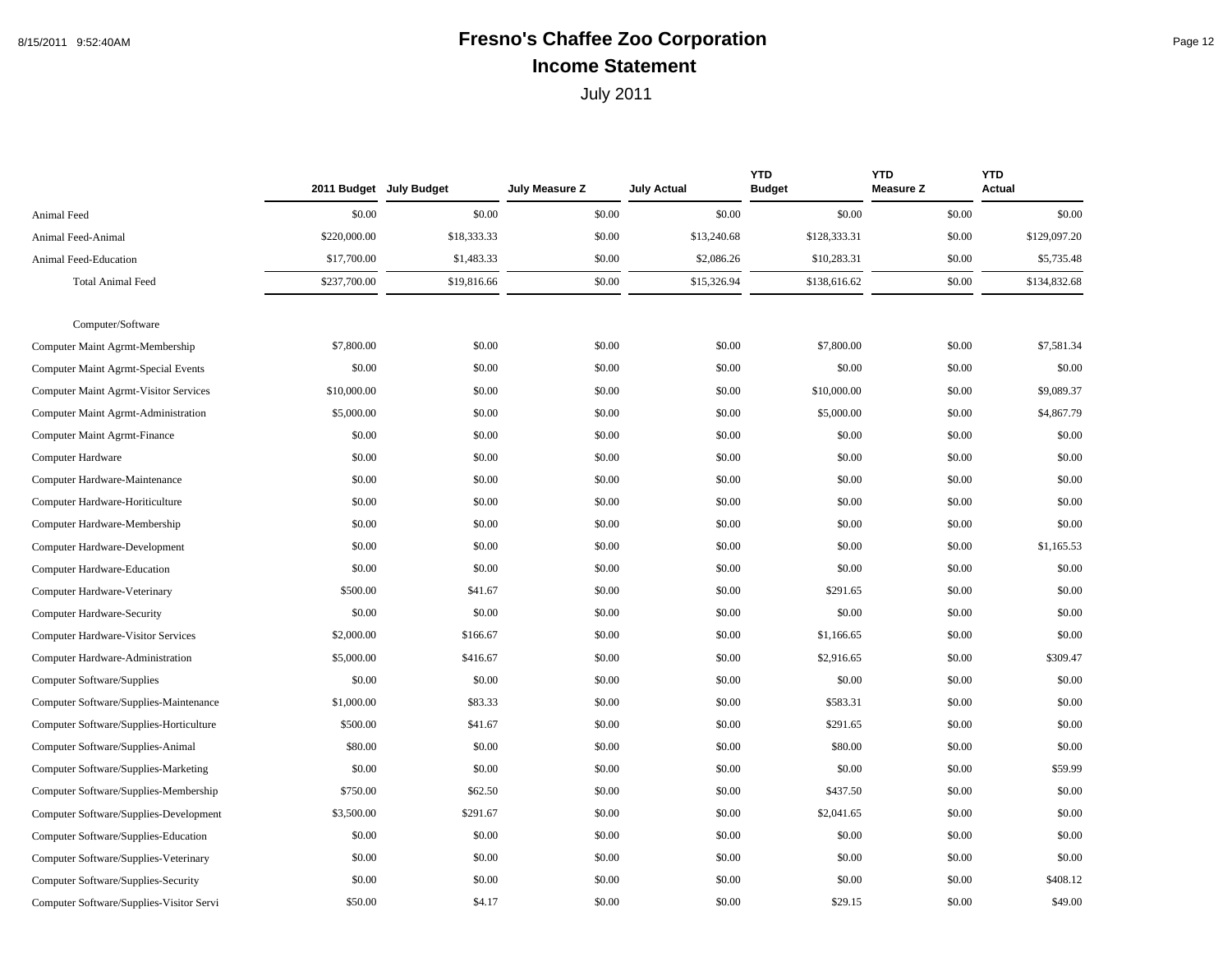## 8/15/2011 9:52:40AM **Fresno's Chaffee Zoo Corporation Fresno's Chaffee 200 Fresno's** Page 13 **Income Statement**

|                                            |              | 2011 Budget July Budget | July Measure Z | <b>July Actual</b> | <b>YTD</b><br><b>Budget</b> | <b>YTD</b><br><b>Measure Z</b> | <b>YTD</b><br>Actual |
|--------------------------------------------|--------------|-------------------------|----------------|--------------------|-----------------------------|--------------------------------|----------------------|
| Computer Software/Supplies-Administrat     | \$5,000.00   | \$416.67                | \$0.00         | \$0.00             | \$2,916.65                  | \$0.00                         | \$0.00               |
| Computer Software/Supplies-Human Reso      | \$0.00       | \$0.00                  | \$0.00         | \$0.00             | \$0.00                      | \$0.00                         | \$0.00               |
| Total Computer/Software                    | \$41,180.00  | \$1,525.02              | \$0.00         | \$0.00             | \$33,554.86                 | \$0.00                         | \$23,530.61          |
| Conservation                               |              |                         |                |                    |                             |                                |                      |
| Conservation                               | \$0.00       | \$0.00                  | \$0.00         | \$0.00             | \$0.00                      | \$0.00                         | \$0.00               |
| Conservation-Animal                        | \$20,000.00  | \$0.00                  | \$0.00         | \$0.00             | \$8,500.00                  | \$0.00                         | \$4,100.00           |
| Conservation-Education                     | \$0.00       | \$0.00                  | \$0.00         | \$0.00             | \$0.00                      | \$0.00                         | \$0.00               |
| <b>Total Conservation</b>                  | \$20,000.00  | \$0.00                  | \$0.00         | \$0.00             | \$8,500.00                  | \$0.00                         | \$4,100.00           |
| Depreciation                               |              |                         |                |                    |                             |                                |                      |
| <b>Depreciation Exhibits</b>               | \$0.00       | \$0.00                  | \$0.00         | \$1,369.60         | \$0.00                      | \$0.00                         | \$9,587.20           |
| Depreciation Buildings and Structures      | \$61,208.00  | \$5,934.00              | \$0.00         | \$0.00             | \$31,538.00                 | \$0.00                         | \$0.00               |
| Depreciation Buildings and Structures-Anim | \$0.00       | \$0.00                  | \$0.00         | \$0.00             | \$0.00                      | \$0.00                         | \$0.00               |
| Depreciation Buildings and Structures-Educ | \$0.00       | \$0.00                  | \$0.00         | \$217.85           | \$0.00                      | \$0.00                         | \$1,524.95           |
| <b>Depreciation Furniture</b>              | \$8,712.00   | \$726.00                | \$0.00         | \$725.95           | \$5,082.00                  | \$0.00                         | \$5,081.65           |
| <b>Depreciation Vehicles</b>               | \$33,413.00  | \$2,784.42              | \$0.00         | \$2,242.72         | \$19,490.90                 | \$0.00                         | \$15,699.04          |
| Depreciation Vehicles-Administration       | \$0.00       | \$0.00                  | \$0.00         | \$0.00             | \$0.00                      | \$0.00                         | \$0.00               |
| Depreciation Zoo Equipment                 | \$130,083.96 | \$12,139.33             | \$0.00         | \$9,241.76         | \$69,387.31                 | \$0.00                         | \$64,692.44          |
| Depreciation Zoo Equipment-Animal          | \$0.00       | \$0.00                  | \$0.00         | \$0.00             | \$0.00                      | \$0.00                         | \$0.00               |
| Depreciation Zoo Equipment-Special Events  | \$0.00       | \$0.00                  | \$0.00         | \$0.00             | \$0.00                      | \$0.00                         | \$0.00               |
| Depreciation Zoo Equipment-Education       | \$0.00       | \$0.00                  | \$0.00         | \$0.00             | \$0.00                      | \$0.00                         | \$0.00               |
| Depreciation Zoo Equipment-Veterinary      | \$0.00       | \$0.00                  | \$0.00         | \$0.00             | \$0.00                      | \$0.00                         | \$0.00               |
| Depreciation Zoo Equipment-Administratio   | \$0.00       | \$0.00                  | \$0.00         | \$0.00             | \$0.00                      | \$0.00                         | \$0.00               |
| <b>Total Depreciation</b>                  | \$233,416.96 | \$21,583.75             | \$0.00         | \$13,797.88        | \$125,498.21                | \$0.00                         | \$96,585.28          |
| Dues                                       |              |                         |                |                    |                             |                                |                      |
| Dues                                       | \$30,000.00  | \$2,500.00              | \$0.00         | \$0.00             | \$17,500.00                 | \$0.00                         | \$500.00             |
| Dues-Maintenance                           | \$100.00     | \$8.33                  | \$0.00         | \$0.00             | \$58.31                     | \$0.00                         | \$0.00               |
| Dues-Horticulture                          | \$500.00     | \$41.67                 | \$0.00         | \$0.00             | \$291.65                    | \$0.00                         | \$547.00             |
| Dues-Animal                                | \$2,200.00   | \$183.33                | \$0.00         | \$0.00             | \$1,283.31                  | \$0.00                         | \$285.00             |
| Dues-Marketing                             | \$0.00       | \$0.00                  | \$0.00         | \$285.00           | \$0.00                      | \$0.00                         | \$285.00             |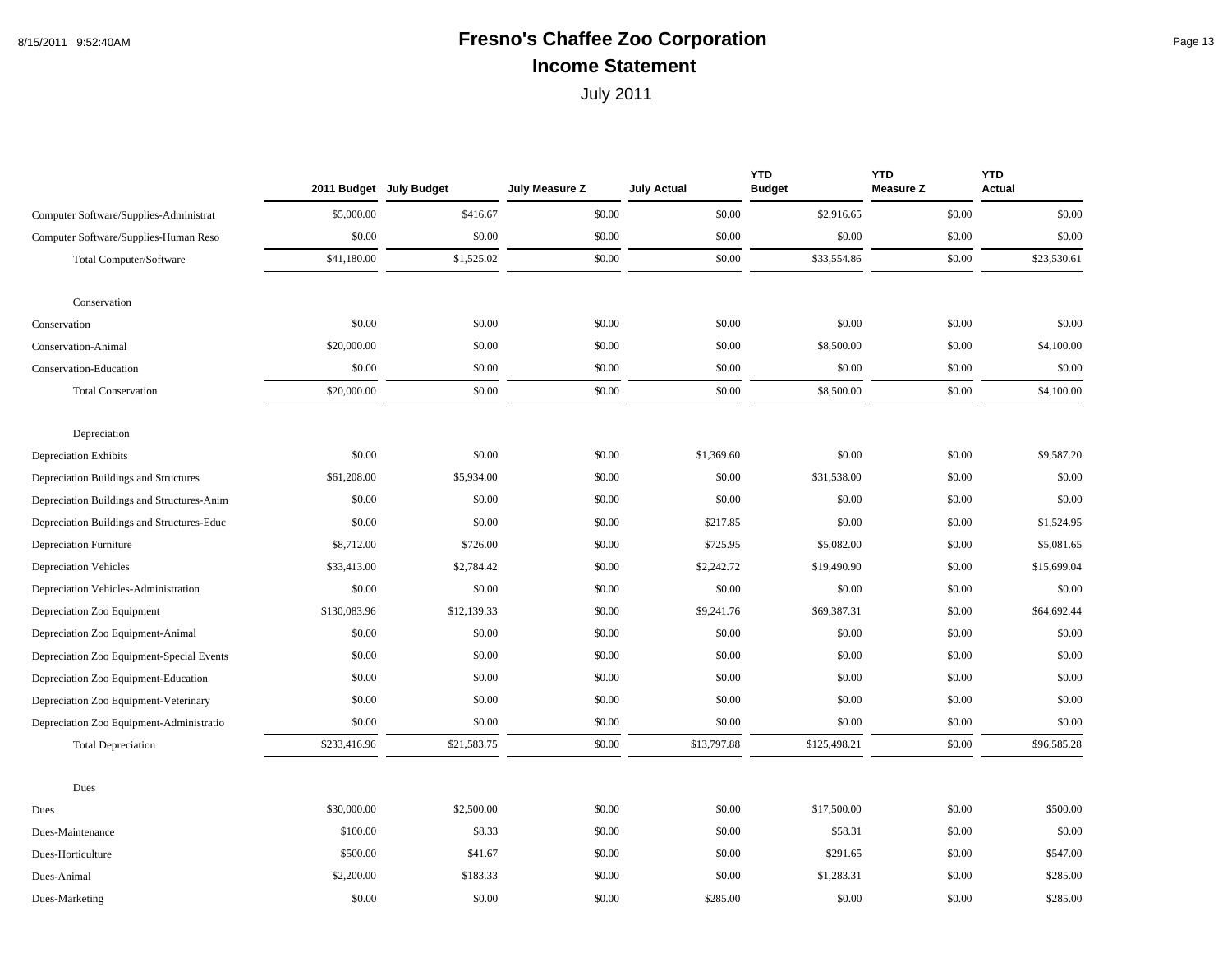#### 8/15/2011 9:52:40AM **Fresno's Chaffee Zoo Corporation** Page 14 **Income Statement**

|                                               |             | 2011 Budget July Budget | July Measure Z | <b>July Actual</b> | <b>YTD</b><br><b>Budget</b> | <b>YTD</b><br><b>Measure Z</b> | <b>YTD</b><br><b>Actual</b> |
|-----------------------------------------------|-------------|-------------------------|----------------|--------------------|-----------------------------|--------------------------------|-----------------------------|
| Dues-Education                                | \$0.00      | \$0.00                  | \$0.00         | \$0.00             | \$0.00                      | \$0.00                         | \$25.00                     |
| Dues-Volunteer                                | \$50.00     | \$0.00                  | \$0.00         | \$0.00             | \$50.00                     | \$0.00                         | \$0.00                      |
| Dues-Veterinary                               | \$600.00    | \$50.00                 | \$0.00         | \$0.00             | \$350.00                    | \$0.00                         | \$0.00                      |
| Dues-Security                                 | \$0.00      | \$0.00                  | \$0.00         | \$0.00             | \$0.00                      | \$0.00                         | \$0.00                      |
| Dues-Administration                           | \$0.00      | \$0.00                  | \$0.00         | \$0.00             | \$0.00                      | \$0.00                         | \$10,124.94                 |
| Dues-Human Resources                          | \$0.00      | \$0.00                  | \$0.00         | \$0.00             | \$0.00                      | \$0.00                         | \$0.00                      |
| <b>Total Dues</b>                             | \$33,450.00 | \$2,783.33              | \$0.00         | \$285.00           | \$19,533.27                 | \$0.00                         | \$11,766.94                 |
| Equipment                                     |             |                         |                |                    |                             |                                |                             |
| <b>Equipment Lease/Rental</b>                 | \$0.00      | \$0.00                  | \$0.00         | \$0.00             | \$0.00                      | \$0.00                         | \$0.00                      |
| Equipment Lease/Rental-Maintenance            | \$10,000.00 | \$833.33                | \$0.00         | \$697.00           | \$5,833.31                  | \$0.00                         | \$9,171.90                  |
| Equipment Lease/Rental-Horticulture           | \$1,500.00  | \$125.00                | \$0.00         | \$0.00             | \$875.00                    | \$0.00                         | \$3,531.41                  |
| Equipment Lease/Rental-Animal                 | \$500.00    | \$41.67                 | \$0.00         | \$0.00             | \$291.65                    | \$0.00                         | \$0.00                      |
| Equipment Lease/Rental-Marketing              | \$0.00      | \$0.00                  | \$0.00         | \$0.00             | \$0.00                      | \$0.00                         | \$0.00                      |
| Equipment Lease/Rental-Development            | \$17,000.00 | \$1,416.67              | \$0.00         | \$637.00           | \$9,916.65                  | \$0.00                         | \$2,658.95                  |
| Equipment Lease/Rental-Special Events         | \$27,400.00 | \$2,000.00              | \$0.00         | \$0.00             | \$8,700.00                  | \$0.00                         | \$4,026.92                  |
| Equipment Lease/Rental-Education              | \$3,360.00  | \$280.00                | \$0.00         | \$235.60           | \$1,960.00                  | \$0.00                         | \$1,397.61                  |
| Equipment Lease/Rental-Veterinary             | \$1,600.00  | \$133.33                | \$0.00         | \$107.64           | \$933.31                    | \$0.00                         | \$689.60                    |
| <b>Equipment Lease/Rental-Admissions</b>      | \$2,250.00  | \$187.50                | \$0.00         | \$387.22           | \$1,312.50                  | \$0.00                         | \$1,334.34                  |
| Equipment Lease/Rental-Administration         | \$3,500.00  | \$291.67                | \$0.00         | \$111.40           | \$2,041.65                  | \$0.00                         | \$1,380.58                  |
| <b>Equipment Maintenance</b>                  | \$0.00      | \$0.00                  | \$0.00         | \$0.00             | \$0.00                      | \$0.00                         | \$0.00                      |
| <b>Equipment Maintenance-Maintenance</b>      | \$7,500.00  | \$625.00                | \$0.00         | \$0.00             | \$4,375.00                  | \$0.00                         | \$1,609.02                  |
| Equipment Maintenance-Horticulture            | \$1,500.00  | \$125.00                | \$0.00         | \$233.61           | \$875.00                    | \$0.00                         | \$1,410.25                  |
| <b>Equipment Maintenance-Marketing</b>        | \$0.00      | \$0.00                  | \$0.00         | \$0.00             | \$0.00                      | \$0.00                         | \$0.00                      |
| <b>Equipment Maintenance-Development</b>      | \$3,000.00  | \$250.00                | \$0.00         | \$264.07           | \$1,750.00                  | \$0.00                         | \$2,300.24                  |
| <b>Equipment Maintenance-Special Events</b>   | \$0.00      | \$0.00                  | \$0.00         | \$0.00             | \$0.00                      | \$0.00                         | \$50.00                     |
| <b>Equipment Maintenance-Education</b>        | \$1,440.00  | \$120.00                | \$0.00         | \$76.98            | \$840.00                    | \$0.00                         | \$483.94                    |
| Equipment Maintenance-Veterinary              | \$4,000.00  | \$333.33                | \$0.00         | \$107.93           | \$2,333.31                  | \$0.00                         | \$1,385.67                  |
| <b>Equipment Maintenance-Security</b>         | \$500.00    | \$41.67                 | \$0.00         | \$0.00             | \$291.65                    | \$0.00                         | \$0.00                      |
| <b>Equipment Maintenance-Visitor Services</b> | \$1,500.00  | \$125.00                | \$0.00         | \$64.59            | \$875.00                    | \$0.00                         | \$743.22                    |
| Equipment Maintenance-Administration          | \$2,000.00  | \$166.67                | \$0.00         | \$193.68           | \$1,166.65                  | \$0.00                         | \$981.45                    |
| <b>Equipment Purchases</b>                    | \$0.00      | \$0.00                  | \$0.00         | \$0.00             | \$0.00                      | \$0.00                         | \$0.00                      |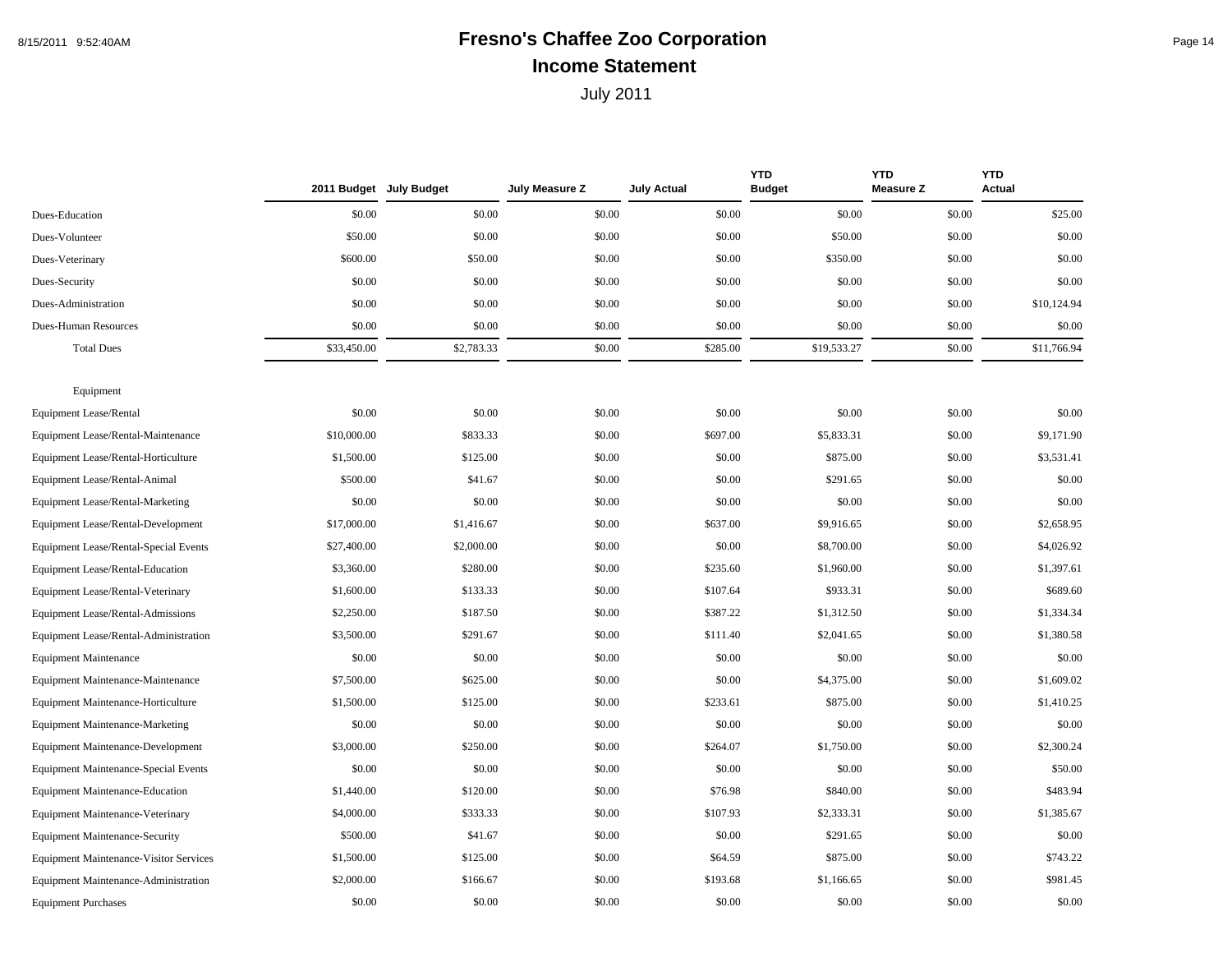## 8/15/2011 9:52:40AM **Fresno's Chaffee Zoo Corporation** Page 15 **Income Statement**

|                                             |              | 2011 Budget July Budget | July Measure Z | <b>July Actual</b> | <b>YTD</b><br><b>Budget</b> | <b>YTD</b><br><b>Measure Z</b> | <b>YTD</b><br><b>Actual</b> |
|---------------------------------------------|--------------|-------------------------|----------------|--------------------|-----------------------------|--------------------------------|-----------------------------|
| <b>Equipment Purchases-Maintenance</b>      | \$7,500.00   | \$625.00                | \$0.00         | \$1,008.84         | \$4,375.00                  | \$0.00                         | \$5,298.32                  |
| Equipment Purchases-Horticulture            | \$3,500.00   | \$291.67                | \$0.00         | \$0.00             | \$2,041.65                  | \$0.00                         | \$1,211.24                  |
| <b>Equipment Purchases-Animal</b>           | \$14,000.00  | \$1,166.67              | \$0.00         | \$649.81           | \$8,166.65                  | \$0.00                         | \$6,769.18                  |
| <b>Equipment Purchases-Marketing</b>        | \$0.00       | \$0.00                  | \$0.00         | \$0.00             | \$0.00                      | \$0.00                         | \$359.61                    |
| <b>Equipment Purchases-Membership</b>       | \$0.00       | \$0.00                  | \$0.00         | \$0.00             | \$0.00                      | \$0.00                         | \$0.00                      |
| <b>Equipment Purchases-Development</b>      | \$0.00       | \$0.00                  | \$0.00         | \$0.00             | \$0.00                      | \$0.00                         | \$0.00                      |
| <b>Equipment Purchases-Special Events</b>   | \$9,500.00   | \$166.67                | \$0.00         | \$2,395.13         | \$1,166.65                  | \$0.00                         | \$4,088.39                  |
| <b>Equipment Purchases-Education</b>        | \$2,000.00   | \$500.00                | \$0.00         | \$0.00             | \$1,500.00                  | \$0.00                         | \$1,475.86                  |
| <b>Equipment Purchases-Veterinary</b>       | \$5,000.00   | \$416.67                | \$0.00         | \$0.00             | \$2,916.65                  | \$0.00                         | \$1,700.11                  |
| <b>Equipment Purchases-Security</b>         | \$500.00     | \$41.67                 | \$0.00         | \$0.00             | \$291.65                    | \$0.00                         | \$0.00                      |
| <b>Equipment Purchases-Visitor Services</b> | \$3,780.00   | \$315.00                | \$0.00         | \$0.00             | \$2,205.00                  | \$0.00                         | \$761.46                    |
| Equipment Purchases-Administration          | \$1,500.00   | \$125.00                | \$0.00         | \$0.00             | \$875.00                    | \$0.00                         | \$959.93                    |
| <b>Total Equipment</b>                      | \$135,830.00 | \$10,744.19             | \$0.00         | \$7,170.50         | \$67,908.93                 | \$0.00                         | \$55,779.20                 |
| Fleet                                       |              |                         |                |                    |                             |                                |                             |
| <b>Fuel Surcharge</b>                       | \$0.00       | \$0.00                  | \$0.00         | \$0.00             | \$0.00                      | \$0.00                         | \$0.00                      |
| Fuel Surcharge-Marketing                    | \$0.00       | \$0.00                  | \$0.00         | \$0.00             | \$0.00                      | \$0.00                         | \$0.00                      |
| Gasoline/Motor Oil/Fuel                     | \$0.00       | \$0.00                  | \$0.00         | \$0.00             | \$0.00                      | \$0.00                         | \$0.00                      |
| Gasoline/Motor Oil/Fuel-Maintenance         | \$5,000.00   | \$416.67                | \$0.00         | \$158.43           | \$2,916.65                  | \$0.00                         | \$3,181.71                  |
| Gasoline/Motor Oil/Fuel-Horticulture        | \$3,000.00   | \$250.00                | \$0.00         | \$291.46           | \$1,750.00                  | \$0.00                         | \$757.52                    |
| Gasoline/Motor Oil/Fuel-Animal              | \$3,710.00   | \$309.17                | \$0.00         | \$783.02           | \$2,164.15                  | \$0.00                         | \$2,279.76                  |
| Gasoline/Motor Oil/Fuel-Education           | \$2,500.00   | \$208.33                | \$0.00         | \$1,938.61         | \$1,458.31                  | \$0.00                         | \$4,674.29                  |
| Gasoline/Motor Oil/Fuel-Veterinary          | \$300.00     | \$25.00                 | \$0.00         | \$80.42            | \$175.00                    | \$0.00                         | \$187.91                    |
| Vehicle Rental                              | \$0.00       | \$0.00                  | \$0.00         | \$0.00             | \$0.00                      | \$0.00                         | \$0.00                      |
| Vehicle Rental-Maintenance                  | \$500.00     | \$41.67                 | \$0.00         | \$0.00             | \$291.65                    | \$0.00                         | \$0.00                      |
| Vehicle Repair and Maintenance              | \$0.00       | \$0.00                  | \$0.00         | \$0.00             | \$0.00                      | \$0.00                         | \$0.00                      |
| Vehicle Repair and Maintenance-Maintenanc   | \$15,000.00  | \$1,250.00              | \$0.00         | \$0.00             | \$8,750.00                  | \$0.00                         | \$13,214.65                 |
| Vehicle Repair and Maintenance-Horticultu   | \$3,000.00   | \$250.00                | \$0.00         | \$0.00             | \$1,750.00                  | \$0.00                         | \$0.00                      |
| Vehicle Repair and Maintenance-Animal       | \$2,000.00   | \$166.67                | \$0.00         | \$0.00             | \$1,166.65                  | \$0.00                         | \$994.35                    |
| Vehicle Repair and Maintenance-Marketing    | \$0.00       | \$0.00                  | \$0.00         | \$0.00             | \$0.00                      | \$0.00                         | \$0.00                      |
| Vehicle Repair and Maintenance-Developmen   | \$0.00       | \$0.00                  | \$0.00         | \$0.00             | \$0.00                      | \$0.00                         | \$0.00                      |
| Vehicle Repair and Maintenance-Special Ev   | \$0.00       | \$0.00                  | \$0.00         | \$0.00             | \$0.00                      | \$0.00                         | \$0.00                      |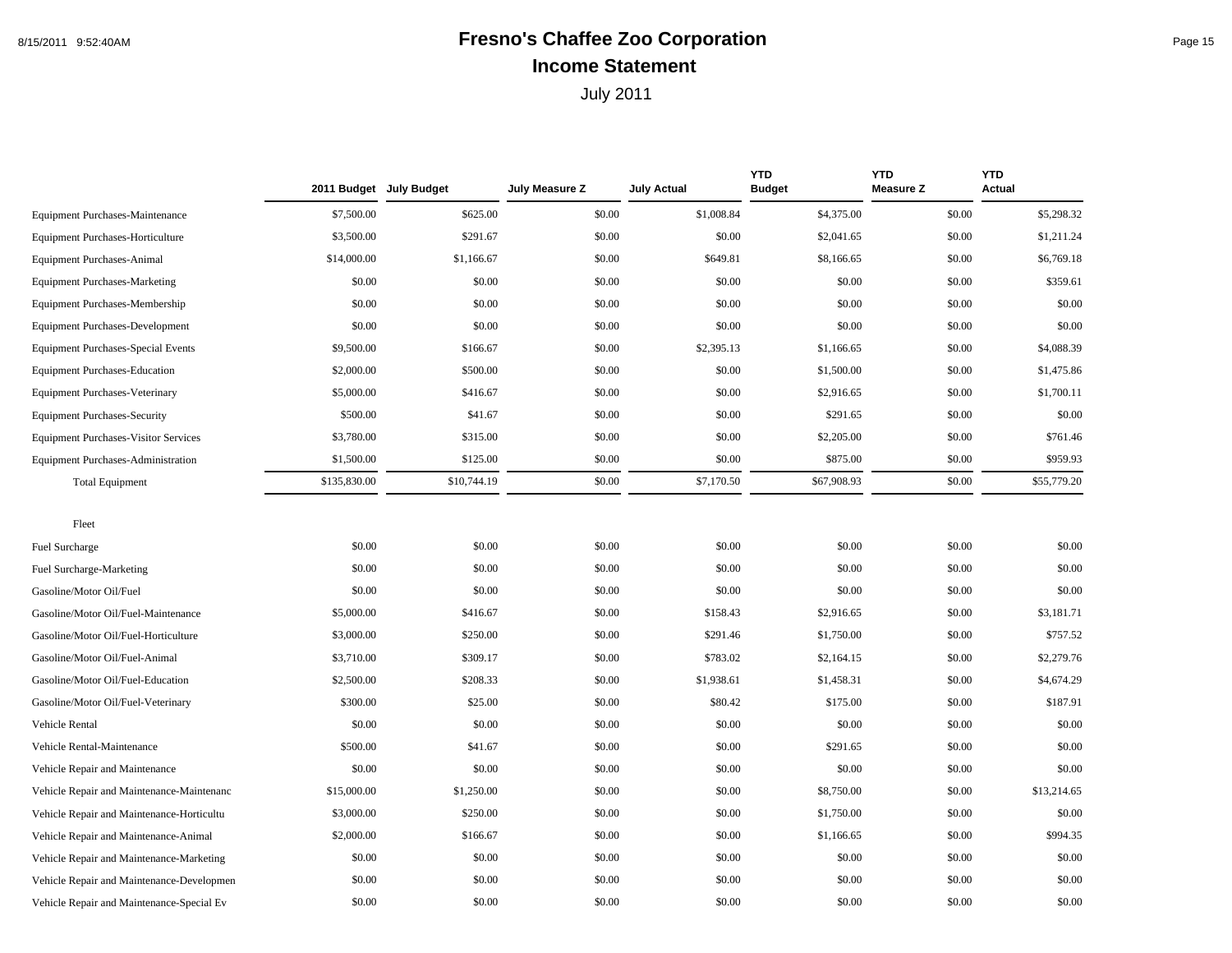## 8/15/2011 9:52:40AM **Fresno's Chaffee Zoo Corporation Fresno's Chaffee 200 Fresno's** Page 16 **Income Statement**

|                                           |              | 2011 Budget July Budget | July Measure Z | <b>July Actual</b> | <b>YTD</b><br><b>Budget</b> | <b>YTD</b><br><b>Measure Z</b> | <b>YTD</b><br><b>Actual</b> |
|-------------------------------------------|--------------|-------------------------|----------------|--------------------|-----------------------------|--------------------------------|-----------------------------|
| Vehicle Repair and Maintenance-Education  | \$0.00       | \$0.00                  | \$0.00         | \$0.00             | \$0.00                      | \$0.00                         | \$140.00                    |
| Vehicle Repair and Maintenance-Veterinary | \$0.00       | \$0.00                  | \$0.00         | \$0.00             | \$0.00                      | \$0.00                         | \$0.00                      |
| Vehicle Repair and Maintenance-Administra | \$0.00       | \$0.00                  | \$0.00         | \$0.00             | \$0.00                      | \$0.00                         | \$0.00                      |
| Vehicle License & Registration            | \$0.00       | \$0.00                  | \$0.00         | \$0.00             | \$0.00                      | \$0.00                         | \$0.00                      |
| Vehicle License & Registration-Maintenanc | \$3,000.00   | \$250.00                | \$0.00         | \$0.00             | \$1,750.00                  | \$0.00                         | \$1,724.00                  |
| <b>Total Fleet</b>                        | \$38,010.00  | \$3,167.51              | \$0.00         | \$3,251.94         | \$22,172.41                 | \$0.00                         | \$27,154.19                 |
| Food/Catering                             |              |                         |                |                    |                             |                                |                             |
| Food/Catering                             | \$2,050.00   | \$8.33                  | \$0.00         | \$280.02           | \$508.31                    | \$0.00                         | \$300.64                    |
| Food/Catering-Horticulture                | \$0.00       | \$0.00                  | \$0.00         | \$0.00             | \$0.00                      | \$0.00                         | \$197.11                    |
| Food/Catering-Animal                      | \$0.00       | \$0.00                  | \$0.00         | \$0.00             | \$0.00                      | \$0.00                         | \$0.00                      |
| Food/Catering-Marketing                   | \$0.00       | \$0.00                  | \$0.00         | \$0.00             | \$0.00                      | \$0.00                         | \$0.00                      |
| Food/Catering-Membership                  | \$0.00       | \$0.00                  | \$0.00         | \$0.00             | \$0.00                      | \$0.00                         | \$38.35                     |
| Food/Catering-Development                 | \$0.00       | \$0.00                  | \$0.00         | \$0.00             | \$0.00                      | \$0.00                         | \$0.00                      |
| Food/Catering-Special Events              | \$65,600.00  | \$25,000.00             | \$0.00         | \$5,026.84         | \$41,250.00                 | \$0.00                         | \$16,921.08                 |
| Food/Catering-Education                   | \$2,000.00   | \$475.00                | \$0.00         | \$742.83           | \$1,175.00                  | \$0.00                         | \$2,218.04                  |
| Food/Catering-Volunteer                   | \$900.00     | \$75.00                 | \$0.00         | \$125.00           | \$225.00                    | \$0.00                         | \$777.12                    |
| Food/Catering-Administration              | \$500.00     | \$41.67                 | \$0.00         | \$0.00             | \$291.65                    | \$0.00                         | \$510.35                    |
| Total Food/Catering                       | \$71,050.00  | \$25,600.00             | \$0.00         | \$6,174.69         | \$43,449.96                 | \$0.00                         | \$20,962.69                 |
| Insurance                                 |              |                         |                |                    |                             |                                |                             |
| Insurance-Other                           | \$0.00       | \$0.00                  | \$0.00         | \$0.00             | \$0.00                      | \$0.00                         | \$0.00                      |
| Liability Insurance                       | \$145,000.00 | \$12,450.00             | \$9,276.21     | \$9,276.21         | \$95,200.00                 | \$95,235.16                    | \$95,235.16                 |
| Liability Insurance-Administration        | \$0.00       | \$0.00                  | \$0.00         | \$0.00             | \$0.00                      | \$0.00                         | \$0.00                      |
| Property Insurance                        | \$0.00       | \$0.00                  | \$0.00         | \$0.00             | \$0.00                      | \$0.00                         | \$0.00                      |
| <b>Total Insurance</b>                    | \$145,000.00 | \$12,450.00             | \$9,276.21     | \$9,276.21         | \$95,200.00                 | \$95,235.16                    | \$95,235.16                 |
| Miscellaneous Business                    |              |                         |                |                    |                             |                                |                             |
| <b>Courier Services</b>                   | \$0.00       | \$0.00                  | \$0.00         | \$0.00             | \$0.00                      | \$0.00                         | \$0.00                      |
| <b>Courier Services-Visitor Services</b>  | \$4,500.00   | \$375.00                | \$0.00         | \$0.00             | \$2,625.00                  | \$0.00                         | \$1,876.89                  |
| Courier Services-Administration           | \$300.00     | \$25.00                 | \$0.00         | \$25.57            | \$175.00                    | \$0.00                         | \$221.67                    |
| Mileage-Toll-Parking                      | \$0.00       | \$0.00                  | \$0.00         | \$0.00             | \$0.00                      | \$0.00                         | \$0.00                      |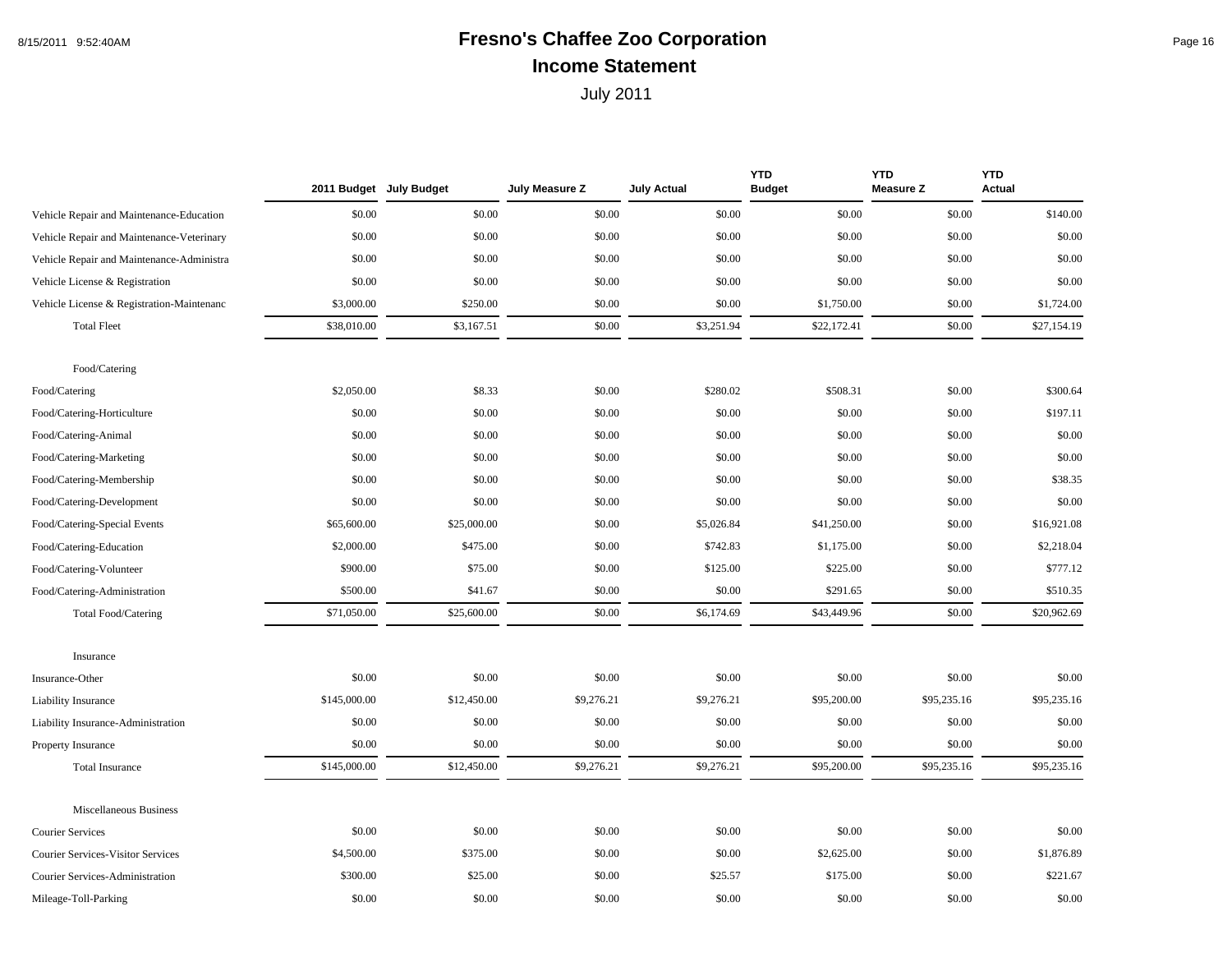## 8/15/2011 9:52:40AM **Fresno's Chaffee Zoo Corporation Fresno's Chaffee 200 Fresno's** Page 17 **Income Statement**

|                                           |             | 2011 Budget July Budget | July Measure Z | <b>July Actual</b> | <b>YTD</b><br><b>Budget</b> | <b>YTD</b><br><b>Measure Z</b> | <b>YTD</b><br><b>Actual</b> |
|-------------------------------------------|-------------|-------------------------|----------------|--------------------|-----------------------------|--------------------------------|-----------------------------|
| Mileage-Toll-Parking-Horticulture         | \$0.00      | \$0.00                  | \$0.00         | \$0.00             | \$0.00                      | \$0.00                         | \$0.00                      |
| Mileage-Toll-Parking-Animal               | \$0.00      | \$0.00                  | \$0.00         | \$0.00             | \$0.00                      | \$0.00                         | \$0.00                      |
| Mileage-Toll-Parking-Marketing            | \$0.00      | \$0.00                  | \$0.00         | \$0.00             | \$0.00                      | \$0.00                         | \$186.74                    |
| Mileage-Toll-Parking-Membership           | \$80.00     | \$6.67                  | \$0.00         | \$0.00             | \$46.65                     | \$0.00                         | \$0.00                      |
| Mileage-Toll-Parking-Development          | \$0.00      | \$0.00                  | \$0.00         | \$0.00             | \$0.00                      | \$0.00                         | \$78.88                     |
| Mileage-Toll-Parking-Special Events       | \$835.00    | \$29.17                 | \$0.00         | \$0.00             | \$399.15                    | \$0.00                         | \$142.21                    |
| Mileage-Toll-Parking-Education            | \$0.00      | \$0.00                  | \$0.00         | \$0.00             | \$0.00                      | \$0.00                         | \$0.00                      |
| Mileage-Toll-Parking-Veterinary           | \$300.00    | \$25.00                 | \$0.00         | \$0.00             | \$175.00                    | \$0.00                         | \$0.00                      |
| Mileage-Toll-Parking-Administration       | \$300.00    | \$25.00                 | \$0.00         | \$0.00             | \$175.00                    | \$0.00                         | \$0.00                      |
| Trip Expense                              | \$0.00      | \$0.00                  | \$0.00         | \$0.00             | \$0.00                      | \$0.00                         | \$0.00                      |
| Trip Expense-Education                    | \$0.00      | \$0.00                  | \$0.00         | \$0.00             | \$0.00                      | \$0.00                         | \$815.44                    |
| Trip Expense-Veterinary                   | \$0.00      | \$0.00                  | \$0.00         | \$0.00             | \$0.00                      | \$0.00                         | \$0.00                      |
| <b>Reference Materials</b>                | \$0.00      | \$0.00                  | \$0.00         | \$0.00             | \$0.00                      | \$0.00                         | \$0.00                      |
| Reference Materials-Horticulture          | \$0.00      | \$0.00                  | \$0.00         | \$23.92            | \$0.00                      | \$0.00                         | \$730.24                    |
| Reference Materials-Education             | \$500.00    | \$0.00                  | \$0.00         | \$0.00             | \$250.00                    | \$0.00                         | \$0.00                      |
| Reference Materials-Volunteer             | \$0.00      | \$0.00                  | \$0.00         | \$0.00             | \$0.00                      | \$0.00                         | \$0.00                      |
| Reference Materials-Veterinary            | \$500.00    | \$41.67                 | \$0.00         | \$0.00             | \$291.65                    | \$0.00                         | \$209.49                    |
| Reference Materials-Administration        | \$500.00    | \$41.67                 | \$0.00         | \$0.00             | \$291.65                    | \$0.00                         | \$0.00                      |
| Reference Materials-Human Resources       | \$0.00      | \$0.00                  | \$0.00         | \$0.00             | \$0.00                      | \$0.00                         | \$0.00                      |
| Subscriptions/Publications                | \$0.00      | \$0.00                  | \$0.00         | \$0.00             | \$0.00                      | \$0.00                         | \$0.00                      |
| Subscriptions/Publications-Horticulture   | \$0.00      | \$0.00                  | \$0.00         | \$0.00             | \$0.00                      | \$0.00                         | \$43.95                     |
| Subscriptions/Publications-Animal         | \$1,500.00  | \$125.00                | \$0.00         | \$0.00             | \$875.00                    | \$0.00                         | \$195.61                    |
| Subscriptions/Publications-Development    | \$100.00    | \$8.33                  | \$0.00         | \$0.00             | \$58.31                     | \$0.00                         | \$0.00                      |
| Subscriptions/Publications-Special Events | \$0.00      | \$0.00                  | \$0.00         | \$0.00             | \$0.00                      | \$0.00                         | \$0.00                      |
| Subscriptions/Publications-Administration | \$750.00    | \$62.50                 | \$0.00         | \$0.00             | \$437.50                    | \$0.00                         | \$0.00                      |
| Subscriptions/Publications-Human Resource | \$0.00      | \$0.00                  | \$0.00         | \$0.00             | \$0.00                      | \$0.00                         | \$0.00                      |
| <b>Total Miscellaneous Business</b>       | \$10,165.00 | \$765.01                | \$0.00         | \$49.49            | \$5,799.91                  | \$0.00                         | \$4,501.12                  |
| Office Supplies                           |             |                         |                |                    |                             |                                |                             |
| Office Furniture                          | \$0.00      | \$0.00                  | \$0.00         | \$0.00             | \$0.00                      | \$0.00                         | \$421.74                    |
| Office Furniture-Horticulture             | \$500.00    | \$41.67                 | \$0.00         | \$0.00             | \$291.65                    | \$0.00                         | \$1,021.45                  |
| <b>Office Furniture-Marketing</b>         | \$0.00      | \$0.00                  | \$0.00         | \$0.00             | \$0.00                      | \$0.00                         | \$1,898.66                  |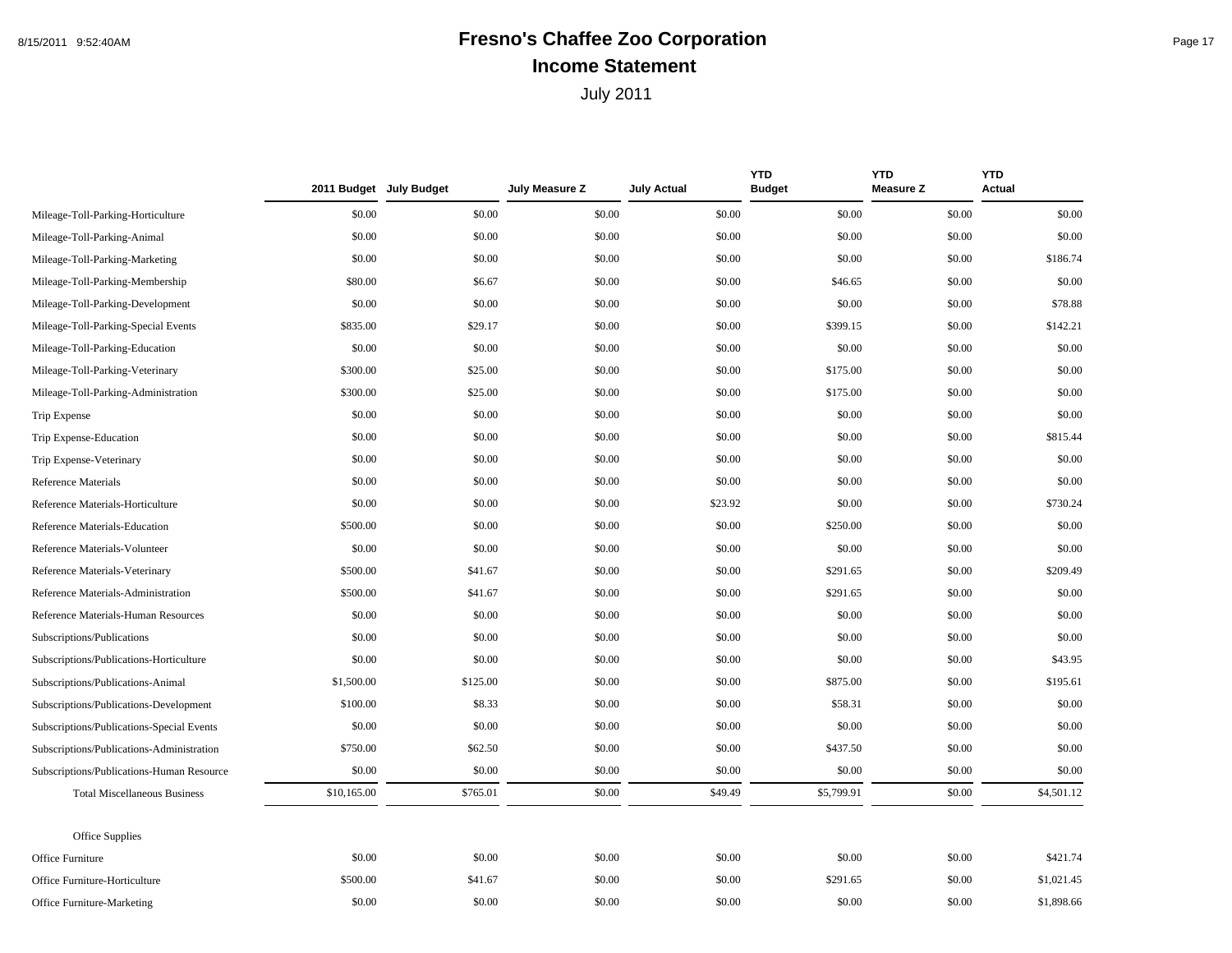## 8/15/2011 9:52:40AM **Fresno's Chaffee Zoo Corporation Fresno's Chaffee 200 Corporation Income Statement**

|                                  |             | 2011 Budget July Budget | July Measure Z | <b>July Actual</b> | <b>YTD</b><br><b>Budget</b> | <b>YTD</b><br><b>Measure Z</b> | <b>YTD</b><br><b>Actual</b> |
|----------------------------------|-------------|-------------------------|----------------|--------------------|-----------------------------|--------------------------------|-----------------------------|
| Office Furniture-Membership      | \$0.00      | \$0.00                  | \$0.00         | \$0.00             | \$0.00                      | \$0.00                         | \$74.10                     |
| Office Furniture-Special Events  | \$0.00      | \$0.00                  | \$0.00         | \$0.00             | \$0.00                      | \$0.00                         | \$1,791.40                  |
| Office Furniture-Education       | \$0.00      | \$0.00                  | \$0.00         | \$0.00             | \$0.00                      | \$0.00                         | \$765.89                    |
| Office Furniture-Veterinary      | \$300.00    | \$25.00                 | \$0.00         | \$0.00             | \$175.00                    | \$0.00                         | \$0.00                      |
| Office Furniture-Administration  | \$2,000.00  | \$166.67                | \$0.00         | \$0.00             | \$1,166.65                  | \$0.00                         | \$294.17                    |
| Office Supplies                  | \$0.00      | \$0.00                  | \$0.00         | \$0.00             | \$0.00                      | \$0.00                         | \$0.00                      |
| Office Supplies-Maintenance      | \$500.00    | \$41.67                 | \$0.00         | \$0.00             | \$291.65                    | \$0.00                         | \$152.93                    |
| Office Supplies-Horticulture     | \$250.00    | \$20.83                 | \$0.00         | \$21.78            | \$145.81                    | \$0.00                         | \$333.68                    |
| Office Supplies-Animal           | \$1,200.00  | \$100.00                | \$0.00         | \$396.76           | \$700.00                    | \$0.00                         | \$704.42                    |
| <b>Office Supplies-Marketing</b> | \$600.00    | \$50.00                 | \$0.00         | \$0.00             | \$349.96                    | \$0.00                         | \$102.56                    |
| Office Supplies-Membership       | \$100.00    | \$8.33                  | \$0.00         | \$0.00             | \$58.31                     | \$0.00                         | \$234.88                    |
| Office Supplies-Development      | \$4,250.00  | \$354.16                | \$0.00         | \$478.24           | \$2,479.12                  | \$0.00                         | \$2,291.73                  |
| Office Supplies-Special Events   | \$415.00    | \$20.84                 | \$0.00         | \$0.00             | \$220.80                    | \$0.00                         | \$451.21                    |
| Office Supplies-Education        | \$4,000.00  | \$333.33                | \$0.00         | \$319.15           | \$2,333.31                  | \$0.00                         | \$2,466.30                  |
| Office Supplies-Volunteer        | \$0.00      | \$0.00                  | \$0.00         | \$0.00             | \$0.00                      | \$0.00                         | \$4.55                      |
| Office Supplies-Veterinary       | \$700.00    | \$58.33                 | \$0.00         | \$296.40           | \$408.31                    | \$0.00                         | \$1,037.38                  |
| Office Supplies-Security         | \$500.00    | \$41.67                 | \$0.00         | \$0.00             | \$291.65                    | \$0.00                         | \$44.03                     |
| Office Supplies-Visitor Services | \$1,000.00  | \$83.33                 | \$0.00         | \$296.06           | \$583.31                    | \$0.00                         | \$834.26                    |
| Office Supplies-Administration   | \$10,000.00 | \$833.33                | \$0.00         | \$1,243.00         | \$5,833.31                  | \$0.00                         | \$5,245.50                  |
| <b>Total Office Supplies</b>     | \$26,315.00 | \$2,179.16              | \$0.00         | \$3,051.39         | \$15,328.84                 | \$0.00                         | \$20,170.84                 |
| Postage                          |             |                         |                |                    |                             |                                |                             |
| Postage                          | \$0.00      | \$0.00                  | \$0.00         | \$0.00             | \$0.00                      | \$0.00                         | \$0.00                      |
| Postage-Maintenance              | \$0.00      | \$0.00                  | \$0.00         | \$0.00             | \$0.00                      | \$0.00                         | \$39.36                     |
| Postage-Animal                   | \$150.00    | \$12.50                 | \$0.00         | \$0.00             | \$87.50                     | \$0.00                         | \$0.00                      |
| Postage-Marketing                | \$750.00    | \$62.50                 | \$0.00         | \$29.44            | \$437.50                    | \$0.00                         | \$670.65                    |
| Postage-Membership               | \$25,000.00 | \$2,083.33              | \$0.00         | \$803.62           | \$14,583.31                 | \$0.00                         | \$8,669.86                  |
| Postage-Development              | \$3,000.00  | \$250.00                | \$0.00         | \$31.37            | \$1,749.96                  | \$0.00                         | \$1,953.41                  |
| Postage-Special Events           | \$7,551.00  | \$2,291.67              | \$0.00         | \$1,679.22         | \$4,992.65                  | \$0.00                         | \$4,637.31                  |
| Postage-Education                | \$1,000.00  | \$100.00                | \$0.00         | \$26.40            | \$700.00                    | \$0.00                         | \$289.58                    |
| Postage-Volunteer                | \$500.00    | \$41.67                 | \$0.00         | \$26.40            | \$291.65                    | \$0.00                         | \$223.05                    |
| Postage-Veterinary               | \$3,000.00  | \$250.00                | \$0.00         | \$242.94           | \$1,750.00                  | \$0.00                         | \$1,898.21                  |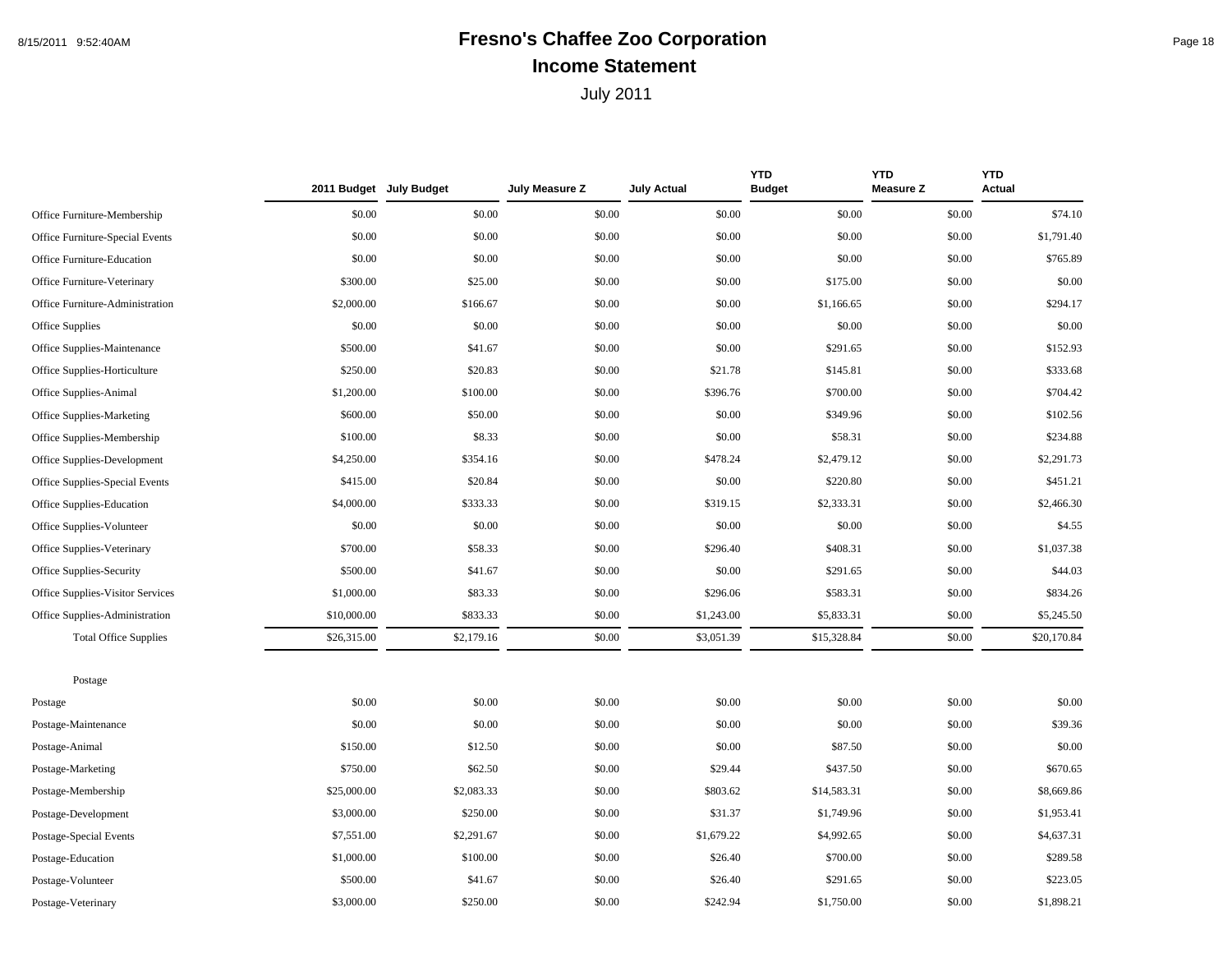# 8/15/2011 9:52:40AM **Fresno's Chaffee Zoo Corporation** Page 19 **Income Statement**

|                                                | 2011 Budget July Budget |            | July Measure Z | <b>July Actual</b> | <b>YTD</b><br><b>Budget</b> | <b>YTD</b><br><b>Measure Z</b> | <b>YTD</b><br><b>Actual</b> |
|------------------------------------------------|-------------------------|------------|----------------|--------------------|-----------------------------|--------------------------------|-----------------------------|
| Postage-Visitor Services                       | \$50.00                 | \$4.17     | \$0.00         | \$0.00             | \$29.15                     | \$0.00                         | \$0.44                      |
| Postage-Administration                         | \$5,500.00              | \$458.33   | \$0.00         | \$267.64           | \$3,208.31                  | \$0.00                         | \$1,065.91                  |
| <b>Total Postage</b>                           | \$46,501.00             | \$5,554.17 | \$0.00         | \$3,107.03         | \$27,830.03                 | \$0.00                         | \$19,447.78                 |
| Printing                                       |                         |            |                |                    |                             |                                |                             |
| Newsletter Expense                             | \$0.00                  | \$0.00     | \$0.00         | \$0.00             | \$0.00                      | \$0.00                         | \$0.00                      |
| Newsletter Expense-Membership                  | \$24,000.00             | \$0.00     | \$0.00         | \$0.00             | \$12,000.00                 | \$0.00                         | \$0.00                      |
| Printing                                       | \$0.00                  | \$0.00     | \$0.00         | \$0.00             | \$0.00                      | \$0.00                         | \$359.62                    |
| Printing-Maintenance                           | \$500.00                | \$41.67    | \$0.00         | \$0.00             | \$291.65                    | \$0.00                         | \$0.00                      |
| Printing-Horticulture                          | \$0.00                  | \$0.00     | \$0.00         | \$0.00             | \$0.00                      | \$0.00                         | \$0.00                      |
| Printing-Marketing                             | \$12,500.00             | \$1,041.67 | \$0.00         | \$1,326.81         | \$7,291.65                  | \$0.00                         | \$11,029.08                 |
| Printing-Membership                            | \$16,000.00             | \$1,500.00 | \$0.00         | \$0.00             | \$14,500.00                 | \$0.00                         | \$24,680.07                 |
| Printing-Development                           | \$4,000.00              | \$333.33   | \$0.00         | \$0.00             | \$2,333.31                  | \$0.00                         | \$2,335.57                  |
| Printing-Special Events                        | \$22,050.00             | \$1,004.17 | \$0.00         | \$0.00             | \$13,229.15                 | \$0.00                         | \$7,616.95                  |
| Printing-Education                             | \$600.00                | \$50.00    | \$0.00         | \$0.00             | \$350.00                    | \$0.00                         | \$126.72                    |
| Printing-Volunteer                             | \$0.00                  | \$0.00     | \$0.00         | \$0.00             | \$0.00                      | \$0.00                         | \$0.00                      |
| Printing-Veterinary                            | \$0.00                  | \$0.00     | \$0.00         | \$0.00             | \$0.00                      | \$0.00                         | \$0.00                      |
| Printing-Visitor Services                      | \$0.00                  | \$0.00     | \$0.00         | \$0.00             | \$0.00                      | \$0.00                         | \$0.00                      |
| Printing-Administration                        | \$1,000.00              | \$83.33    | \$0.00         | \$0.00             | \$583.31                    | \$0.00                         | \$0.00                      |
| Printing-Human Resources                       | \$0.00                  | \$0.00     | \$0.00         | \$0.00             | \$0.00                      | \$0.00                         | \$0.00                      |
| Signage                                        | \$5,000.00              | \$416.67   | \$0.00         | \$3,647.76         | \$2,916.65                  | \$0.00                         | \$17,698.36                 |
| Signage-Maintenance                            | \$0.00                  | \$0.00     | \$0.00         | \$0.00             | \$0.00                      | \$0.00                         | \$305.33                    |
| Signage-Horticulture                           | \$0.00                  | \$0.00     | \$0.00         | \$0.00             | \$0.00                      | \$0.00                         | \$0.00                      |
| Signage-Education                              | \$4,700.00              | \$100.00   | \$0.00         | \$0.00             | \$3,300.00                  | \$0.00                         | \$0.00                      |
| Signage-Security                               | \$0.00                  | \$0.00     | \$0.00         | \$0.00             | \$0.00                      | \$0.00                         | \$0.00                      |
| Signage-Administration                         | \$0.00                  | \$0.00     | \$0.00         | \$0.00             | \$0.00                      | \$0.00                         | \$0.00                      |
| Signage-Human Resources                        | \$0.00                  | \$0.00     | \$0.00         | \$0.00             | \$0.00                      | \$0.00                         | \$0.00                      |
| <b>Total Printing</b>                          | \$90,350.00             | \$4,570.84 | \$0.00         | \$4,974.57         | \$56,795.72                 | \$0.00                         | \$64,151.70                 |
| <b>Repairs and Replacements</b>                |                         |            |                |                    |                             |                                |                             |
| <b>Building Supplies-Materials</b>             | \$0.00                  | \$0.00     | \$0.00         | \$0.00             | \$0.00                      | \$0.00                         | \$0.00                      |
| <b>Building Supplies-Materials-Maintenance</b> | \$10,000.00             | \$833.33   | \$0.00         | \$588.39           | \$5,833.31                  | \$0.00                         | \$9,157.02                  |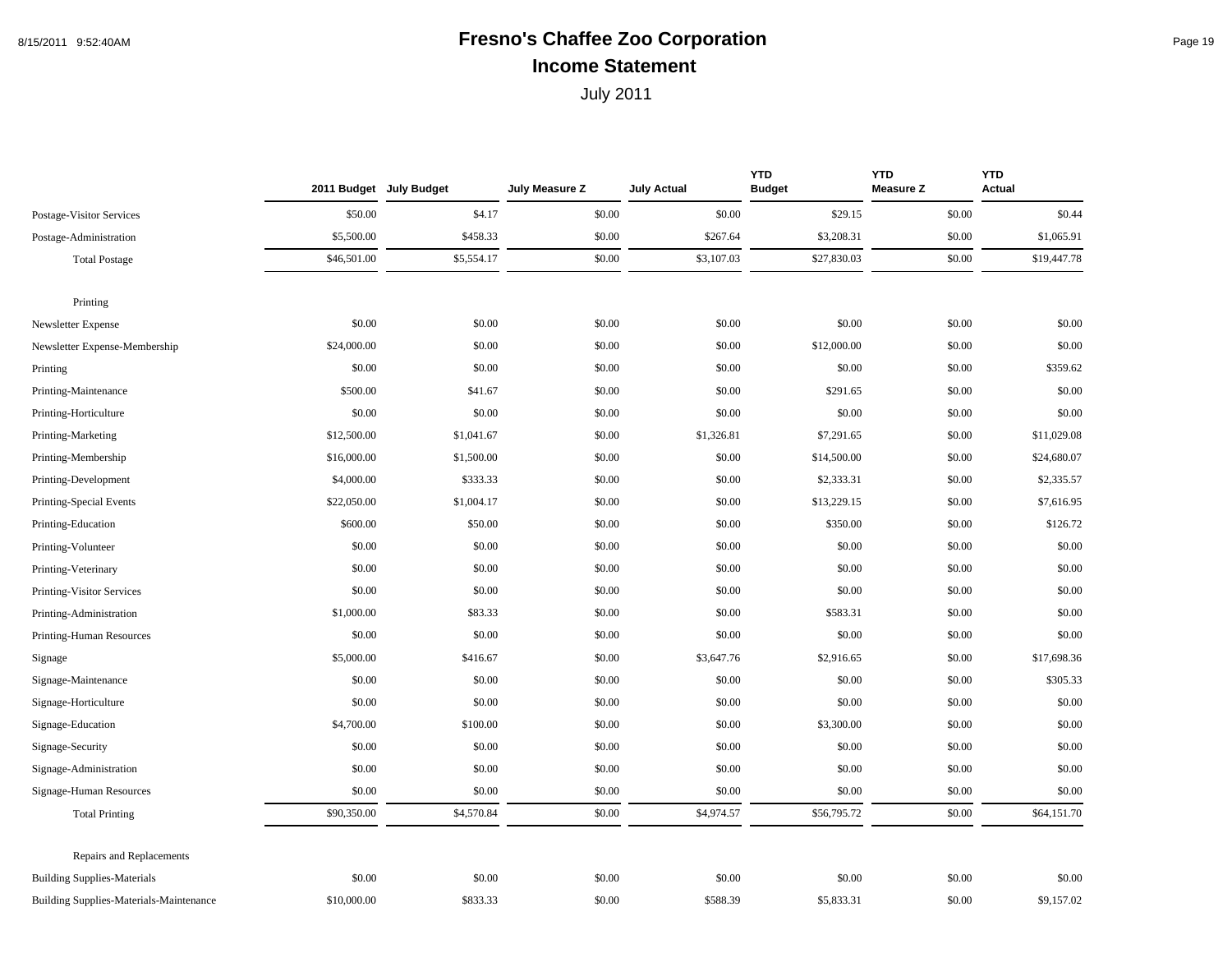## 8/15/2011 9:52:40AM **Fresno's Chaffee Zoo Corporation** Page 20 **Income Statement**

|                                                 |              | 2011 Budget July Budget | July Measure Z | <b>July Actual</b> | <b>YTD</b><br><b>Budget</b> | <b>YTD</b><br><b>Measure Z</b> | <b>YTD</b><br><b>Actual</b> |
|-------------------------------------------------|--------------|-------------------------|----------------|--------------------|-----------------------------|--------------------------------|-----------------------------|
| <b>Building Supplies-Materials-Horticulture</b> | \$3,000.00   | \$250.00                | \$0.00         | \$390.15           | \$1,750.00                  | \$0.00                         | \$1,241.02                  |
| <b>Building Supplies-Materials-Animal</b>       | \$6,000.00   | \$499.80                | \$0.00         | \$420.94           | \$3,499.80                  | \$0.00                         | \$1,486.43                  |
| <b>Exhibit Renovations-Animal</b>               | \$25,000.00  | \$2,083.33              | \$0.00         | \$0.00             | \$14,583.31                 | \$0.00                         | \$24,034.96                 |
| Irrigation Maintenance and Repair-Horticult     | \$5,000.00   | \$416.67                | \$0.00         | \$1,292.27         | \$2,916.65                  | \$0.00                         | \$4,517.11                  |
| Permits                                         | \$0.00       | \$0.00                  | \$0.00         | \$0.00             | \$0.00                      | \$0.00                         | \$0.00                      |
| Permits-Maintenance                             | \$3,000.00   | \$250.00                | \$0.00         | \$462.88           | \$1,750.00                  | \$0.00                         | \$926.24                    |
| Permits-Animal                                  | \$1,350.00   | \$112.50                | \$0.00         | \$0.00             | \$787.50                    | \$0.00                         | \$75.00                     |
| Permits-Administration                          | \$0.00       | \$0.00                  | \$0.00         | \$0.00             | \$0.00                      | \$0.00                         | \$0.00                      |
| Repairs and Replacements                        | \$0.00       | \$0.00                  | \$0.00         | \$98.15            | \$0.00                      | \$0.00                         | \$241.15                    |
| Repairs and Replacements-Maintenance            | \$130,000.00 | \$10,833.33             | \$0.00         | \$7,465.79         | \$75,833.31                 | \$0.00                         | \$77,164.97                 |
| Repairs and Replacements-Horticulture           | \$1,000.00   | \$83.33                 | \$0.00         | \$1,182.72         | \$583.31                    | \$0.00                         | \$1,216.53                  |
| Repairs and Replacements-Animal                 | \$10,000.00  | \$833.33                | \$0.00         | \$754.70           | \$5,833.31                  | \$0.00                         | \$7,410.51                  |
| Repairs and Replacements-Special Events         | \$0.00       | \$0.00                  | \$0.00         | \$0.00             | \$0.00                      | \$0.00                         | \$0.00                      |
| Repairs and Replacements-Education              | \$5,000.00   | \$416.67                | \$0.00         | \$0.00             | \$2,916.65                  | \$0.00                         | \$4,235.82                  |
| Repairs and Replacements-Veterinary             | \$500.00     | \$41.67                 | \$0.00         | \$0.00             | \$291.65                    | \$0.00                         | \$0.00                      |
| Repairs and Replacements-Security               | \$500.00     | \$41.67                 | \$0.00         | \$0.00             | \$291.65                    | \$0.00                         | \$1,610.49                  |
| Repairs and Replacements-Visitor Services       | \$500.00     | \$41.67                 | \$0.00         | \$0.00             | \$291.65                    | \$0.00                         | \$280.00                    |
| Repairs and Replacements-Administration         | \$0.00       | \$0.00                  | \$0.00         | \$0.00             | \$0.00                      | \$0.00                         | \$0.00                      |
| <b>Structural Repairs</b>                       | \$0.00       | \$0.00                  | \$0.00         | \$0.00             | \$0.00                      | \$0.00                         | \$0.00                      |
| <b>Structural Repairs-Education</b>             | \$0.00       | \$0.00                  | \$0.00         | \$0.00             | \$0.00                      | \$0.00                         | \$0.00                      |
| <b>Total Repairs and Replacements</b>           | \$200,850.00 | \$16,737.30             | \$0.00         | \$12,655.99        | \$117,162.10                | \$0.00                         | \$133,597.25                |
| Service/Bank/Credit Card Fees                   |              |                         |                |                    |                             |                                |                             |
| Bank Fees-Measure Z                             | \$0.00       | \$0.00                  | \$0.00         | \$0.00             | \$0.00                      | \$0.00                         | \$0.00                      |
| Bank Fees-Measure Z-Administration              | \$240.00     | \$20.00                 | \$10.00        | \$10.00            | \$140.00                    | \$70.00                        | \$70.00                     |
| <b>Bank Charges</b>                             | \$0.00       | \$0.00                  | \$0.00         | \$0.00             | \$0.00                      | \$0.00                         | \$0.00                      |
| Bank Charges-Membership                         | \$0.00       | \$0.00                  | \$0.00         | \$0.00             | \$0.00                      | \$0.00                         | \$0.00                      |
| <b>Bank Charges-Visitor Services</b>            | \$100.00     | \$8.33                  | \$0.00         | \$0.00             | \$58.31                     | \$0.00                         | \$0.00                      |
| <b>Bank Charges-Administration</b>              | \$49,500.00  | \$2,500.00              | \$0.00         | \$1,519.14         | \$26,000.00                 | \$0.00                         | \$27,484.88                 |
| <b>Credit Card Fees</b>                         | \$0.00       | \$0.00                  | \$0.00         | \$0.00             | \$0.00                      | \$0.00                         | \$0.00                      |
| Credit Card Fees-Maintenance                    | \$0.00       | \$0.00                  | \$0.00         | \$0.00             | \$0.00                      | \$0.00                         | \$0.00                      |
| Credit Card Fees-Animal                         | \$0.00       | \$0.00                  | \$0.00         | \$0.00             | \$0.00                      | \$0.00                         | \$0.00                      |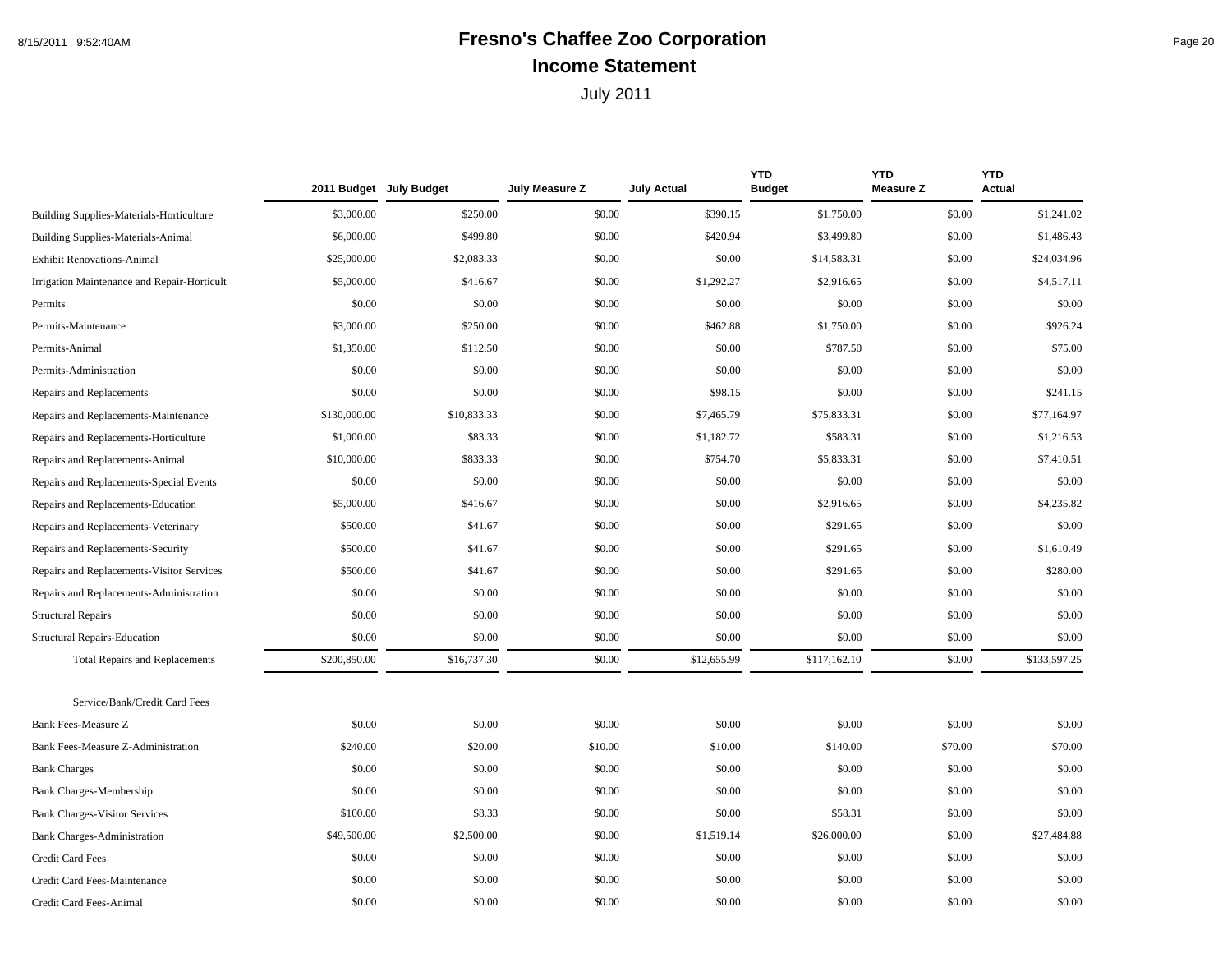## 8/15/2011 9:52:40AM **Fresno's Chaffee Zoo Corporation** Page 21 **Income Statement**

|                                             |              | 2011 Budget July Budget | July Measure Z | <b>July Actual</b> | <b>YTD</b><br><b>Budget</b> | <b>YTD</b><br><b>Measure Z</b> | <b>YTD</b><br><b>Actual</b> |
|---------------------------------------------|--------------|-------------------------|----------------|--------------------|-----------------------------|--------------------------------|-----------------------------|
| Credit Card Fees-Membership                 | \$7,500.00   | \$600.00                | \$0.00         | \$1,038.41         | \$5,450.00                  | \$0.00                         | \$5,843.21                  |
| Credit Card Fees-Development                | \$0.00       | \$0.00                  | \$0.00         | \$0.00             | \$0.00                      | \$0.00                         | \$0.00                      |
| Credit Card Fees-Special Events             | \$2,500.00   | \$208.33                | \$0.00         | \$85.79            | \$1,458.31                  | \$0.00                         | \$782.20                    |
| Credit Card Fees-Education                  | \$2,000.00   | \$166.67                | \$0.00         | \$872.26           | \$1,166.65                  | \$0.00                         | \$1,607.17                  |
| Credit Card Fees-Veterinary                 | \$0.00       | \$0.00                  | \$0.00         | \$0.00             | \$0.00                      | \$0.00                         | \$0.00                      |
| Credit Card Fees-Visitor Services           | \$16,500.00  | \$1,375.00              | \$0.00         | \$2,227.00         | \$9,625.00                  | \$0.00                         | \$13,755.35                 |
| Credit Card Fees-Administration             | \$750.00     | \$62.50                 | \$0.00         | \$0.00             | \$437.50                    | \$0.00                         | \$120.32                    |
| <b>Interest Expense</b>                     | \$0.00       | \$0.00                  | \$0.00         | \$0.00             | \$0.00                      | \$0.00                         | \$0.00                      |
| <b>Bank Charges</b>                         | \$0.00       | \$0.00                  | \$0.00         | \$0.00             | \$0.00                      | \$0.00                         | \$0.00                      |
| Total Service/Bank/Credit Card Fees         | \$79,090.00  | \$4,940.83              | \$10.00        | \$5,752.60         | \$44,335.77                 | \$70.00                        | \$49,663.13                 |
| <b>Specialized Services</b>                 |              |                         |                |                    |                             |                                |                             |
| <b>Consultant Fees</b>                      | \$7,500.00   | \$625.00                | \$0.00         | \$881.55           | \$4,375.00                  | \$0.00                         | \$4,975.06                  |
| <b>Consultant Fees-Maintenance</b>          | \$0.00       | \$0.00                  | \$0.00         | \$0.00             | \$0.00                      | \$0.00                         | \$2,260.00                  |
| <b>Consultant Fees-Animal</b>               | \$12,000.00  | \$1,000.00              | \$0.00         | \$0.00             | \$7,000.00                  | \$0.00                         | \$8,022.57                  |
| <b>Consultant Fees-Special Events</b>       | \$0.00       | \$0.00                  | \$0.00         | \$0.00             | \$0.00                      | \$0.00                         | \$0.00                      |
| <b>Consultant Fees-Education</b>            | \$0.00       | \$0.00                  | \$0.00         | \$0.00             | \$0.00                      | \$0.00                         | \$0.00                      |
| <b>Consultant Fees-Veterinary</b>           | \$10,000.00  | \$833.33                | \$0.00         | \$1,799.50         | \$5,833.31                  | \$0.00                         | \$8,120.40                  |
| <b>Consultant Fees-Visitor Services</b>     | \$0.00       | \$0.00                  | \$0.00         | \$0.00             | \$0.00                      | \$0.00                         | \$0.00                      |
| <b>Consultant Fees-Administration</b>       | \$0.00       | \$0.00                  | \$0.00         | \$0.00             | \$0.00                      | \$0.00                         | \$1,111.77                  |
| <b>Contracted Services</b>                  | \$0.00       | \$0.00                  | \$0.00         | \$0.00             | \$0.00                      | \$0.00                         | \$0.00                      |
| <b>Contracted Services-Maintenance</b>      | \$0.00       | \$0.00                  | \$0.00         | \$739.49           | \$0.00                      | \$0.00                         | \$2,495.97                  |
| <b>Contracted Services-Marketing</b>        | \$5,000.00   | \$416.67                | \$0.00         | \$0.00             | \$2,916.65                  | \$0.00                         | \$0.00                      |
| Contracted Services-Membership              | \$10,000.00  | \$833.33                | \$0.00         | \$0.00             | \$5,833.31                  | \$0.00                         | \$0.00                      |
| Contracted Services-Development             | \$2,500.00   | \$208.33                | \$0.00         | \$8,000.00         | \$1,458.31                  | \$0.00                         | \$8,000.00                  |
| Contracted Services-Special Events          | \$22,000.00  | \$291.67                | \$0.00         | \$1,234.19         | \$6,491.65                  | \$0.00                         | \$9,883.85                  |
| Contracted Services-Security                | \$0.00       | \$0.00                  | \$0.00         | \$0.00             | \$0.00                      | \$0.00                         | \$0.00                      |
| <b>Contracted Services-Visitor Services</b> | \$225,000.00 | \$18,750.00             | \$0.00         | \$17,139.58        | \$131,250.00                | \$0.00                         | \$119,977.06                |
| Contracted Services-Administration          | \$0.00       | \$0.00                  | \$0.00         | \$0.00             | \$0.00                      | \$0.00                         | \$0.00                      |
| Construction                                | \$0.00       | \$0.00                  | \$0.00         | \$0.00             | \$0.00                      | \$0.00                         | \$0.00                      |
| Construction-Maintenance                    | \$10,000.00  | \$833.33                | \$0.00         | \$0.00             | \$5,833.31                  | \$0.00                         | \$3,568.01                  |
| Construction-Horticulture                   | \$4,000.00   | \$333.33                | \$0.00         | \$0.00             | \$2,333.31                  | \$0.00                         | \$1,194.77                  |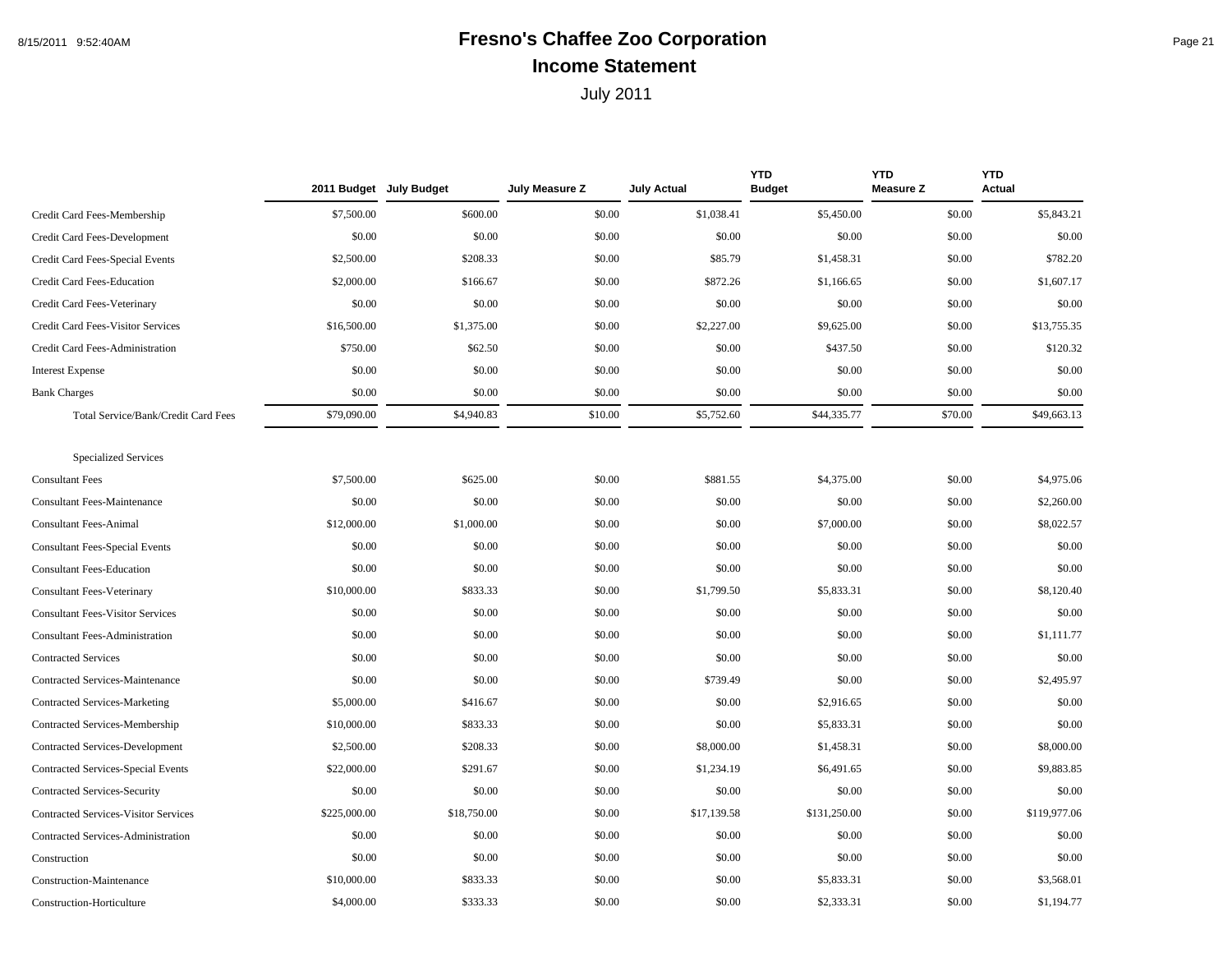## 8/15/2011 9:52:40AM **Fresno's Chaffee Zoo Corporation** Page 22 **Income Statement**

|                                             |             | 2011 Budget July Budget | July Measure Z | <b>July Actual</b> | <b>YTD</b><br><b>Budget</b> | <b>YTD</b><br><b>Measure Z</b> | <b>YTD</b><br><b>Actual</b> |
|---------------------------------------------|-------------|-------------------------|----------------|--------------------|-----------------------------|--------------------------------|-----------------------------|
| Improvements                                | \$0.00      | \$0.00                  | \$0.00         | \$0.00             | \$0.00                      | \$0.00                         | \$0.00                      |
| Improvements-Maintenance                    | \$0.00      | \$0.00                  | \$0.00         | \$0.00             | \$0.00                      | \$0.00                         | \$1,171.86                  |
| Improvements-Horticulture                   | \$2,000.00  | \$166.67                | \$0.00         | \$0.00             | \$1,166.65                  | \$0.00                         | \$1,040.62                  |
| Improvements-Animal                         | \$0.00      | \$0.00                  | \$0.00         | \$0.00             | \$0.00                      | \$0.00                         | \$0.00                      |
| Improvements-Education                      | \$0.00      | \$0.00                  | \$0.00         | \$0.00             | \$0.00                      | \$0.00                         | \$0.00                      |
| <b>Improvements-Visitor Services</b>        | \$200.00    | \$16.67                 | \$0.00         | \$0.00             | \$116.65                    | \$0.00                         | \$0.00                      |
| Improvements-Administration                 | \$0.00      | \$0.00                  | \$0.00         | \$0.00             | \$0.00                      | \$0.00                         | \$0.00                      |
| Lab Work                                    | \$0.00      | \$0.00                  | \$0.00         | \$0.00             | \$0.00                      | \$0.00                         | \$0.00                      |
| Lab Work-Veterinary                         | \$23,000.00 | \$1,916.67              | \$0.00         | \$2,443.36         | \$13,416.65                 | \$0.00                         | \$13,587.57                 |
| Misc. Specialized Services                  | \$0.00      | \$0.00                  | \$0.00         | \$0.00             | \$0.00                      | \$0.00                         | \$0.00                      |
| Misc. Specialized Services-Maintenance      | \$20,000.00 | \$1,666.67              | \$0.00         | \$390.00           | \$11,666.65                 | \$0.00                         | \$495.00                    |
| Misc. Specialized Services-Education        | \$360.00    | \$45.00                 | \$0.00         | \$56.40            | \$195.00                    | \$0.00                         | \$927.75                    |
| Misc. Specialized Services-Visitor Services | \$0.00      | \$0.00                  | \$0.00         | \$0.00             | \$0.00                      | \$0.00                         | \$0.00                      |
| Misc. Specialized Services-Administration   | \$3,000.00  | \$250.00                | \$0.00         | \$25.90            | \$1,750.00                  | \$0.00                         | \$661.23                    |
| Misc. Specialized Services-Human Resource   | \$0.00      | \$0.00                  | \$0.00         | \$120.00           | \$0.00                      | \$0.00                         | \$660.00                    |
| Payroll Service                             | \$12,000.00 | \$1,000.00              | \$0.00         | \$994.30           | \$7,000.00                  | \$0.00                         | \$5,704.10                  |
| Payroll Service-Administration              | \$0.00      | \$0.00                  | \$0.00         | \$0.00             | \$0.00                      | \$0.00                         | \$0.00                      |
| <b>Pest Control Services</b>                | \$0.00      | \$0.00                  | \$0.00         | \$0.00             | \$0.00                      | \$0.00                         | \$0.00                      |
| Pest Control Services-Maintenance           | \$25,000.00 | \$2,083.33              | \$0.00         | \$2,150.00         | \$14,583.31                 | \$0.00                         | \$19,431.25                 |
| Professional Services                       | \$0.00      | \$0.00                  | \$0.00         | \$0.00             | \$0.00                      | \$0.00                         | \$0.00                      |
| Irrigation Construction (New)-Horticulture  | \$3,000.00  | \$250.00                | \$0.00         | \$1,361.37         | \$1,750.00                  | \$0.00                         | \$3,273.54                  |
| <b>Security Services</b>                    | \$2,400.00  | \$200.00                | \$0.00         | \$0.00             | \$1,400.00                  | \$0.00                         | \$2,376.00                  |
| Security Services-Maintenance               | \$1,325.00  | \$110.42                | \$0.00         | \$0.00             | \$772.90                    | \$0.00                         | \$0.00                      |
| Security Services-Animal                    | \$1,500.00  | \$125.00                | \$0.00         | \$0.00             | \$875.00                    | \$0.00                         | \$1,500.00                  |
| Security Services-Special Events            | \$2,850.00  | \$125.00                | \$0.00         | \$0.00             | \$1,500.00                  | \$0.00                         | \$1,110.00                  |
| Security Services-Education                 | \$3,000.00  | \$250.00                | \$0.00         | \$0.00             | \$1,750.00                  | \$0.00                         | \$2,976.00                  |
| Security Services-Veterinary                | \$1,500.00  | \$125.00                | \$0.00         | \$0.00             | \$875.00                    | \$0.00                         | \$2,628.00                  |
| Security Services-Security                  | \$0.00      | \$0.00                  | \$0.00         | \$0.00             | \$0.00                      | \$0.00                         | \$0.00                      |
| Security Services-Visitor Services          | \$1,200.00  | \$100.00                | \$0.00         | \$0.00             | \$700.00                    | \$0.00                         | \$1,128.00                  |
| Security Services-Administration            | \$1,200.00  | \$100.00                | \$0.00         | \$0.00             | \$700.00                    | \$0.00                         | \$1,188.00                  |
| Legal and Audit                             | \$65,000.00 | \$5,416.67              | \$0.00         | \$11,626.50        | \$37,916.65                 | \$0.00                         | \$75,356.43                 |
| Legal and Audit-Administration              | \$0.00      | \$0.00                  | \$0.00         | \$0.00             | \$0.00                      | \$0.00                         | \$0.00                      |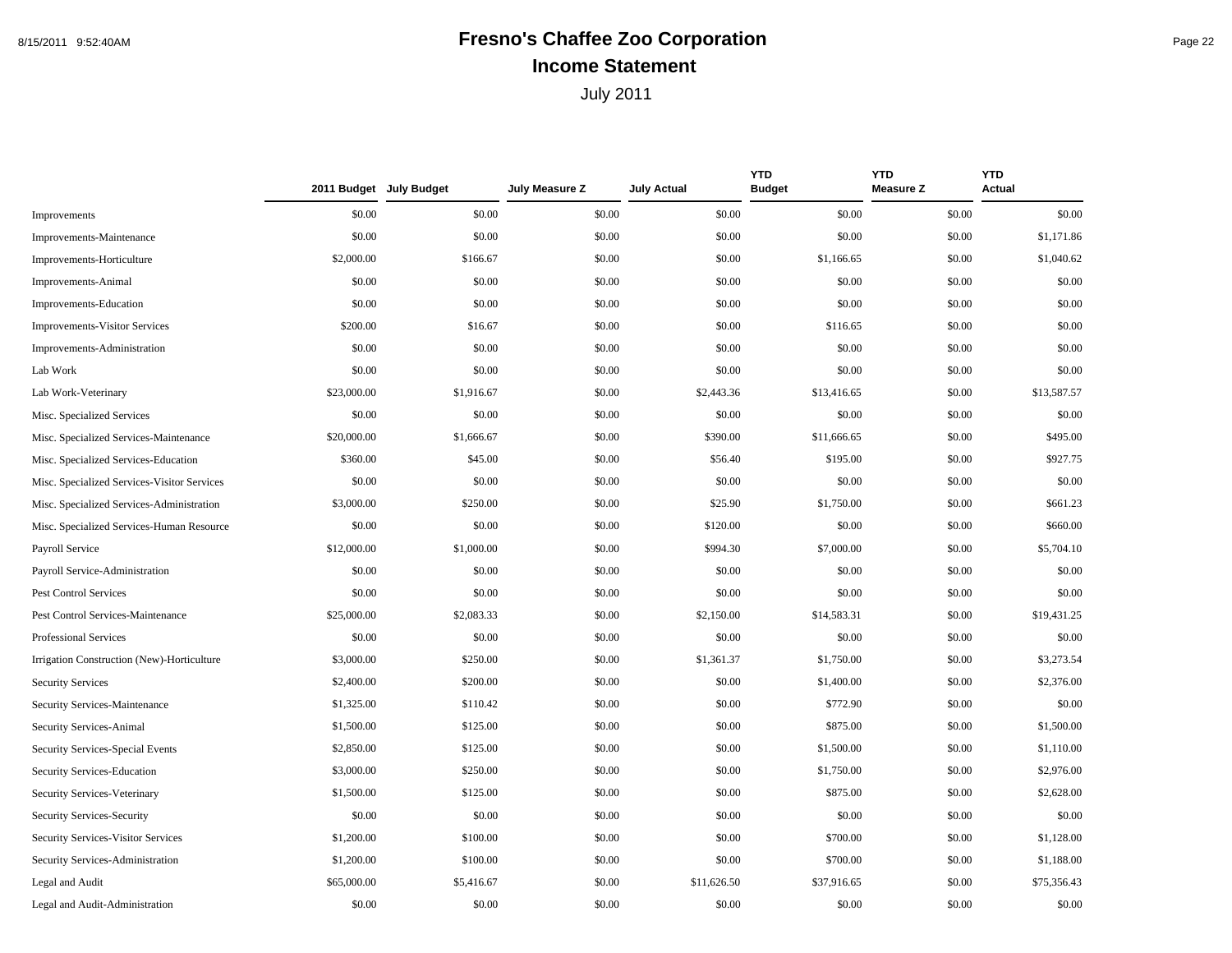## 8/15/2011 9:52:40AM **Fresno's Chaffee Zoo Corporation** Page 23 **Income Statement**

|                                                  | 2011 Budget July Budget |             | July Measure Z | <b>July Actual</b> | <b>YTD</b><br><b>Budget</b> | <b>YTD</b><br><b>Measure Z</b> | <b>YTD</b><br>Actual |
|--------------------------------------------------|-------------------------|-------------|----------------|--------------------|-----------------------------|--------------------------------|----------------------|
| Legal and Audit-Human Resources                  | \$0.00                  | \$0.00      | \$0.00         | \$6,872.80         | \$0.00                      | \$0.00                         | \$44,134.35          |
| <b>Total Specialized Services</b>                | \$476,535.00            | \$38,072.09 | \$0.00         | \$55,834.94        | \$271,459.31                | \$0.00                         | \$348,959.16         |
|                                                  |                         |             |                |                    |                             |                                |                      |
| <b>Staff Development</b>                         |                         |             |                |                    |                             |                                |                      |
| Staff Development-Conf/Travel                    | \$0.00                  | \$0.00      | \$0.00         | \$0.00             | \$0.00                      | \$0.00                         | \$0.00               |
| Staff Development-Conf/Travel-Maintenanc         | \$2,500.00              | \$208.33    | \$0.00         | \$0.00             | \$1,458.31                  | \$0.00                         | \$0.00               |
| Staff Development-Conf/Travel-Horticultur        | \$3,000.00              | \$250.00    | \$0.00         | \$0.00             | \$1,750.00                  | \$0.00                         | \$0.00               |
| Staff Development-Conf/Travel-Animal             | \$8,974.00              | \$747.83    | \$0.00         | \$881.27           | \$5,234.81                  | \$0.00                         | \$4,249.62           |
| Staff Development-Conf/Travel-Marketing          | \$1,500.00              | \$125.00    | \$0.00         | \$0.00             | \$875.00                    | \$0.00                         | \$55.79              |
| Staff Development-Conf/Travel-Membershi          | \$500.00                | \$41.67     | \$0.00         | \$0.00             | \$291.65                    | \$0.00                         | \$265.88             |
| Staff Development-Conf/Travel-Developmen         | \$5,000.00              | \$416.67    | \$0.00         | \$0.00             | \$2,916.65                  | \$0.00                         | \$20.00              |
| Staff Development-Conf/Travel-Special Even       | \$0.00                  | \$0.00      | \$0.00         | \$0.00             | \$0.00                      | \$0.00                         | \$28.47              |
| Staff Development-Conf/Travel-Education          | \$6,500.00              | \$0.00      | \$0.00         | \$0.00             | \$2,500.00                  | \$0.00                         | \$2,746.11           |
| Staff Development-Conf/Travel-Veterinary         | \$4,500.00              | \$375.00    | \$0.00         | \$0.00             | \$2,625.00                  | \$0.00                         | \$1,037.20           |
| Staff Development-Conf/Travel-Security           | \$0.00                  | \$0.00      | \$0.00         | \$0.00             | \$0.00                      | \$0.00                         | \$0.00               |
| Staff Development-Conferences/Travel             | \$0.00                  | \$0.00      | \$0.00         | \$0.00             | \$0.00                      | \$0.00                         | \$1,294.89           |
| Staff Development-Conf/Travel-Admin              | \$11,000.00             | \$916.67    | \$0.00         | \$0.00             | \$6,416.65                  | \$0.00                         | \$10,921.24          |
| <b>Staff Development-Training</b>                | \$0.00                  | \$0.00      | \$0.00         | \$430.00           | \$0.00                      | \$0.00                         | \$1,283.46           |
| <b>Staff Development-Training-Maintenance</b>    | \$1,000.00              | \$83.33     | \$0.00         | \$0.00             | \$583.31                    | \$0.00                         | \$99.50              |
| Staff Development-Training-Horticulture          | \$750.00                | \$62.50     | \$0.00         | \$980.00           | \$437.50                    | \$0.00                         | \$980.00             |
| Staff Development-Training-Animal                | \$4,500.00              | \$375.00    | \$0.00         | \$154.59           | \$2,625.00                  | \$0.00                         | \$1,769.84           |
| Staff Development-Training-Marketing             | \$0.00                  | \$0.00      | \$0.00         | \$0.00             | \$0.00                      | \$0.00                         | \$149.00             |
| Staff Development-Training-Membership            | \$0.00                  | \$0.00      | \$0.00         | \$0.00             | \$0.00                      | \$0.00                         | \$149.00             |
| <b>Staff Development-Training-Special Events</b> | \$750.00                | \$62.50     | \$0.00         | \$0.00             | \$437.50                    | \$0.00                         | \$0.00               |
| Staff Development-Training-Education             | \$1,800.00              | \$150.00    | \$0.00         | \$0.00             | \$1,050.00                  | \$0.00                         | \$0.00               |
| Staff Development-Training-Volunteer             | \$0.00                  | \$0.00      | \$0.00         | \$0.00             | \$0.00                      | \$0.00                         | \$0.00               |
| Staff Development-Training-Veterinary            | \$0.00                  | \$0.00      | \$0.00         | \$1,543.10         | \$0.00                      | \$0.00                         | \$1,741.10           |
| Staff Development-Training-Security              | \$2,500.00              | \$208.33    | \$0.00         | \$0.00             | \$1,458.31                  | \$0.00                         | \$99.50              |
| Staff Development-Training-Visitor Service       | \$2,500.00              | \$0.00      | \$0.00         | \$46.80            | \$2,500.00                  | \$0.00                         | \$46.80              |
| Staff Development-Training-Administration        | \$2,500.00              | \$208.33    | \$0.00         | \$0.00             | \$1,458.31                  | \$0.00                         | \$393.00             |
| Staff Development-Training-Human Resourc         | \$0.00                  | \$0.00      | \$0.00         | \$0.00             | \$0.00                      | \$0.00                         | $(\$87.50)$          |
| <b>Staff Development-Training-Finance</b>        | \$0.00                  | \$0.00      | \$0.00         | \$0.00             | \$0.00                      | \$0.00                         | \$0.00               |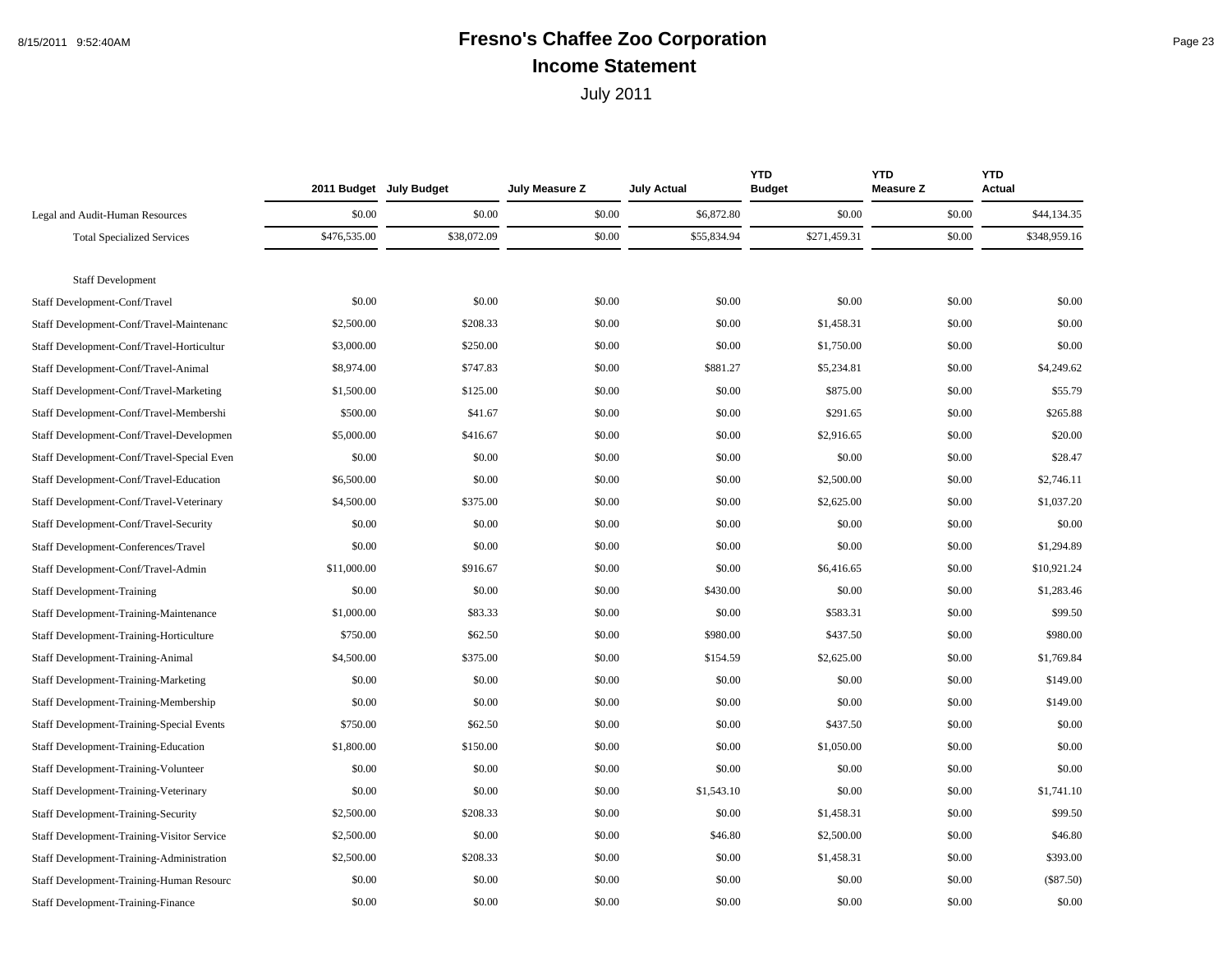## 8/15/2011 9:52:40AM **Fresno's Chaffee Zoo Corporation** Page 24 **Income Statement**

|                                              | 2011 Budget July Budget |            | July Measure Z | <b>July Actual</b> | <b>YTD</b><br><b>Budget</b> | <b>YTD</b><br><b>Measure Z</b> | <b>YTD</b><br>Actual |
|----------------------------------------------|-------------------------|------------|----------------|--------------------|-----------------------------|--------------------------------|----------------------|
| <b>Total Staff Development</b>               | \$59,774.00             | \$4,231.16 | \$0.00         | \$4,035.76         | \$34,618.00                 | \$0.00                         | \$27,242.90          |
|                                              |                         |            |                |                    |                             |                                |                      |
| Supplies                                     |                         |            |                |                    |                             |                                |                      |
| <b>Bedding Materials</b>                     | \$0.00                  | \$0.00     | \$0.00         | \$0.00             | \$0.00                      | \$0.00                         | \$0.00               |
| <b>Cleaning-Janitorial Supplies</b>          | \$0.00                  | \$0.00     | \$0.00         | \$0.00             | \$0.00                      | \$0.00                         | \$0.00               |
| Cleaning-Janitorial Supplies-Maintenance     | \$27,500.00             | \$2,291.67 | \$0.00         | \$2,026.61         | \$16,041.65                 | \$0.00                         | \$17,072.45          |
| Cleaning-Janitorial Supplies-Animal          | \$2,000.00              | \$166.67   | \$0.00         | \$0.00             | \$1,166.65                  | \$0.00                         | \$1,090.37           |
| Cleaning-Janitorial Supplies-Education       | \$0.00                  | \$0.00     | \$0.00         | \$0.00             | \$0.00                      | \$0.00                         | \$78.45              |
| Cleaning-Janitorial Supplies-Visitor Service | \$0.00                  | \$0.00     | \$0.00         | \$0.00             | \$0.00                      | \$0.00                         | \$8.70               |
| Display and Exhibit supplies                 | \$0.00                  | \$0.00     | \$0.00         | \$0.00             | \$0.00                      | \$0.00                         | \$0.00               |
| Display and Exhibit Supplies-Animal          | \$34,000.00             | \$2,833.33 | \$0.00         | \$7,665.74         | \$19,833.31                 | \$0.00                         | \$32,220.66          |
| Display and Exhibit supplies-Education       | \$1,250.00              | \$104.17   | \$0.00         | \$655.45           | \$729.15                    | \$0.00                         | \$5,547.04           |
| <b>Enrichment Supplies</b>                   | \$0.00                  | \$0.00     | \$0.00         | \$0.00             | \$0.00                      | \$0.00                         | \$0.00               |
| <b>Event Supplies</b>                        | \$0.00                  | \$0.00     | \$0.00         | \$0.00             | \$0.00                      | \$0.00                         | \$0.00               |
| Event Supplies-Development                   | \$500.00                | \$41.67    | \$0.00         | \$0.00             | \$291.65                    | \$0.00                         | \$0.00               |
| Event Supplies-Special Events                | \$20,800.00             | \$1,054.17 | \$0.00         | \$3,231.46         | \$2,579.15                  | \$0.00                         | \$12,002.06          |
| <b>Event Supplies-Education</b>              | \$0.00                  | \$0.00     | \$0.00         | \$0.00             | \$0.00                      | \$0.00                         | \$0.00               |
| Event Supplies-Volunteer                     | \$0.00                  | \$0.00     | \$0.00         | \$0.00             | \$0.00                      | \$0.00                         | \$0.00               |
| Graphic Supplies                             | \$0.00                  | \$0.00     | \$0.00         | \$0.00             | \$0.00                      | \$0.00                         | \$0.00               |
| Landscaping/Plants                           | \$0.00                  | \$0.00     | \$0.00         | \$0.00             | \$0.00                      | \$0.00                         | \$0.00               |
| Landscaping/Plants-Maintenance               | \$3,500.00              | \$291.67   | \$0.00         | \$0.00             | \$2,041.65                  | \$0.00                         | \$0.00               |
| Landscaping/Plants-Horticulture              | \$20,000.00             | \$1,666.67 | \$0.00         | \$644.35           | \$11,666.65                 | \$0.00                         | \$4,643.30           |
| Landscaping/Plants-Animal                    | \$2,500.00              | \$208.33   | \$0.00         | \$1,556.66         | \$1,458.31                  | \$0.00                         | \$1,920.57           |
| Pest Control Supplies                        | \$0.00                  | \$0.00     | \$0.00         | \$0.00             | \$0.00                      | \$0.00                         | \$0.00               |
| Pest Control Supplies-Maintenance            | \$5,000.00              | \$416.67   | \$0.00         | \$1,985.00         | \$2,916.65                  | \$0.00                         | \$2,541.97           |
| Pest Control Supplies-Horticulture           | \$500.00                | \$41.67    | \$0.00         | \$0.00             | \$291.65                    | \$0.00                         | \$0.00               |
| Pest Control Supplies-Animal                 | \$100.00                | \$8.33     | \$0.00         | \$0.00             | \$58.31                     | \$0.00                         | \$0.00               |
| Photo Supplies                               | \$0.00                  | \$0.00     | \$0.00         | \$0.00             | \$0.00                      | \$0.00                         | \$0.00               |
| Photo Supplies-Visitor Services              | \$3,000.00              | \$250.00   | \$0.00         | \$257.32           | \$1,750.00                  | \$0.00                         | \$2,567.77           |
| Supplies                                     | \$0.00                  | \$0.00     | \$0.00         | \$277.89           | \$0.00                      | \$0.00                         | \$1,552.80           |
| Supplies-Maintenance                         | \$1,000.00              | \$83.33    | \$0.00         | \$209.44           | \$583.31                    | \$0.00                         | \$5,947.28           |
| Supplies-Horticulture                        | \$1,000.00              | \$83.33    | \$0.00         | \$1,064.71         | \$583.31                    | \$0.00                         | \$7,211.68           |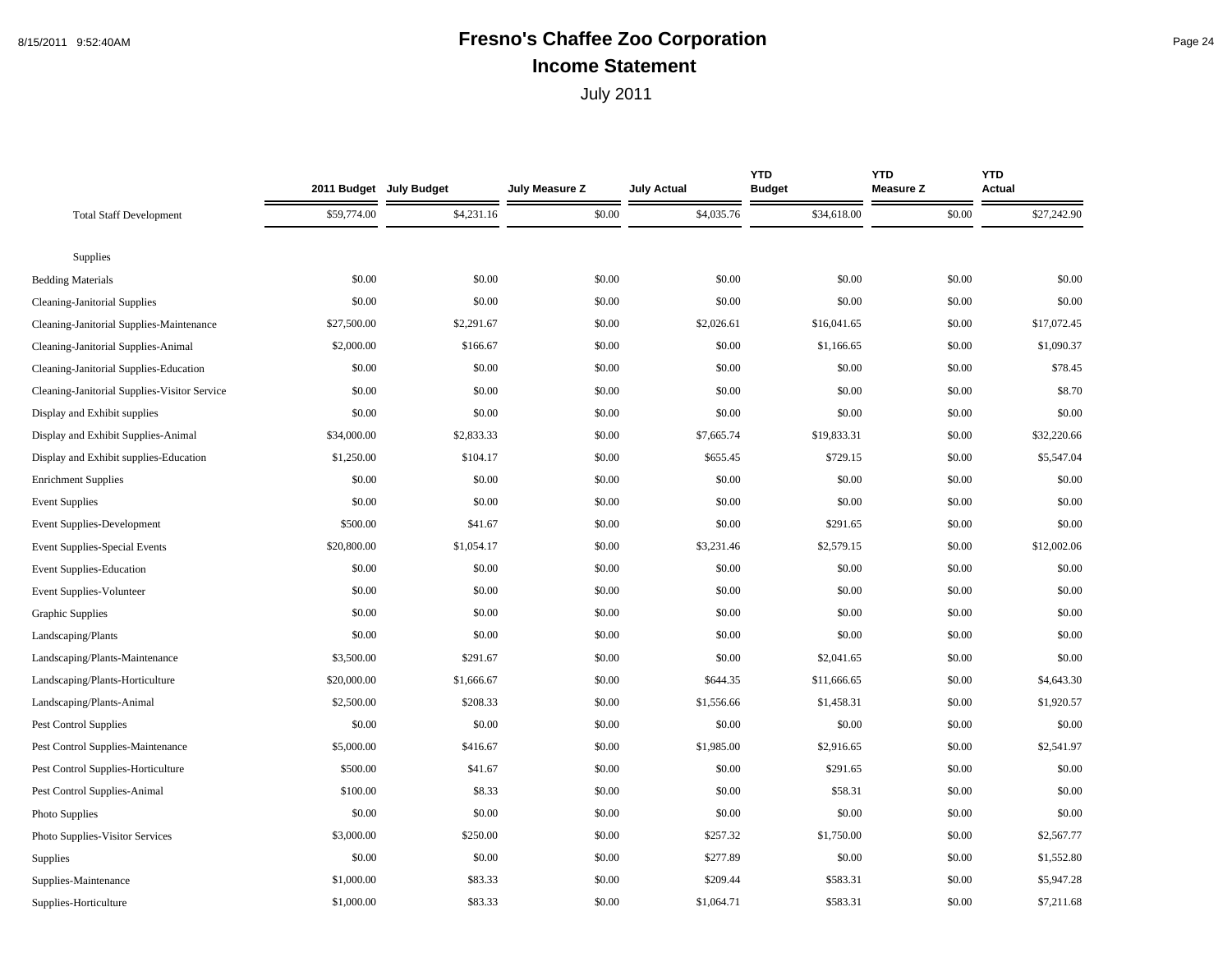## 8/15/2011 9:52:40AM **Fresno's Chaffee Zoo Corporation** Page 25 **Income Statement**

|                           |              | 2011 Budget July Budget | July Measure Z | <b>July Actual</b> | <b>YTD</b><br><b>Budget</b> | <b>YTD</b><br><b>Measure Z</b> | <b>YTD</b><br>Actual |
|---------------------------|--------------|-------------------------|----------------|--------------------|-----------------------------|--------------------------------|----------------------|
| Supplies-Animal           | \$7,000.00   | \$583.33                | \$0.00         | \$1,162.93         | \$4,083.31                  | \$0.00                         | \$4,251.16           |
| Supplies-Marketing        | \$0.00       | \$0.00                  | \$0.00         | \$0.00             | \$0.00                      | \$0.00                         | \$54.50              |
| Supplies-Membership       | \$0.00       | \$0.00                  | \$0.00         | \$35.95            | \$0.00                      | \$0.00                         | \$84.03              |
| Supplies-Development      | \$2,800.00   | \$233.33                | \$0.00         | \$202.35           | \$1,633.31                  | \$0.00                         | \$2,080.09           |
| Supplies-Special Events   | \$2,750.00   | \$208.34                | \$0.00         | \$213.72           | \$1,708.30                  | \$0.00                         | \$453.33             |
| Supplies-Education        | \$57,575.00  | \$4,991.67              | \$0.00         | \$9,798.76         | \$35,966.65                 | \$0.00                         | \$27,911.07          |
| Supplies-Volunteer        | \$1,590.00   | \$50.00                 | \$0.00         | \$21.55            | \$740.00                    | \$0.00                         | \$387.50             |
| Supplies-Veterinary       | \$28,000.00  | \$2,333.33              | \$0.00         | \$1,448.60         | \$16,333.31                 | \$0.00                         | \$10,858.82          |
| Supplies-Security         | \$1,500.00   | \$125.00                | \$0.00         | \$0.00             | \$875.00                    | \$0.00                         | \$140.39             |
| Supplies-Visitor Services | \$4,250.00   | \$354.17                | \$0.00         | \$310.75           | \$2,479.15                  | \$0.00                         | \$1,131.83           |
| Supplies-Administration   | \$3,000.00   | \$250.00                | \$0.00         | \$126.29           | \$1,750.00                  | \$0.00                         | \$1,484.43           |
| <b>Total Supplies</b>     | \$231,115.00 | \$18,670.85             | \$0.00         | \$32,895.53        | \$127,560.43                | \$0.00                         | \$143,242.25         |
| Telephone                 |              |                         |                |                    |                             |                                |                      |
| Telephone                 | \$35,000.00  | \$2,916.67              | \$0.00         | \$873.50           | \$20,416.65                 | \$0.00                         | \$24,861.48          |
| Telephone-Maintenance     | \$1,300.00   | \$108.33                | \$0.00         | \$97.82            | \$758.31                    | \$0.00                         | \$540.65             |
| Telephone-Animal          | \$900.00     | \$75.00                 | \$0.00         | \$130.53           | \$525.00                    | \$0.00                         | \$573.44             |
| Telephone-Marketing       | \$0.00       | \$0.00                  | \$0.00         | \$0.00             | \$0.00                      | \$0.00                         | \$0.00               |
| Telephone-Development     | \$800.00     | \$66.67                 | \$0.00         | \$32.63            | \$466.65                    | \$0.00                         | \$180.24             |
| Telephone-Special Events  | \$0.00       | \$0.00                  | \$0.00         | \$0.00             | \$0.00                      | \$0.00                         | \$0.00               |
| Telephone-Education       | \$0.00       | \$0.00                  | \$0.00         | \$0.00             | \$0.00                      | \$0.00                         | \$0.00               |
| Telephone-Veterinary      | \$0.00       | \$0.00                  | \$0.00         | \$0.00             | \$0.00                      | \$0.00                         | \$0.00               |
| Telephone-Security        | \$600.00     | \$50.00                 | \$0.00         | \$32.64            | \$350.00                    | \$0.00                         | \$180.35             |
| Telephone                 | \$0.00       | \$0.00                  | \$0.00         | \$65.25            | \$0.00                      | \$0.00                         | \$65.25              |
| Telephone-Administration  | \$2,000.00   | \$166.67                | \$0.00         | \$65.22            | \$1,166.65                  | \$0.00                         | \$740.41             |
| <b>Total Telephone</b>    | \$40,600.00  | \$3,383.34              | \$0.00         | \$1,297.59         | \$23,683.26                 | \$0.00                         | \$27,141.82          |
| Uniforms                  |              |                         |                |                    |                             |                                |                      |
| Uniforms                  | \$10,000.00  | \$833.33                | \$0.00         | \$96.26            | \$5,833.31                  | \$0.00                         | \$138.38             |
| Uniforms-Maintenance      | \$0.00       | \$0.00                  | \$0.00         | \$59.28            | \$0.00                      | \$0.00                         | \$2,045.99           |
| Uniforms-Animal           | \$6,000.00   | \$500.00                | \$0.00         | \$336.06           | \$3,500.00                  | \$0.00                         | \$9,236.03           |
| Uniforms-Marketing        | \$0.00       | \$0.00                  | \$0.00         | \$0.00             | \$0.00                      | \$0.00                         | \$65.28              |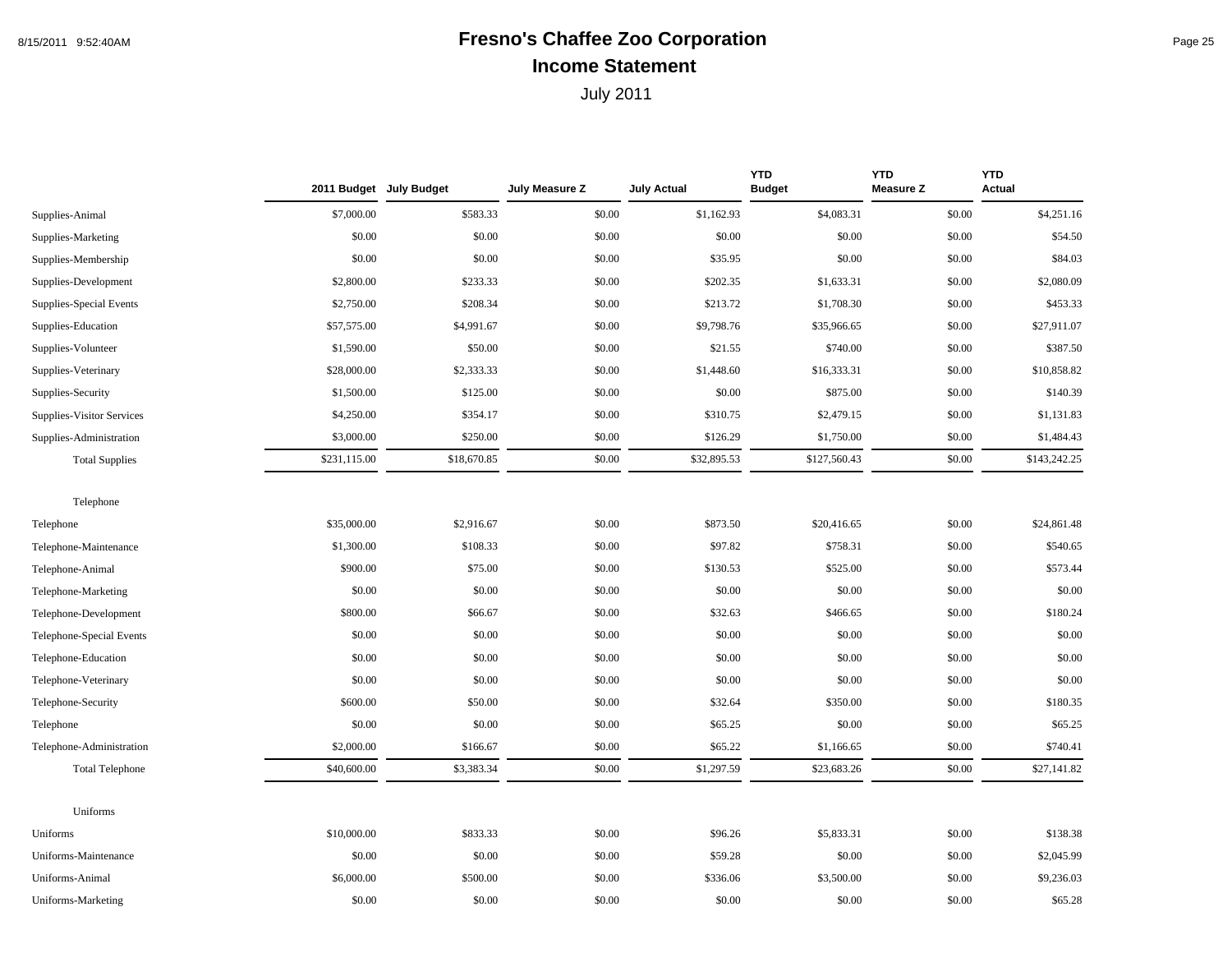#### 8/15/2011 9:52:40AM **Fresno's Chaffee Zoo Corporation** Page 26 **Income Statement**

|                                         |              | 2011 Budget July Budget | July Measure Z | <b>July Actual</b> | <b>YTD</b><br><b>Budget</b> | <b>YTD</b><br><b>Measure Z</b> | <b>YTD</b><br><b>Actual</b> |
|-----------------------------------------|--------------|-------------------------|----------------|--------------------|-----------------------------|--------------------------------|-----------------------------|
| Uniforms-Membership                     | \$0.00       | \$0.00                  | \$0.00         | \$0.00             | \$0.00                      | \$0.00                         | \$65.28                     |
| Uniforms-Development                    | \$250.00     | \$20.83                 | \$0.00         | \$0.00             | \$145.81                    | \$0.00                         | \$0.00                      |
| Uniforms-Special Events                 | \$0.00       | \$0.00                  | \$0.00         | \$0.00             | \$0.00                      | \$0.00                         | \$65.28                     |
| Uniforms-Education                      | \$0.00       | \$0.00                  | \$0.00         | \$699.86           | \$0.00                      | \$0.00                         | \$7,025.48                  |
| Uniforms-Volunteer                      | \$5,500.00   | \$0.00                  | \$0.00         | \$0.00             | \$1,500.00                  | \$0.00                         | \$3,823.97                  |
| Uniforms-Security                       | \$0.00       | \$0.00                  | \$0.00         | \$0.00             | \$0.00                      | \$0.00                         | \$1,437.80                  |
| <b>Uniforms-Visitor Services</b>        | \$2,000.00   | \$166.67                | \$0.00         | \$0.00             | \$1,166.65                  | \$0.00                         | \$2,059.94                  |
| Uniforms-Administration                 | \$0.00       | \$0.00                  | \$0.00         | \$0.00             | \$0.00                      | \$0.00                         | \$269.12                    |
| <b>Total Uniforms</b>                   | \$23,750.00  | \$1,520.83              | \$0.00         | \$1,191.46         | \$12,145.77                 | \$0.00                         | \$26,232.55                 |
| Utilities                               |              |                         |                |                    |                             |                                |                             |
| Utilities Gas & Electric                | \$330,000.00 | \$27,500.00             | \$0.00         | \$24,935.43        | \$192,500.00                | \$0.00                         | \$144,526.85                |
| Utilities Gas & Electric-Administration | \$0.00       | \$0.00                  | \$0.00         | \$0.00             | \$0.00                      | \$0.00                         | \$0.00                      |
| Utilities Water & Sewer                 | \$70,000.00  | \$5,833.33              | \$0.00         | \$6,479.22         | \$40,833.31                 | \$0.00                         | \$41,640.32                 |
| Utilities Water & Sewer-Administration  | \$0.00       | \$0.00                  | \$0.00         | \$0.00             | \$0.00                      | \$0.00                         | \$0.00                      |
| <b>Total Utilities</b>                  | \$400,000.00 | \$33,333.33             | \$0.00         | \$31,414.65        | \$233,333.31                | \$0.00                         | \$186,167.17                |
| Other                                   |              |                         |                |                    |                             |                                |                             |
| Animal Acquisitions                     | \$0.00       | \$0.00                  | \$0.00         | \$0.00             | \$0.00                      | \$0.00                         | \$0.00                      |
| Animal Acquisitions-Animal              | \$20,000.00  | \$1,666.00              | \$0.00         | \$0.00             | \$11,666.00                 | \$0.00                         | \$1,025.97                  |
| Animal Acquisitions-Education           | \$0.00       | \$0.00                  | \$0.00         | \$0.00             | \$0.00                      | \$0.00                         | \$0.00                      |
| <b>Animal Enrichments</b>               | \$0.00       | \$0.00                  | \$0.00         | \$0.00             | \$0.00                      | \$0.00                         | \$0.00                      |
| Animal Enrichments-Animal               | \$1,500.00   | \$124.95                | \$0.00         | \$0.00             | \$874.95                    | \$0.00                         | \$0.00                      |
| Animal Shipping (Only)                  | \$0.00       | \$0.00                  | \$0.00         | \$0.00             | \$0.00                      | \$0.00                         | \$0.00                      |
| Animal Shipping-Animal                  | \$10,000.00  | \$833.00                | \$0.00         | \$80.07            | \$5,833.00                  | \$0.00                         | \$3,079.84                  |
| Antivenin                               | \$0.00       | \$0.00                  | \$0.00         | \$0.00             | \$0.00                      | \$0.00                         | \$0.00                      |
| Antivenin-Animal                        | \$5,350.00   | \$445.66                | \$0.00         | \$0.00             | \$3,120.64                  | \$0.00                         | \$901.00                    |
| Director Discretionary                  | \$20,000.00  | \$1,666.67              | \$0.00         | \$356.00           | \$11,666.65                 | \$0.00                         | \$1,084.00                  |
| Disposal Fees                           | \$0.00       | \$0.00                  | \$0.00         | \$0.00             | \$0.00                      | \$0.00                         | \$0.00                      |
| Docent Activities Expense               | \$0.00       | \$0.00                  | \$0.00         | \$0.00             | \$0.00                      | \$0.00                         | \$0.00                      |
| Docent Activities Expense-Volunteer     | \$0.00       | \$0.00                  | \$0.00         | \$0.00             | \$0.00                      | \$0.00                         | \$2,856.55                  |
| <b>Grant Fulfillment</b>                | \$0.00       | \$0.00                  | \$0.00         | \$0.00             | \$0.00                      | \$0.00                         | \$0.00                      |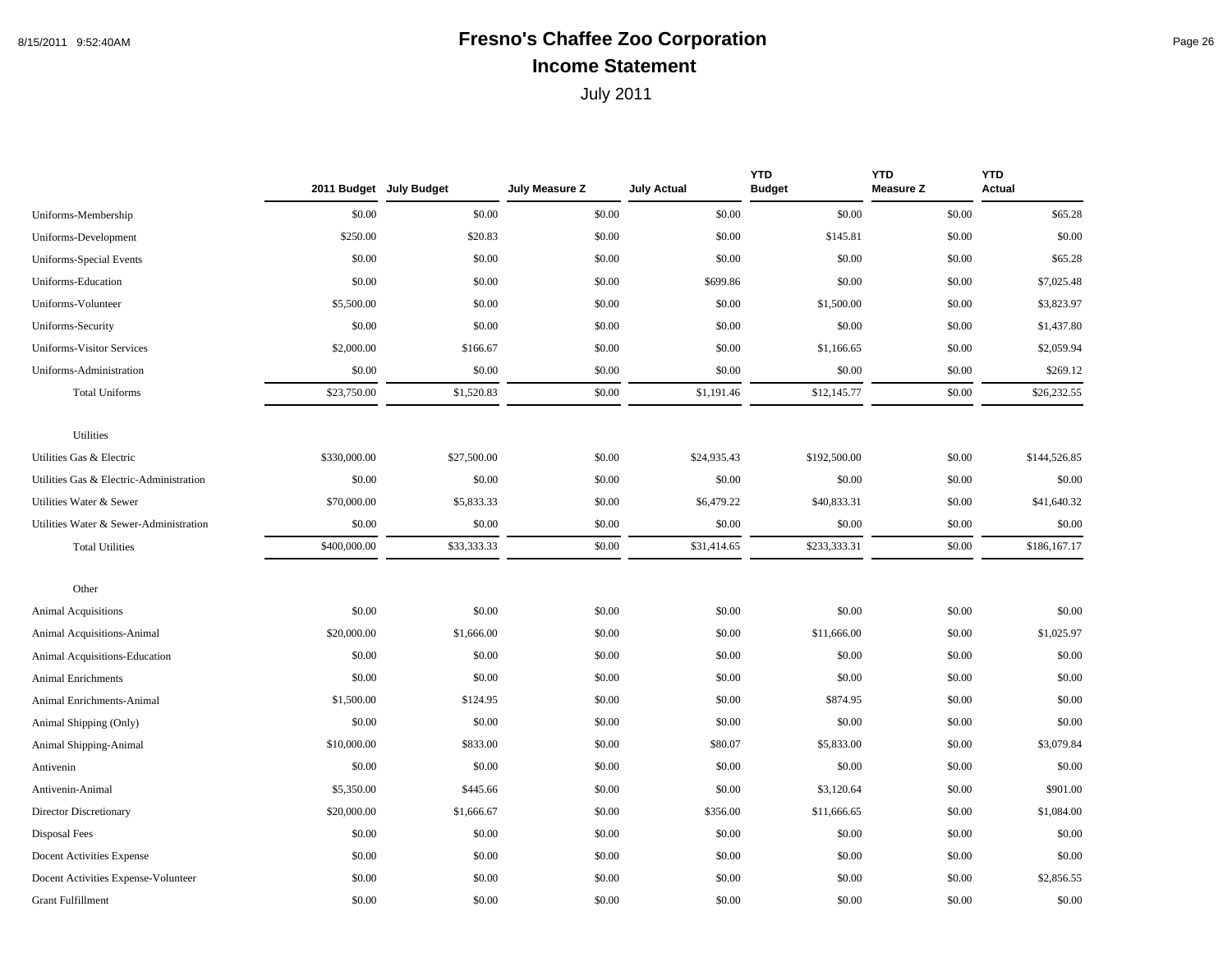## 8/15/2011 9:52:40AM **Fresno's Chaffee Zoo Corporation** Page 27 **Income Statement**

|                                      |            | 2011 Budget July Budget | July Measure Z | <b>July Actual</b> | <b>YTD</b><br><b>Budget</b> | <b>YTD</b><br><b>Measure Z</b> | <b>YTD</b><br><b>Actual</b> |
|--------------------------------------|------------|-------------------------|----------------|--------------------|-----------------------------|--------------------------------|-----------------------------|
| Grant Fulfillment-Education          | \$6,000.00 | \$0.00                  | \$0.00         | \$4,212.00         | \$6,000.00                  | \$0.00                         | \$4,212.00                  |
| Member Event Expenses                | \$0.00     | \$0.00                  | \$0.00         | \$0.00             | \$0.00                      | \$0.00                         | \$0.00                      |
| Member Premiums                      | \$0.00     | \$0.00                  | \$0.00         | \$0.00             | \$0.00                      | \$0.00                         | \$0.00                      |
| Member Premiums-Marketing            | \$0.00     | \$0.00                  | \$0.00         | \$0.00             | \$0.00                      | \$0.00                         | \$0.00                      |
| Member Premiums-Membership           | \$5,000.00 | \$416.67                | \$0.00         | \$0.00             | \$2,916.65                  | \$0.00                         | \$25.99                     |
| Member Premiums-Development          | \$2,500.00 | \$208.33                | \$0.00         | \$2,002.42         | \$1,458.31                  | \$0.00                         | \$2,414.35                  |
| Member Premiums-Special Events       | \$100.00   | \$0.00                  | \$0.00         | \$0.00             | \$0.00                      | \$0.00                         | \$0.00                      |
| Program Expense                      | \$0.00     | \$0.00                  | \$0.00         | \$0.00             | \$0.00                      | \$0.00                         | \$0.00                      |
| Purchases-Benches                    | \$0.00     | \$0.00                  | \$0.00         | \$0.00             | \$0.00                      | \$0.00                         | \$0.00                      |
| Research                             | \$0.00     | \$0.00                  | \$0.00         | \$0.00             | \$0.00                      | \$0.00                         | \$0.00                      |
| Research-Animal                      | \$500.00   | \$41.67                 | \$0.00         | \$0.00             | \$291.65                    | \$0.00                         | \$90.00                     |
| <b>Small Tools</b>                   | \$0.00     | \$0.00                  | \$0.00         | \$0.00             | \$0.00                      | \$0.00                         | \$0.00                      |
| Small Tools-Maintenance              | \$6,000.00 | \$500.00                | \$0.00         | \$446.36           | \$3,500.00                  | \$0.00                         | \$3,236.31                  |
| Small Tools-Horticulture             | \$700.00   | \$58.33                 | \$0.00         | \$67.48            | \$408.31                    | \$0.00                         | \$195.02                    |
| Small Tools-Animal                   | \$500.00   | \$41.67                 | \$0.00         | \$29.39            | \$291.65                    | \$0.00                         | \$225.31                    |
| <b>Recognition Expense</b>           | \$0.00     | \$0.00                  | \$0.00         | \$0.00             | \$0.00                      | \$0.00                         | \$0.00                      |
| Recognition Expense-Marketing        | \$0.00     | \$0.00                  | \$0.00         | \$16.19            | \$0.00                      | \$0.00                         | \$55.42                     |
| Recognition Expense-Development      | \$1,500.00 | \$125.00                | \$0.00         | \$0.00             | \$875.00                    | \$0.00                         | \$11.44                     |
| Recognition Expense-Special Events   | \$700.00   | \$0.00                  | \$0.00         | \$0.00             | \$100.00                    | \$0.00                         | \$39.23                     |
| Recognition Expense-Volunteer        | \$0.00     | \$0.00                  | \$0.00         | \$0.00             | \$0.00                      | \$0.00                         | \$0.00                      |
| Recognition Expense-Human Resources  | \$0.00     | \$0.00                  | \$0.00         | \$0.00             | \$0.00                      | \$0.00                         | \$0.00                      |
| Sales Tax Expense                    | \$0.00     | \$0.00                  | \$0.00         | \$0.00             | \$0.00                      | \$0.00                         | \$3,855.00                  |
| Sales Tax Expense-Special Events     | \$3,100.00 | \$0.00                  | \$0.00         | \$0.00             | \$0.00                      | \$0.00                         | \$0.00                      |
| <b>Waste Services</b>                | \$0.00     | \$0.00                  | \$0.00         | \$0.00             | \$0.00                      | \$0.00                         | \$2,266.20                  |
| <b>Volunteer Recognition</b>         | \$0.00     | \$0.00                  | \$0.00         | \$0.00             | \$0.00                      | \$0.00                         | \$0.00                      |
| Volunteer Recognition-Special Events | \$1,500.00 | \$125.00                | \$0.00         | \$0.00             | \$875.00                    | \$0.00                         | \$1,925.00                  |
| Volunteer Recognition-Volunteer      | \$0.00     | \$0.00                  | \$0.00         | \$0.00             | \$0.00                      | \$0.00                         | \$337.04                    |
| Purchases-Benches                    | \$0.00     | \$0.00                  | \$0.00         | \$0.00             | \$0.00                      | \$0.00                         | \$0.00                      |
| Recognition Expense                  | \$0.00     | \$0.00                  | \$0.00         | \$0.00             | \$0.00                      | \$0.00                         | \$0.00                      |
| Credit Card Chargebacks              | \$0.00     | \$0.00                  | \$0.00         | \$0.00             | \$0.00                      | \$0.00                         | \$0.00                      |
| Freight on Purchases                 | \$0.00     | \$0.00                  | \$0.00         | \$0.00             | \$0.00                      | \$0.00                         | \$0.00                      |
| Freight on Purchases-Animal          | \$800.00   | \$66.67                 | \$0.00         | \$0.00             | \$466.65                    | \$0.00                         | \$100.00                    |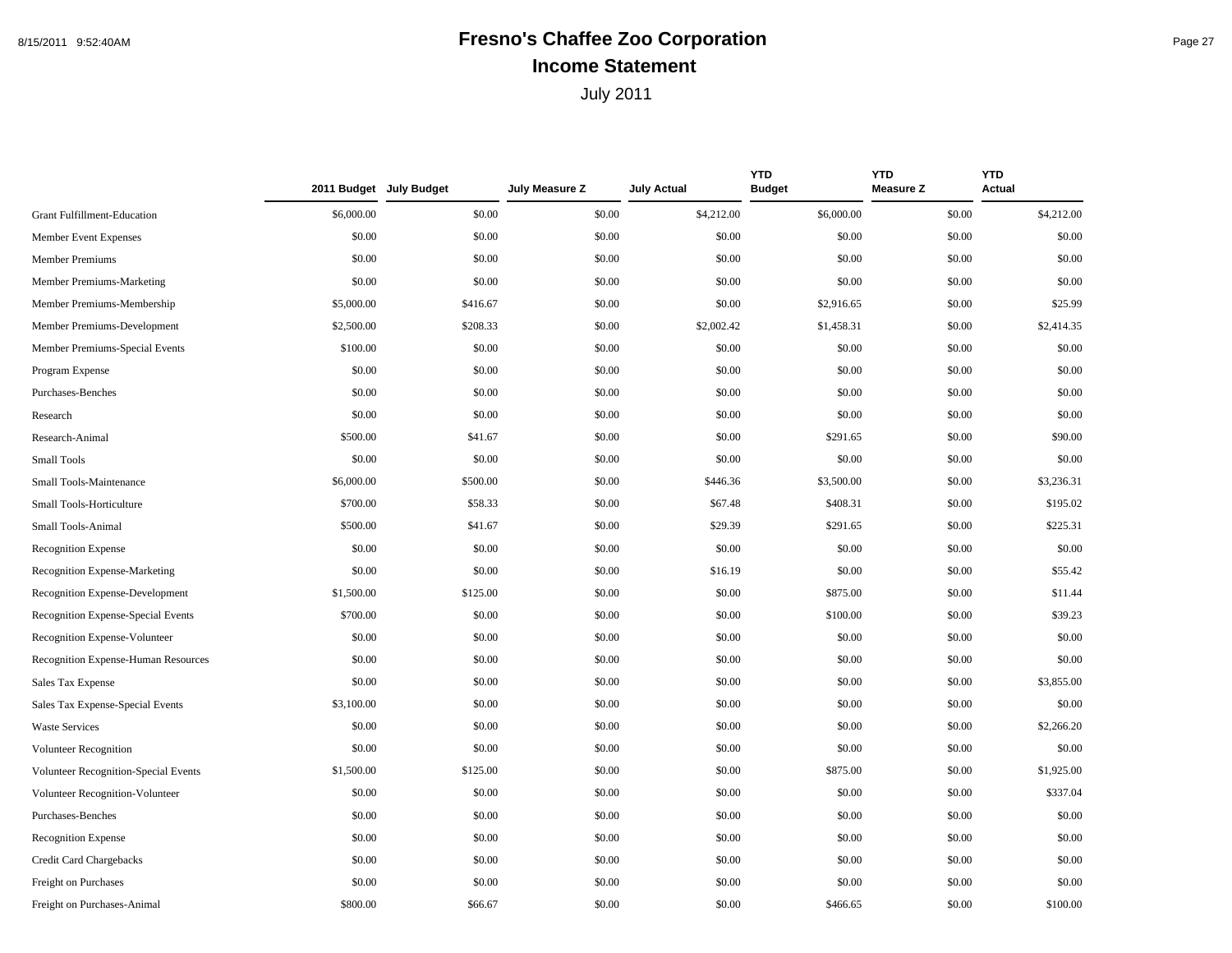## 8/15/2011 9:52:40AM **Fresno's Chaffee Zoo Corporation** Page 28 **Income Statement**

|                                          |            | 2011 Budget July Budget | July Measure Z | <b>July Actual</b> | <b>YTD</b><br><b>Budget</b> | <b>YTD</b><br><b>Measure Z</b> | <b>YTD</b><br><b>Actual</b> |
|------------------------------------------|------------|-------------------------|----------------|--------------------|-----------------------------|--------------------------------|-----------------------------|
| Freight on Purchases-Visitor Services    | \$0.00     | \$0.00                  | \$0.00         | \$0.00             | \$0.00                      | \$0.00                         | \$0.00                      |
| Freight on Purchases-Administration      | \$0.00     | \$0.00                  | \$0.00         | \$0.00             | \$0.00                      | \$0.00                         | \$0.00                      |
| Miscellaneous                            | \$0.00     | \$0.00                  | \$0.00         | \$0.00             | \$0.00                      | \$0.00                         | \$983.00                    |
| Miscellaneous-Maintenance                | \$2,500.00 | \$208.33                | \$0.00         | \$2,607.79         | \$1,458.31                  | \$0.00                         | \$3,121.71                  |
| Miscellaneous-Horticulture               | \$400.00   | \$33.33                 | \$0.00         | \$0.00             | \$233.31                    | \$0.00                         | \$0.00                      |
| Miscellaneous-Animal                     | \$1,200.00 | \$100.00                | \$0.00         | \$0.00             | \$700.00                    | \$0.00                         | \$0.00                      |
| Miscellaneous-Development                | \$0.00     | \$0.00                  | \$0.00         | \$0.00             | \$0.00                      | \$0.00                         | \$0.00                      |
| Miscellaneous-Special Events             | \$550.00   | \$0.00                  | \$0.00         | \$50.00            | \$0.00                      | \$0.00                         | \$50.00                     |
| Miscellaneous-Education                  | \$1,200.00 | \$100.00                | \$0.00         | \$50.00            | \$700.00                    | \$0.00                         | \$203.16                    |
| Miscellaneous-Veterinary                 | \$1,200.00 | \$100.00                | \$0.00         | \$24.38            | \$700.00                    | \$0.00                         | \$2,611.44                  |
| Miscellaneous-Security                   | \$500.00   | \$41.67                 | \$0.00         | \$0.00             | \$291.65                    | \$0.00                         | \$0.00                      |
| Miscellaneous-Administration             | \$1,500.00 | \$125.00                | \$0.00         | \$50.00            | \$875.00                    | \$0.00                         | \$167.00                    |
| <b>Public-Employee Relations</b>         | \$0.00     | \$0.00                  | \$0.00         | \$0.00             | \$0.00                      | \$0.00                         | \$0.00                      |
| Public-Employee Relations-Animal         | \$0.00     | \$0.00                  | \$0.00         | \$113.34           | \$0.00                      | \$0.00                         | \$113.34                    |
| Public-Employee Relations-Education      | \$0.00     | \$0.00                  | \$0.00         | \$0.00             | \$0.00                      | \$0.00                         | \$0.00                      |
| Public-Employee Relations-Security       | \$0.00     | \$0.00                  | \$0.00         | \$0.00             | \$0.00                      | \$0.00                         | \$0.00                      |
| Public-Employee Relations-Administration | \$0.00     | \$0.00                  | \$0.00         | \$0.00             | \$0.00                      | \$0.00                         | \$50.00                     |
| Returned Checks From Patrons             | \$0.00     | \$0.00                  | \$0.00         | \$0.00             | \$0.00                      | \$0.00                         | \$0.00                      |
| Returned Checks From Patrons-Membership  | \$0.00     | \$0.00                  | \$0.00         | \$0.00             | \$0.00                      | \$0.00                         | \$0.00                      |
| Returned Checks From Patrons-Special Eve | \$0.00     | \$0.00                  | \$0.00         | \$0.00             | \$0.00                      | \$0.00                         | \$0.00                      |
| <b>Staff Recruitment Expense</b>         | \$0.00     | \$0.00                  | \$0.00         | \$0.00             | \$0.00                      | \$0.00                         | \$0.00                      |
| Staff Recruitment Expense-Horticulture   | \$0.00     | \$0.00                  | \$0.00         | \$0.00             | \$0.00                      | \$0.00                         | \$0.00                      |
| Staff Recruitment Expense-Veterinary     | \$0.00     | \$0.00                  | \$0.00         | \$0.00             | \$0.00                      | \$0.00                         | \$0.00                      |
| Staff Recruitment Expense-Administration | \$0.00     | \$0.00                  | \$0.00         | \$0.00             | \$0.00                      | \$0.00                         | \$0.00                      |
| Recruiting                               | \$5,000.00 | \$416.67                | \$0.00         | \$0.00             | \$2,916.65                  | \$0.00                         | \$0.00                      |
| Recruiting-Animal                        | \$250.00   | \$20.83                 | \$0.00         | \$80.93            | \$145.81                    | \$0.00                         | \$215.70                    |
| Recruiting-Administration                | \$0.00     | \$0.00                  | \$0.00         | \$0.00             | \$0.00                      | \$0.00                         | \$0.00                      |
| Vehicle                                  | \$0.00     | \$0.00                  | \$0.00         | \$0.00             | \$0.00                      | \$0.00                         | \$0.00                      |
| Retail (inventory related)               |            |                         |                |                    |                             |                                |                             |
| Cash Over and Short                      | \$0.00     | \$0.00                  | \$0.00         | \$0.00             | \$0.00                      | \$0.00                         | \$0.00                      |
| Cost of Merchandise Sold                 | \$0.00     | \$0.00                  | \$0.00         | \$0.00             | \$0.00                      | \$0.00                         | \$0.00                      |
| Discounts and Adjustments                | \$0.00     | \$0.00                  | \$0.00         | \$0.00             | \$0.00                      | \$0.00                         | \$0.00                      |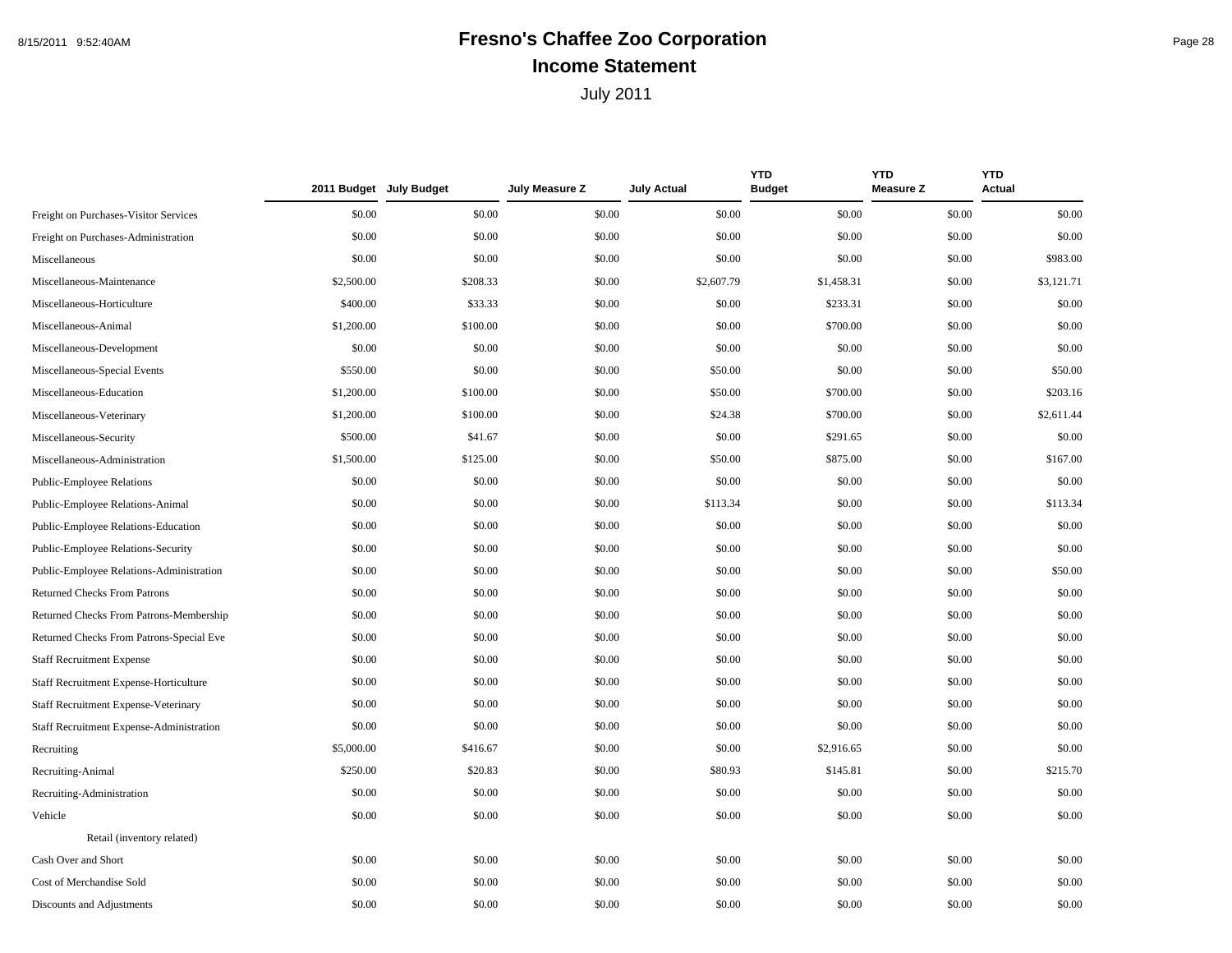## 8/15/2011 9:52:40AM **Fresno's Chaffee Zoo Corporation** Page 29 **Income Statement**

|                                         | 2011 Budget July Budget |              | July Measure Z | <b>July Actual</b> | <b>YTD</b><br><b>Budget</b> | <b>YTD</b><br><b>Measure Z</b> | <b>YTD</b><br><b>Actual</b> |
|-----------------------------------------|-------------------------|--------------|----------------|--------------------|-----------------------------|--------------------------------|-----------------------------|
| <b>Inventory Change-Gift Shop</b>       | \$0.00                  | \$0.00       | \$0.00         | \$0.00             | \$0.00                      | \$0.00                         | \$0.00                      |
| Loss on Disposal of Asset               | \$0.00                  | \$0.00       | \$0.00         | \$0.00             | \$0.00                      | \$0.00                         | \$0.00                      |
| Purchases-Merchandise                   | \$0.00                  | \$0.00       | \$0.00         | \$0.00             | \$0.00                      | \$0.00                         | \$0.00                      |
| Total Retail (inventory related)        | \$0.00                  | \$0.00       | \$0.00         | \$0.00             | \$0.00                      | \$0.00                         | \$0.00                      |
| <b>Total Other</b>                      | \$100,050.00            | \$7,465.45   | \$0.00         | \$10,186.35        | \$58,365.19                 | \$0.00                         | \$35,451.02                 |
| <b>Total Other Expenses</b>             | \$3,037,981.96          | \$263,440.65 | \$9,286.21     | \$247,274.27       | \$1,757,372.71              | \$95,305.16                    | \$1,708,581.46              |
| <b>TOTAL OPERATING EXPENSES</b>         | \$7,663,184.96          | \$809,372.55 | \$336,810.94   | \$722,346.95       | \$4,405,218.74              | \$1,611,382.99                 | \$3,941,443.00              |
| Capital                                 |                         |              |                |                    |                             |                                |                             |
| <b>Capital Expenses</b>                 |                         |              |                |                    |                             |                                |                             |
| <b>Consultant Fees</b>                  | \$0.00                  | \$0.00       | \$0.00         | \$0.00             | \$0.00                      | \$0.00                         | \$0.00                      |
| <b>Consultant Fees-Maintenance</b>      | \$0.00                  | \$0.00       | \$0.00         | \$0.00             | \$0.00                      | \$0.00                         | \$0.00                      |
| <b>Consultant Fees-Animal</b>           | \$0.00                  | \$0.00       | \$0.00         | \$0.00             | \$0.00                      | \$0.00                         | \$0.00                      |
| <b>Consultant Fees-Special Events</b>   | \$0.00                  | \$0.00       | \$0.00         | \$0.00             | \$0.00                      | \$0.00                         | \$0.00                      |
| <b>Consultant Fees-Education</b>        | \$0.00                  | \$0.00       | \$0.00         | \$0.00             | \$0.00                      | \$0.00                         | \$0.00                      |
| <b>Consultant Fees-Veterinary</b>       | \$0.00                  | \$0.00       | \$0.00         | \$0.00             | \$0.00                      | \$0.00                         | \$0.00                      |
| <b>Consultant Fees-Visitor Services</b> | \$0.00                  | \$0.00       | \$0.00         | \$0.00             | \$0.00                      | \$0.00                         | \$0.00                      |
| <b>Consultant Fees-Administration</b>   | \$0.00                  | \$0.00       | \$0.00         | \$0.00             | \$0.00                      | \$0.00                         | \$0.00                      |
| Planning                                | \$0.00                  | \$0.00       | \$0.00         | \$19,786.01        | \$0.00                      | \$0.00                         | \$103,599.93                |
| City Reimbursement                      | \$0.00                  | \$0.00       | \$0.00         | \$0.00             | \$0.00                      | \$0.00                         | \$0.00                      |
| Legal and Audit                         | \$0.00                  | \$0.00       | \$0.00         | \$0.00             | \$0.00                      | \$0.00                         | \$0.00                      |
| Misc. Specialized Services              | \$0.00                  | \$0.00       | \$0.00         | \$0.00             | \$0.00                      | \$0.00                         | \$0.00                      |
| Misc capital expenses                   | \$0.00                  | \$0.00       | \$0.00         | \$0.00             | \$0.00                      | \$0.00                         | \$2,451.00                  |
| $EIR$ (non $MZ$ )                       | \$0.00                  | \$0.00       | \$0.00         | \$20,235.00        | \$0.00                      | \$0.00                         | \$54,793.66                 |
| Projects-Maintenance                    | \$0.00                  | \$0.00       | \$0.00         | \$0.00             | \$0.00                      | \$0.00                         | \$0.00                      |
| Projects-Horticulture                   | \$0.00                  | \$0.00       | \$0.00         | \$0.00             | \$0.00                      | \$0.00                         | \$0.00                      |
| Projects-Animal                         | \$0.00                  | \$0.00       | \$0.00         | \$0.00             | \$0.00                      | \$0.00                         | \$0.00                      |
| Legal and Audit-Capital                 | \$100,000.00            | \$8,333.33   | \$0.00         | \$0.00             | \$58,333.31                 | \$0.00                         | \$0.00                      |
| <b>Total Capital Expenses</b>           | \$100,000.00            | \$8,333.33   | \$0.00         | \$40,021.01        | \$58,333.31                 | \$0.00                         | \$160,844.59                |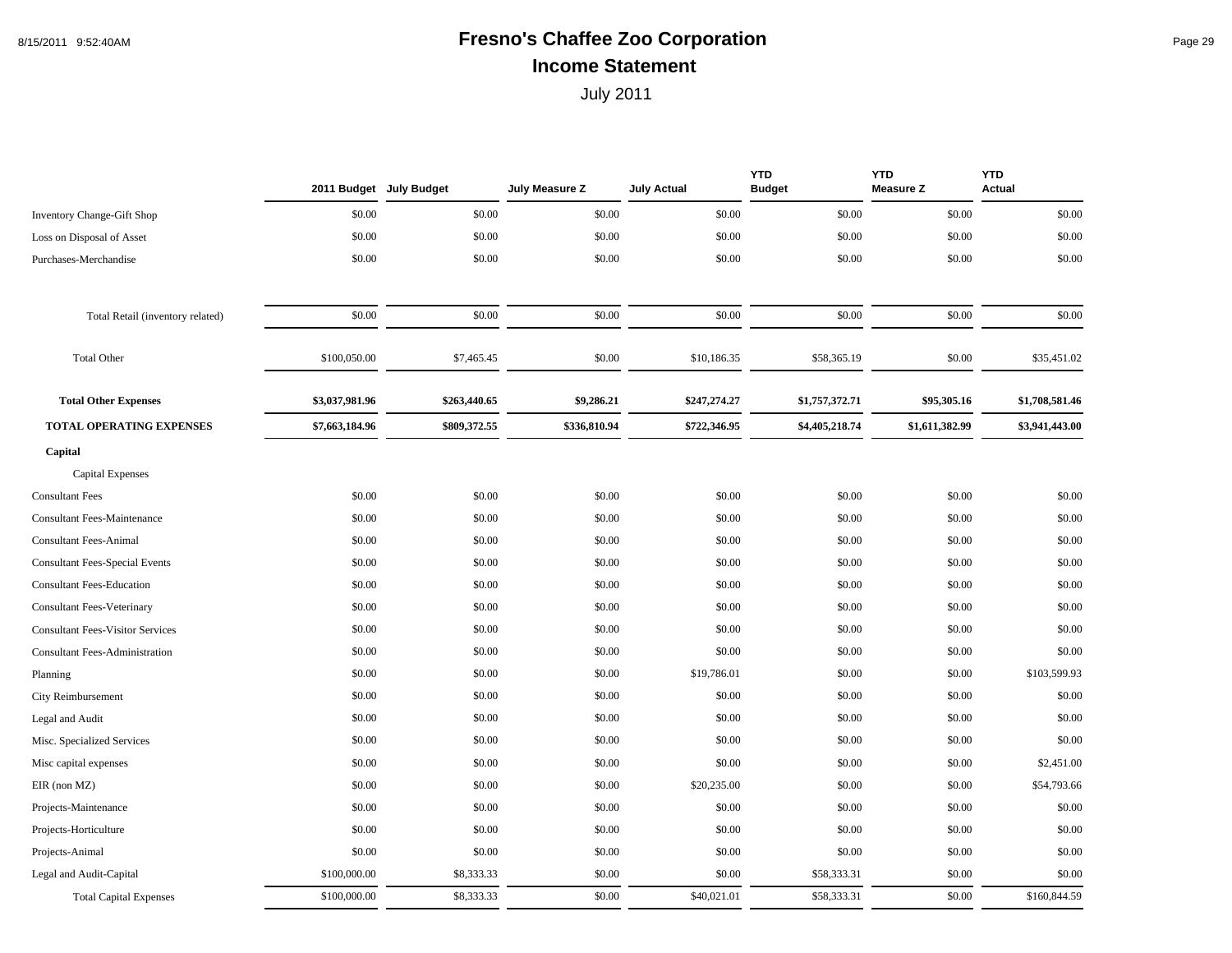## 8/15/2011 9:52:40AM **Fresno's Chaffee Zoo Corporation** Page 30 **Income Statement**

|                               |                 | 2011 Budget July Budget | July Measure Z | <b>July Actual</b> | <b>YTD</b><br><b>Budget</b> | <b>YTD</b><br><b>Measure Z</b> | <b>YTD</b><br>Actual |
|-------------------------------|-----------------|-------------------------|----------------|--------------------|-----------------------------|--------------------------------|----------------------|
| <b>Total Capital</b>          | \$100,000.00    | \$8,333.33              | \$0.00         | \$40,021.01        | \$58,333.31                 | \$0.00                         | \$160,844.59         |
| <b>TOTAL EXPENSES</b>         | \$7,763,184.96  | \$817,705.88            | \$336,810.94   | \$762,367.96       | \$4,463,552.05              | \$1,611,382.99                 | \$4,102,287.59       |
| <b>BEGINNING FUND BALANCE</b> | \$11,454,495.17 | \$11,709,738.21         | \$4,369,562.13 | \$11,709,738.21    | \$11,454,495.17             | \$4,369,562.13                 | \$11,454,495.17      |
| <b>NET SURPLUS/(DEFICIT)</b>  | \$266,583.04    | \$45,278.26             | \$0.00         | $(\$117,682.98)$   | \$533,342.74                | \$0.00                         | \$137,560.06         |
| <b>ENDING FUND BALANCE</b>    | \$11,721,078.21 | \$11,755,016.47         | \$4,369,562.13 | \$11,592,055.23    | \$11,987,837.91             | \$4,369,562.13                 | \$11,592,055.23      |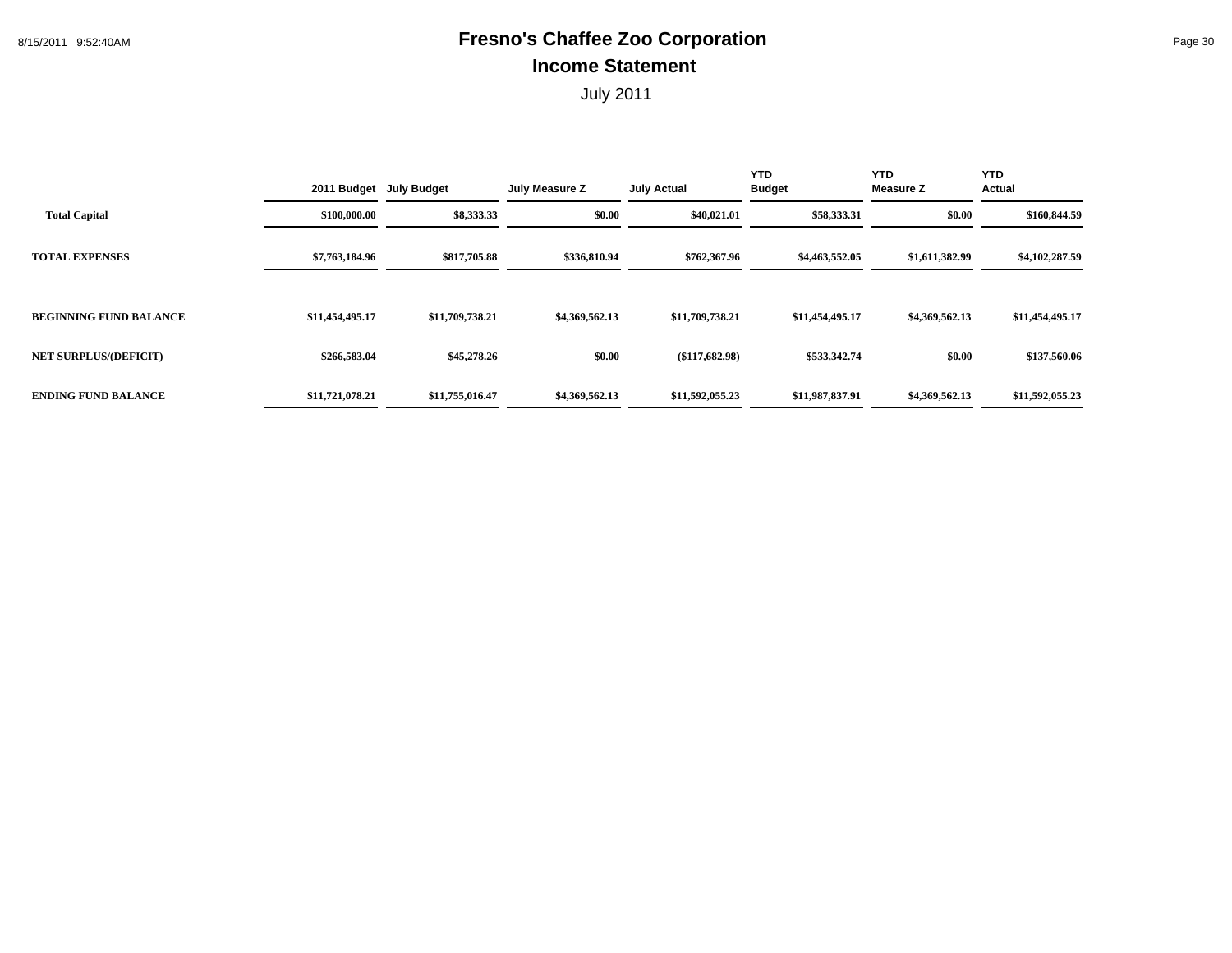#### 8/15/2011 10:19:04AM **Fresno's Chaffee Zoo Corporation** Page 1 **General Ledger Report**

| 1-5014-13 (Bank Fees-Measure Z-Administration)<br><b>Account Beginning Balance</b><br>6321-35<br>Journal Entry<br>Measure Z Operating Claim #2011-5 Wire Fee<br>\$10.00<br>\$0.00<br>\$10.00<br><b>Account Subtotals</b><br>Account Net Change<br><b>Account Ending Balance</b><br>1-5080-01 (Benefits-Maintenance)<br><b>Account Beginning Balance</b><br>6237-6<br>\$6,206.00<br><b>Journal Entry</b><br>Anthem Blue Cross-July Health Ins Premium<br>\$319.55<br>6284-6<br><b>Journal Entry</b><br>Principal Financial-Jul Life, LTD, & Dental<br>\$190.00<br>6289-18<br>Payroll<br><b>Employee Dependent Insurance Payments</b><br>\$13.28<br>6289-25<br>Voluntary Life Insurance Payments<br>Payroll<br>\$1,967.07<br>6377-6<br>Cash Disbursement<br><b>HSA Employer Contribution</b><br>\$1,238.00<br>6320-2<br><b>Cash Receipts</b><br>D Tankersley Ins Pmt<br>\$190.00<br>6327-18<br>Employee Dependent Insurance Payments<br>Payroll<br>\$13.28<br>6327-25<br>Voluntary Life Insurance Payments<br>Payroll<br>6371-125<br>\$106.30<br>Accounts Payable<br><b>VSP-Vision Insurance Premium</b><br>\$67.50<br>6360-14<br>Employee Dependent Insurance Payments<br>Payroll<br>\$8.38<br>6360-15<br>Payroll<br>Voluntary Life Insurance Payments<br>\$8,598.92<br>\$1,720.44<br><b>Account Subtotals</b><br>Account Net Change<br><b>Account Ending Balance</b><br>1-5080-02 (Benefits-Horticulture)<br><b>Account Beginning Balance</b><br>\$2,767.00<br>6237-7<br><b>Journal Entry</b><br>Anthem Blue Cross-July Health Ins Premium<br>\$483.34<br>6284-7<br><b>Journal Entry</b><br>Principal Financial-Jul Life, LTD, & Dental<br>\$135.00<br>6289-21<br>Payroll<br>Employee Dependent Insurance Payments<br>6377-7<br>\$1,797.19<br>Cash Disbursement<br><b>HSA Employer Contribution</b><br>\$135.00<br>6327-21<br>Payroll<br><b>Employee Dependent Insurance Payments</b><br>\$64.87<br><b>VSP-Vision Insurance Premium</b><br>6371-126<br>Accounts Payable<br>\$5,112.40<br>\$270.00<br><b>Account Subtotals</b> | Date            | Trans. | Journal | Reference | <b>Debit Amount</b> | <b>Credit Amount</b> | <b>Balance</b> |
|-------------------------------------------------------------------------------------------------------------------------------------------------------------------------------------------------------------------------------------------------------------------------------------------------------------------------------------------------------------------------------------------------------------------------------------------------------------------------------------------------------------------------------------------------------------------------------------------------------------------------------------------------------------------------------------------------------------------------------------------------------------------------------------------------------------------------------------------------------------------------------------------------------------------------------------------------------------------------------------------------------------------------------------------------------------------------------------------------------------------------------------------------------------------------------------------------------------------------------------------------------------------------------------------------------------------------------------------------------------------------------------------------------------------------------------------------------------------------------------------------------------------------------------------------------------------------------------------------------------------------------------------------------------------------------------------------------------------------------------------------------------------------------------------------------------------------------------------------------------------------------------------------------------------------------------------------------------------------------------------------------------------------------|-----------------|--------|---------|-----------|---------------------|----------------------|----------------|
|                                                                                                                                                                                                                                                                                                                                                                                                                                                                                                                                                                                                                                                                                                                                                                                                                                                                                                                                                                                                                                                                                                                                                                                                                                                                                                                                                                                                                                                                                                                                                                                                                                                                                                                                                                                                                                                                                                                                                                                                                               | 1-5014-13       |        |         |           |                     |                      |                |
|                                                                                                                                                                                                                                                                                                                                                                                                                                                                                                                                                                                                                                                                                                                                                                                                                                                                                                                                                                                                                                                                                                                                                                                                                                                                                                                                                                                                                                                                                                                                                                                                                                                                                                                                                                                                                                                                                                                                                                                                                               | Account:        |        |         |           |                     |                      |                |
|                                                                                                                                                                                                                                                                                                                                                                                                                                                                                                                                                                                                                                                                                                                                                                                                                                                                                                                                                                                                                                                                                                                                                                                                                                                                                                                                                                                                                                                                                                                                                                                                                                                                                                                                                                                                                                                                                                                                                                                                                               | 7/1/2011        |        |         |           |                     |                      | \$60.00        |
|                                                                                                                                                                                                                                                                                                                                                                                                                                                                                                                                                                                                                                                                                                                                                                                                                                                                                                                                                                                                                                                                                                                                                                                                                                                                                                                                                                                                                                                                                                                                                                                                                                                                                                                                                                                                                                                                                                                                                                                                                               | 7/12/2011       |        |         |           |                     |                      |                |
|                                                                                                                                                                                                                                                                                                                                                                                                                                                                                                                                                                                                                                                                                                                                                                                                                                                                                                                                                                                                                                                                                                                                                                                                                                                                                                                                                                                                                                                                                                                                                                                                                                                                                                                                                                                                                                                                                                                                                                                                                               |                 |        |         |           |                     |                      |                |
|                                                                                                                                                                                                                                                                                                                                                                                                                                                                                                                                                                                                                                                                                                                                                                                                                                                                                                                                                                                                                                                                                                                                                                                                                                                                                                                                                                                                                                                                                                                                                                                                                                                                                                                                                                                                                                                                                                                                                                                                                               | 7/31/2011       |        |         |           |                     |                      | \$10.00        |
|                                                                                                                                                                                                                                                                                                                                                                                                                                                                                                                                                                                                                                                                                                                                                                                                                                                                                                                                                                                                                                                                                                                                                                                                                                                                                                                                                                                                                                                                                                                                                                                                                                                                                                                                                                                                                                                                                                                                                                                                                               | 7/31/2011       |        |         |           |                     |                      | \$70.00        |
|                                                                                                                                                                                                                                                                                                                                                                                                                                                                                                                                                                                                                                                                                                                                                                                                                                                                                                                                                                                                                                                                                                                                                                                                                                                                                                                                                                                                                                                                                                                                                                                                                                                                                                                                                                                                                                                                                                                                                                                                                               | 1-5080-01       |        |         |           |                     |                      |                |
|                                                                                                                                                                                                                                                                                                                                                                                                                                                                                                                                                                                                                                                                                                                                                                                                                                                                                                                                                                                                                                                                                                                                                                                                                                                                                                                                                                                                                                                                                                                                                                                                                                                                                                                                                                                                                                                                                                                                                                                                                               | <b>Account:</b> |        |         |           |                     |                      |                |
|                                                                                                                                                                                                                                                                                                                                                                                                                                                                                                                                                                                                                                                                                                                                                                                                                                                                                                                                                                                                                                                                                                                                                                                                                                                                                                                                                                                                                                                                                                                                                                                                                                                                                                                                                                                                                                                                                                                                                                                                                               | 7/1/2011        |        |         |           |                     |                      | \$23,316.89    |
|                                                                                                                                                                                                                                                                                                                                                                                                                                                                                                                                                                                                                                                                                                                                                                                                                                                                                                                                                                                                                                                                                                                                                                                                                                                                                                                                                                                                                                                                                                                                                                                                                                                                                                                                                                                                                                                                                                                                                                                                                               | 7/1/2011        |        |         |           |                     |                      |                |
|                                                                                                                                                                                                                                                                                                                                                                                                                                                                                                                                                                                                                                                                                                                                                                                                                                                                                                                                                                                                                                                                                                                                                                                                                                                                                                                                                                                                                                                                                                                                                                                                                                                                                                                                                                                                                                                                                                                                                                                                                               | 7/1/2011        |        |         |           |                     |                      |                |
|                                                                                                                                                                                                                                                                                                                                                                                                                                                                                                                                                                                                                                                                                                                                                                                                                                                                                                                                                                                                                                                                                                                                                                                                                                                                                                                                                                                                                                                                                                                                                                                                                                                                                                                                                                                                                                                                                                                                                                                                                               | 7/1/2011        |        |         |           |                     |                      |                |
|                                                                                                                                                                                                                                                                                                                                                                                                                                                                                                                                                                                                                                                                                                                                                                                                                                                                                                                                                                                                                                                                                                                                                                                                                                                                                                                                                                                                                                                                                                                                                                                                                                                                                                                                                                                                                                                                                                                                                                                                                               | 7/1/2011        |        |         |           |                     |                      |                |
|                                                                                                                                                                                                                                                                                                                                                                                                                                                                                                                                                                                                                                                                                                                                                                                                                                                                                                                                                                                                                                                                                                                                                                                                                                                                                                                                                                                                                                                                                                                                                                                                                                                                                                                                                                                                                                                                                                                                                                                                                               | 7/1/2011        |        |         |           |                     |                      |                |
|                                                                                                                                                                                                                                                                                                                                                                                                                                                                                                                                                                                                                                                                                                                                                                                                                                                                                                                                                                                                                                                                                                                                                                                                                                                                                                                                                                                                                                                                                                                                                                                                                                                                                                                                                                                                                                                                                                                                                                                                                               | 7/7/2011        |        |         |           |                     |                      |                |
|                                                                                                                                                                                                                                                                                                                                                                                                                                                                                                                                                                                                                                                                                                                                                                                                                                                                                                                                                                                                                                                                                                                                                                                                                                                                                                                                                                                                                                                                                                                                                                                                                                                                                                                                                                                                                                                                                                                                                                                                                               | 7/15/2011       |        |         |           |                     |                      |                |
|                                                                                                                                                                                                                                                                                                                                                                                                                                                                                                                                                                                                                                                                                                                                                                                                                                                                                                                                                                                                                                                                                                                                                                                                                                                                                                                                                                                                                                                                                                                                                                                                                                                                                                                                                                                                                                                                                                                                                                                                                               | 7/15/2011       |        |         |           |                     |                      |                |
|                                                                                                                                                                                                                                                                                                                                                                                                                                                                                                                                                                                                                                                                                                                                                                                                                                                                                                                                                                                                                                                                                                                                                                                                                                                                                                                                                                                                                                                                                                                                                                                                                                                                                                                                                                                                                                                                                                                                                                                                                               | 7/26/2011       |        |         |           |                     |                      |                |
|                                                                                                                                                                                                                                                                                                                                                                                                                                                                                                                                                                                                                                                                                                                                                                                                                                                                                                                                                                                                                                                                                                                                                                                                                                                                                                                                                                                                                                                                                                                                                                                                                                                                                                                                                                                                                                                                                                                                                                                                                               | 7/29/2011       |        |         |           |                     |                      |                |
|                                                                                                                                                                                                                                                                                                                                                                                                                                                                                                                                                                                                                                                                                                                                                                                                                                                                                                                                                                                                                                                                                                                                                                                                                                                                                                                                                                                                                                                                                                                                                                                                                                                                                                                                                                                                                                                                                                                                                                                                                               | 7/29/2011       |        |         |           |                     |                      |                |
|                                                                                                                                                                                                                                                                                                                                                                                                                                                                                                                                                                                                                                                                                                                                                                                                                                                                                                                                                                                                                                                                                                                                                                                                                                                                                                                                                                                                                                                                                                                                                                                                                                                                                                                                                                                                                                                                                                                                                                                                                               |                 |        |         |           |                     |                      |                |
|                                                                                                                                                                                                                                                                                                                                                                                                                                                                                                                                                                                                                                                                                                                                                                                                                                                                                                                                                                                                                                                                                                                                                                                                                                                                                                                                                                                                                                                                                                                                                                                                                                                                                                                                                                                                                                                                                                                                                                                                                               | 7/31/2011       |        |         |           |                     |                      | \$6,878.48     |
|                                                                                                                                                                                                                                                                                                                                                                                                                                                                                                                                                                                                                                                                                                                                                                                                                                                                                                                                                                                                                                                                                                                                                                                                                                                                                                                                                                                                                                                                                                                                                                                                                                                                                                                                                                                                                                                                                                                                                                                                                               | 7/31/2011       |        |         |           |                     |                      | \$30,195.37    |
|                                                                                                                                                                                                                                                                                                                                                                                                                                                                                                                                                                                                                                                                                                                                                                                                                                                                                                                                                                                                                                                                                                                                                                                                                                                                                                                                                                                                                                                                                                                                                                                                                                                                                                                                                                                                                                                                                                                                                                                                                               | 1-5080-02       |        |         |           |                     |                      |                |
|                                                                                                                                                                                                                                                                                                                                                                                                                                                                                                                                                                                                                                                                                                                                                                                                                                                                                                                                                                                                                                                                                                                                                                                                                                                                                                                                                                                                                                                                                                                                                                                                                                                                                                                                                                                                                                                                                                                                                                                                                               | Account:        |        |         |           |                     |                      |                |
|                                                                                                                                                                                                                                                                                                                                                                                                                                                                                                                                                                                                                                                                                                                                                                                                                                                                                                                                                                                                                                                                                                                                                                                                                                                                                                                                                                                                                                                                                                                                                                                                                                                                                                                                                                                                                                                                                                                                                                                                                               | 7/1/2011        |        |         |           |                     |                      | \$18,561.93    |
|                                                                                                                                                                                                                                                                                                                                                                                                                                                                                                                                                                                                                                                                                                                                                                                                                                                                                                                                                                                                                                                                                                                                                                                                                                                                                                                                                                                                                                                                                                                                                                                                                                                                                                                                                                                                                                                                                                                                                                                                                               | 7/1/2011        |        |         |           |                     |                      |                |
|                                                                                                                                                                                                                                                                                                                                                                                                                                                                                                                                                                                                                                                                                                                                                                                                                                                                                                                                                                                                                                                                                                                                                                                                                                                                                                                                                                                                                                                                                                                                                                                                                                                                                                                                                                                                                                                                                                                                                                                                                               | 7/1/2011        |        |         |           |                     |                      |                |
|                                                                                                                                                                                                                                                                                                                                                                                                                                                                                                                                                                                                                                                                                                                                                                                                                                                                                                                                                                                                                                                                                                                                                                                                                                                                                                                                                                                                                                                                                                                                                                                                                                                                                                                                                                                                                                                                                                                                                                                                                               | 7/1/2011        |        |         |           |                     |                      |                |
|                                                                                                                                                                                                                                                                                                                                                                                                                                                                                                                                                                                                                                                                                                                                                                                                                                                                                                                                                                                                                                                                                                                                                                                                                                                                                                                                                                                                                                                                                                                                                                                                                                                                                                                                                                                                                                                                                                                                                                                                                               | 7/1/2011        |        |         |           |                     |                      |                |
|                                                                                                                                                                                                                                                                                                                                                                                                                                                                                                                                                                                                                                                                                                                                                                                                                                                                                                                                                                                                                                                                                                                                                                                                                                                                                                                                                                                                                                                                                                                                                                                                                                                                                                                                                                                                                                                                                                                                                                                                                               | 7/15/2011       |        |         |           |                     |                      |                |
|                                                                                                                                                                                                                                                                                                                                                                                                                                                                                                                                                                                                                                                                                                                                                                                                                                                                                                                                                                                                                                                                                                                                                                                                                                                                                                                                                                                                                                                                                                                                                                                                                                                                                                                                                                                                                                                                                                                                                                                                                               | 7/26/2011       |        |         |           |                     |                      |                |
|                                                                                                                                                                                                                                                                                                                                                                                                                                                                                                                                                                                                                                                                                                                                                                                                                                                                                                                                                                                                                                                                                                                                                                                                                                                                                                                                                                                                                                                                                                                                                                                                                                                                                                                                                                                                                                                                                                                                                                                                                               |                 |        |         |           |                     |                      |                |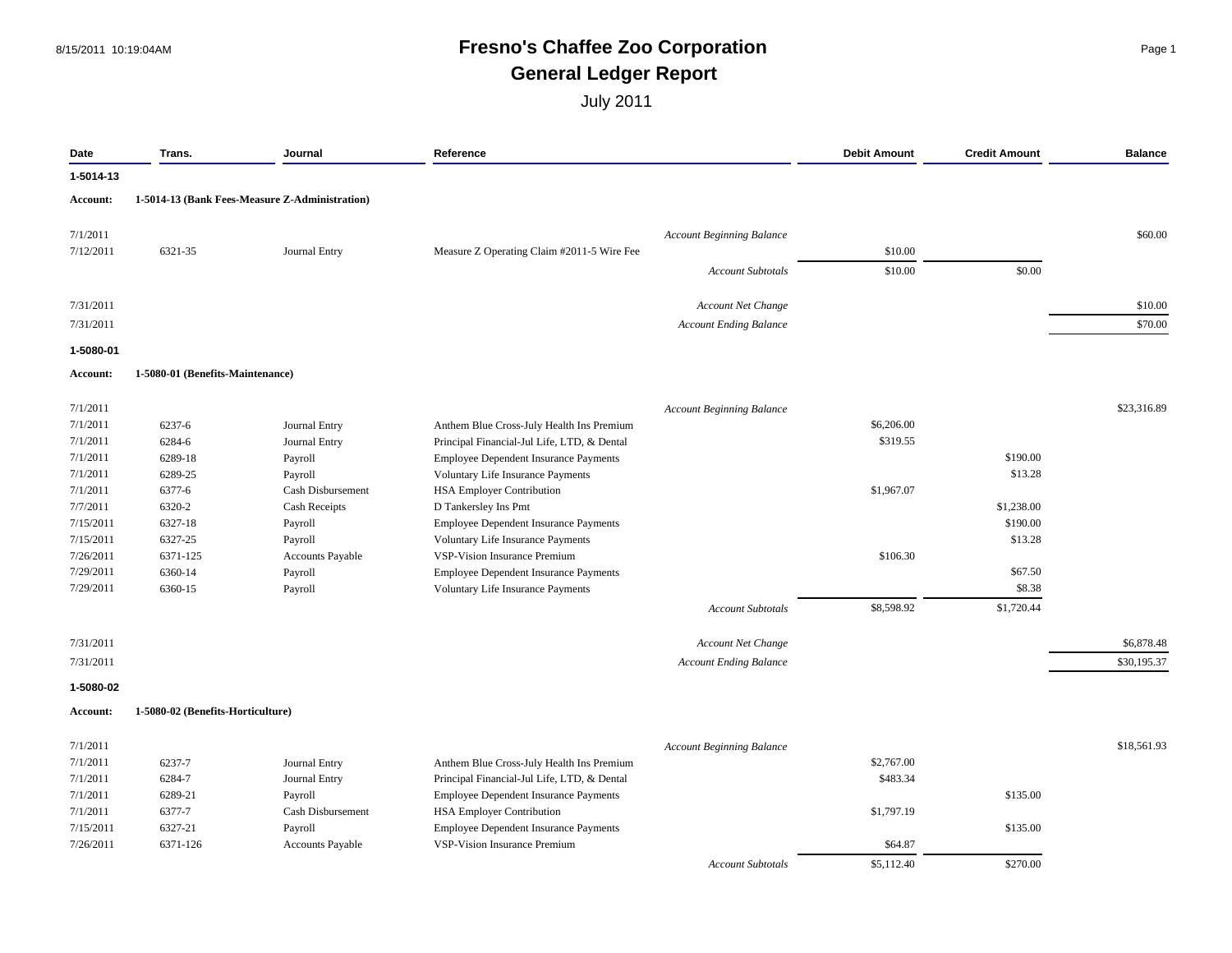#### 8/15/2011 10:19:04AM **Fresno's Chaffee Zoo Corporation** Page 2 **General Ledger Report**

| Date                   | Trans.                            | Journal                 | Reference                                   |                                                     | <b>Debit Amount</b> | <b>Credit Amount</b> | <b>Balance</b>            |
|------------------------|-----------------------------------|-------------------------|---------------------------------------------|-----------------------------------------------------|---------------------|----------------------|---------------------------|
| Account:               | 1-5080-02 (Benefits-Horticulture) |                         |                                             |                                                     |                     |                      |                           |
| 7/31/2011              |                                   |                         |                                             | <b>Account Net Change</b>                           |                     |                      | \$4,842.40                |
| 7/31/2011              |                                   |                         |                                             | <b>Account Ending Balance</b>                       |                     |                      | \$23,404.33               |
| 1-5080-03              |                                   |                         |                                             |                                                     |                     |                      |                           |
| Account:               | 1-5080-03 (Benefits-Animal)       |                         |                                             |                                                     |                     |                      |                           |
|                        |                                   |                         |                                             |                                                     |                     |                      |                           |
| 7/1/2011               |                                   |                         |                                             | <b>Account Beginning Balance</b>                    |                     |                      | \$67,072.20               |
| 7/1/2011               | 6237-1                            | Journal Entry           | Anthem Blue Cross-July Health Ins Premium   |                                                     | \$7,521.00          |                      |                           |
| 7/1/2011               | 6284-1                            | Journal Entry           | Principal Financial-Jul Life, LTD, & Dental |                                                     | \$2,106.44          |                      |                           |
| 7/1/2011               | 6289-17                           | Payroll                 | Employee Dependent Insurance Payments       |                                                     |                     | \$174.93             |                           |
| 7/1/2011               | 6289-24                           | Payroll                 | Voluntary Life Insurance Payments           |                                                     |                     | \$92.18              |                           |
| 7/1/2011               | 6377-1                            | Cash Disbursement       | <b>HSA Employer Contribution</b>            |                                                     | \$6,117.51          |                      |                           |
| 7/15/2011              | 6327-17                           | Payroll                 | Employee Dependent Insurance Payments       |                                                     |                     | \$174.92             |                           |
| 7/15/2011              | 6327-24                           | Payroll                 | Voluntary Life Insurance Payments           |                                                     |                     | \$92.17              |                           |
| 7/26/2011              | 6371-87                           | Accounts Payable        | VSP-Vision Insurance Premium                |                                                     | \$240.12            |                      |                           |
| 7/28/2011              | 6368-5                            | <b>Cash Receipts</b>    | M Wesson Ins Pmt                            |                                                     |                     | \$441.11             |                           |
|                        |                                   |                         |                                             | <b>Account Subtotals</b>                            | \$15,985.07         | \$975.31             |                           |
| 7/31/2011              |                                   |                         |                                             | <b>Account Net Change</b>                           |                     |                      | \$15,009.76               |
| 7/31/2011              |                                   |                         |                                             | <b>Account Ending Balance</b>                       |                     |                      | \$82,081.96               |
| 1-5080-08              |                                   |                         |                                             |                                                     |                     |                      |                           |
| Account:               | 1-5080-08 (Benefits-Education)    |                         |                                             |                                                     |                     |                      |                           |
| 7/1/2011               |                                   |                         |                                             | <b>Account Beginning Balance</b>                    |                     |                      | \$25,860.66               |
| 7/1/2011               | 6237-3                            | Journal Entry           | Anthem Blue Cross-July Health Ins Premium   |                                                     | \$3,451.00          |                      |                           |
| 7/1/2011               | 6284-3                            | Journal Entry           | Principal Financial-Jul Life, LTD, & Dental |                                                     | \$510.52            |                      |                           |
| 7/1/2011               | 6289-16                           | Payroll                 | Employee Dependent Insurance Payments       |                                                     |                     | \$177.50             |                           |
| 7/1/2011               | 6289-23                           | Payroll                 | Voluntary Life Insurance Payments           |                                                     |                     | \$10.68              |                           |
| 7/1/2011               | 6377-2                            | Cash Disbursement       | <b>HSA Employer Contribution</b>            |                                                     | \$2,044.25          |                      |                           |
| 7/15/2011              | 6327-16                           | Payroll                 | Employee Dependent Insurance Payments       |                                                     |                     | \$177.50             |                           |
| 7/15/2011              | 6327-23                           | Payroll                 | Voluntary Life Insurance Payments           |                                                     |                     | \$10.67              |                           |
|                        | 6371-122                          | <b>Accounts Payable</b> | <b>VSP-Vision Insurance Premium</b>         |                                                     | \$87.96             |                      |                           |
|                        |                                   |                         |                                             |                                                     | \$6,093.73          | \$376.35             |                           |
|                        |                                   |                         |                                             | <b>Account Subtotals</b>                            |                     |                      |                           |
| 7/26/2011              |                                   |                         |                                             |                                                     |                     |                      |                           |
| 7/31/2011<br>7/31/2011 |                                   |                         |                                             | Account Net Change<br><b>Account Ending Balance</b> |                     |                      | \$5,717.38<br>\$31,578.04 |

**Account: 1-5080-10 (Benefits-Veterinary)**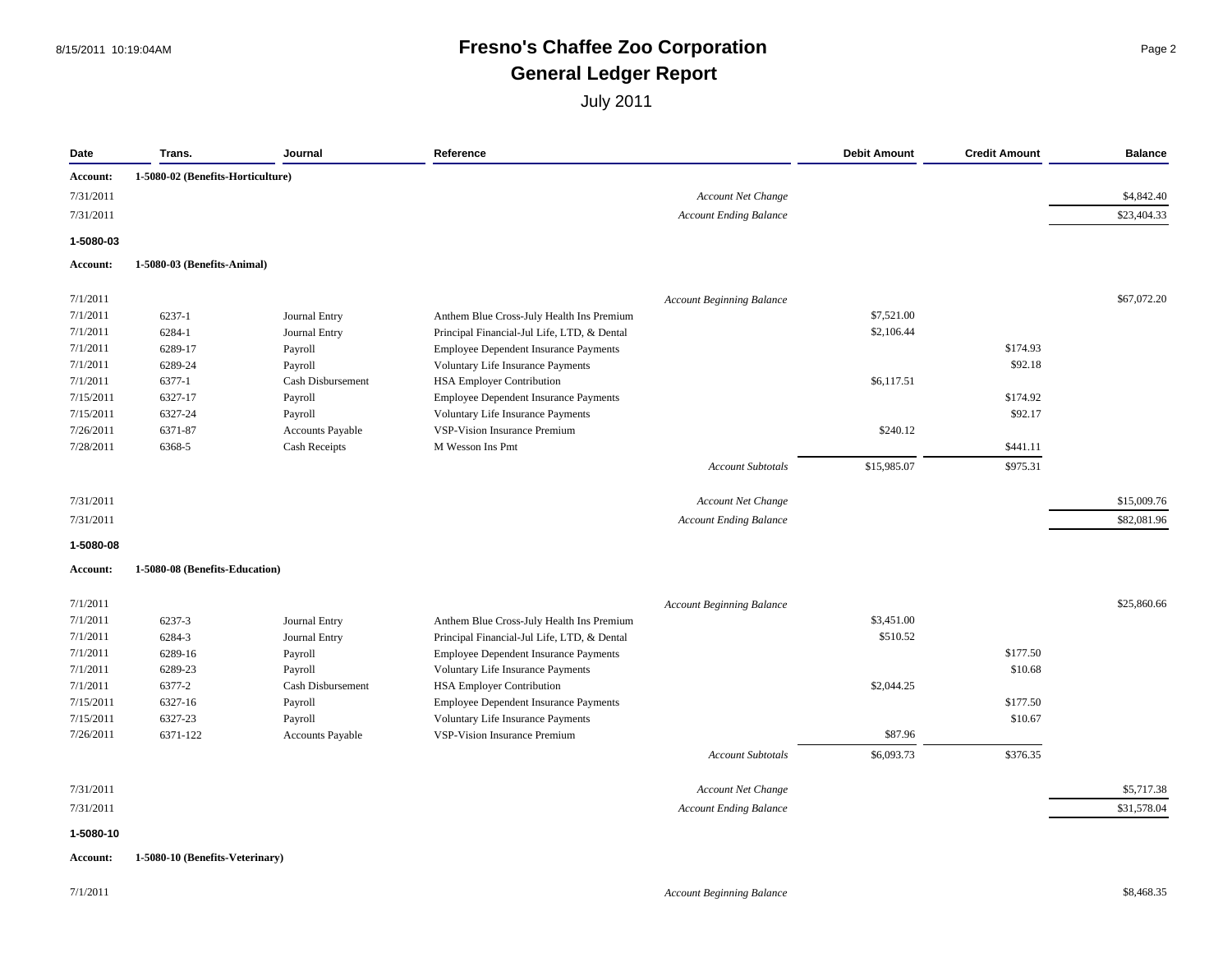#### 8/15/2011 10:19:04AM **Fresno's Chaffee Zoo Corporation** Page 3 **General Ledger Report**

| Date                  | Trans.                                 | Journal           | Reference                                   |                          | <b>Debit Amount</b>  | <b>Credit Amount</b> | <b>Balance</b> |
|-----------------------|----------------------------------------|-------------------|---------------------------------------------|--------------------------|----------------------|----------------------|----------------|
| Account:              | 1-5080-10 (Benefits-Veterinary)        |                   |                                             |                          |                      |                      |                |
| 7/1/2011              | 6237-5                                 | Journal Entry     | Anthem Blue Cross-July Health Ins Premium   |                          | \$1,055.00           |                      |                |
| 7/1/2011              | 6284-5                                 | Journal Entry     | Principal Financial-Jul Life, LTD, & Dental |                          | \$176.84             |                      |                |
| 7/1/2011              | 6377-9                                 | Cash Disbursement | <b>HSA Employer Contribution</b>            |                          | \$776.55             |                      |                |
| 7/26/2011             | 6371-123                               | Accounts Payable  | VSP-Vision Insurance Premium                |                          | \$19.02              |                      |                |
|                       |                                        |                   |                                             | <b>Account Subtotals</b> | \$2,027.41           | \$0.00               |                |
| 7/31/2011             |                                        |                   | Account Net Change                          |                          |                      |                      | \$2,027.41     |
| 7/31/2011             |                                        |                   | <b>Account Ending Balance</b>               |                          |                      |                      | \$10,495.76    |
|                       |                                        |                   |                                             |                          |                      |                      |                |
| 1-5098-00<br>Account: | 1-5098-00 (Liability Insurance)        |                   |                                             |                          |                      |                      |                |
|                       |                                        |                   |                                             |                          |                      |                      |                |
| 7/1/2011              |                                        |                   | <b>Account Beginning Balance</b>            |                          |                      |                      | \$85,958.95    |
| 7/1/2011              | 6232-1                                 | Journal Entry     | <b>AON Risk Ins-Commercial Pkg</b>          |                          | \$7,091.46           |                      |                |
| 7/1/2011              | 6232-3                                 | Journal Entry     | AON Risk Ins-Excess Liability Coverage      |                          | \$2,184.75           |                      |                |
|                       |                                        |                   |                                             | <b>Account Subtotals</b> | \$9,276.21           | \$0.00               |                |
| 7/31/2011             |                                        |                   | Account Net Change                          |                          |                      |                      | \$9,276.21     |
| 7/31/2011             |                                        |                   | <b>Account Ending Balance</b>               |                          |                      |                      | \$95,235.16    |
| 1-5131-01             |                                        |                   |                                             |                          |                      |                      |                |
| Account:              | 1-5131-01 (Payroll Taxes-Maintenance)  |                   |                                             |                          |                      |                      |                |
|                       |                                        |                   |                                             |                          |                      |                      |                |
| 7/1/2011              |                                        |                   | <b>Account Beginning Balance</b>            |                          |                      |                      | \$9,629.42     |
| 7/1/2011              | 6289-84                                | Payroll           | Payroll Taxes                               |                          | \$632.29             |                      |                |
| 7/15/2011             | 6327-88                                | Payroll           | Payroll Taxes                               |                          | \$640.67<br>\$678.79 |                      |                |
| 7/29/2011             | 6360-77                                | Payroll           | Payroll Taxes                               |                          |                      |                      |                |
|                       |                                        |                   |                                             | <b>Account Subtotals</b> | \$1,951.75           | \$0.00               |                |
| 7/31/2011             |                                        |                   | Account Net Change                          |                          |                      |                      | \$1,951.75     |
| 7/31/2011             |                                        |                   | <b>Account Ending Balance</b>               |                          |                      |                      | \$11,581.17    |
| 1-5131-02             |                                        |                   |                                             |                          |                      |                      |                |
| Account:              | 1-5131-02 (Payroll Taxes-Horticulture) |                   |                                             |                          |                      |                      |                |
| 7/1/2011              |                                        |                   | <b>Account Beginning Balance</b>            |                          |                      |                      | \$6,490.05     |
| 7/1/2011              | 6289-89                                | Payroll           | Payroll Taxes                               |                          | \$579.23             |                      |                |
| 7/15/2011             | 6327-93                                | Payroll           | Payroll Taxes                               |                          | \$603.15             |                      |                |
| 7/29/2011             | 6360-82                                | Payroll           | Payroll Taxes                               |                          | \$589.70             |                      |                |
|                       |                                        |                   |                                             | <b>Account Subtotals</b> | \$1,772.08           | \$0.00               |                |
|                       |                                        |                   |                                             |                          |                      |                      |                |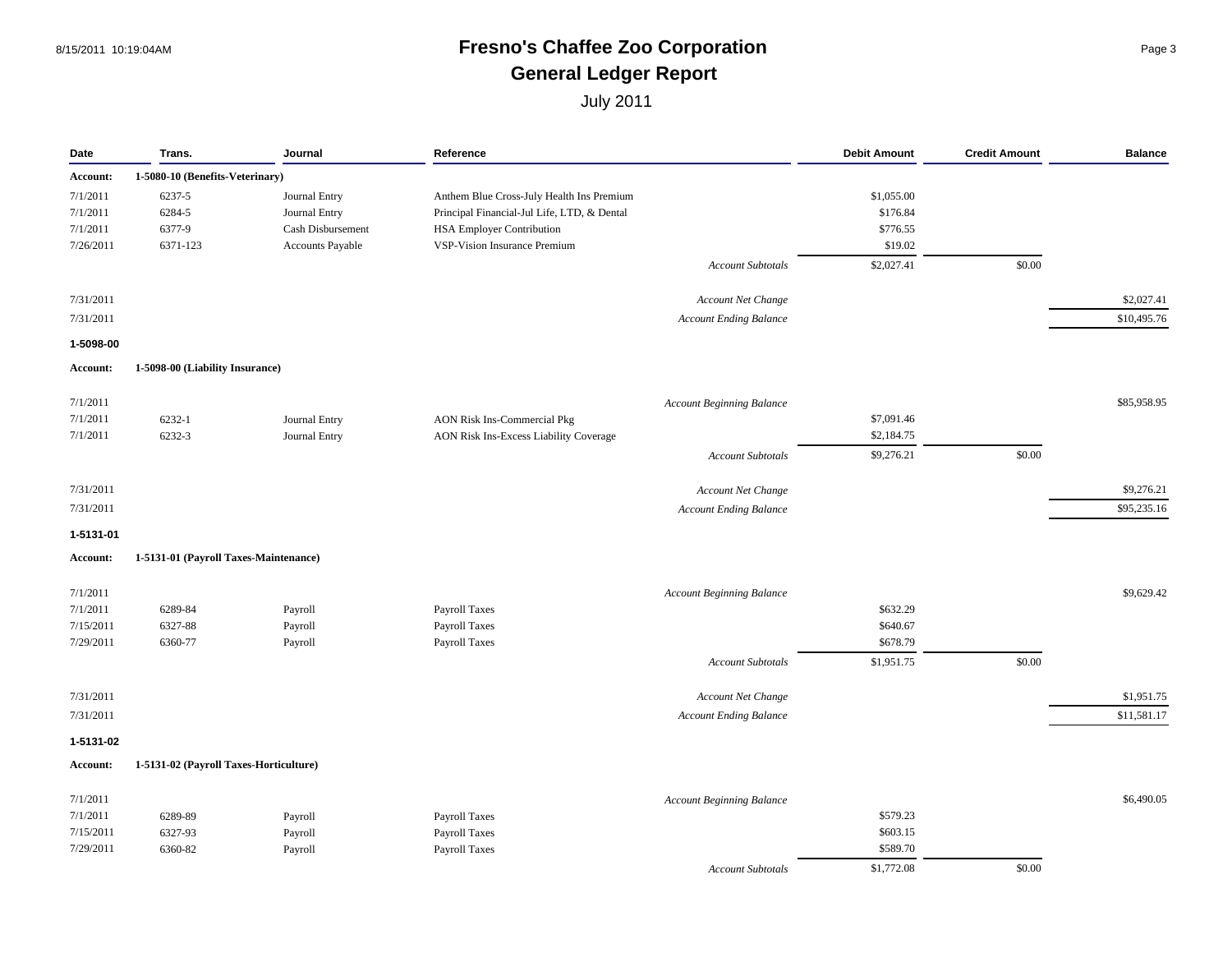#### 8/15/2011 10:19:04AM **Fresno's Chaffee Zoo Corporation** Page 4 **General Ledger Report**

| Date      | Trans.                                 | Journal | Reference     |                                  | <b>Debit Amount</b> | <b>Credit Amount</b> | <b>Balance</b> |
|-----------|----------------------------------------|---------|---------------|----------------------------------|---------------------|----------------------|----------------|
| Account:  | 1-5131-02 (Payroll Taxes-Horticulture) |         |               |                                  |                     |                      |                |
| 7/31/2011 |                                        |         |               | Account Net Change               |                     |                      | \$1,772.08     |
| 7/31/2011 |                                        |         |               | <b>Account Ending Balance</b>    |                     |                      | \$8,262.13     |
| 1-5131-03 |                                        |         |               |                                  |                     |                      |                |
| Account:  | 1-5131-03 (Payroll Taxes-Animal)       |         |               |                                  |                     |                      |                |
| 7/1/2011  |                                        |         |               | <b>Account Beginning Balance</b> |                     |                      | \$39,455.98    |
| 7/1/2011  | 6289-82                                | Payroll | Payroll Taxes |                                  | \$3,149.79          |                      |                |
| 7/15/2011 | 6327-86                                | Payroll | Payroll Taxes |                                  | \$3,113.15          |                      |                |
| 7/29/2011 | 6360-75                                | Payroll | Payroll Taxes |                                  | \$3,108.86          |                      |                |
|           |                                        |         |               | <b>Account Subtotals</b>         | \$9,371.80          | \$0.00               |                |
| 7/31/2011 |                                        |         |               | Account Net Change               |                     |                      | \$9,371.80     |
| 7/31/2011 |                                        |         |               | <b>Account Ending Balance</b>    |                     |                      | \$48,827.78    |
| 1-5131-08 |                                        |         |               |                                  |                     |                      |                |
| Account:  | 1-5131-08 (Payroll Taxes-Education)    |         |               |                                  |                     |                      |                |
| 7/1/2011  |                                        |         |               | Account Beginning Balance        |                     |                      | \$14,535.78    |
| 7/1/2011  | 6289-81                                | Payroll | Payroll Taxes |                                  | \$1,212.92          |                      |                |
| 7/1/2011  | 6289-88                                | Payroll | Payroll Taxes |                                  | \$410.58            |                      |                |
| 7/15/2011 | 6327-85                                | Payroll | Payroll Taxes |                                  | \$1,136.23          |                      |                |
| 7/15/2011 | 6327-92                                | Payroll | Payroll Taxes |                                  | \$384.98            |                      |                |
| 7/29/2011 | 6360-74                                | Payroll | Payroll Taxes |                                  | \$1,329.57          |                      |                |
| 7/29/2011 | 6360-81                                | Payroll | Payroll Taxes |                                  | \$406.83            |                      |                |
|           |                                        |         |               | <b>Account Subtotals</b>         | \$4,881.11          | \$0.00               |                |
| 7/31/2011 |                                        |         |               | Account Net Change               |                     |                      | \$4,881.11     |
| 7/31/2011 |                                        |         |               | <b>Account Ending Balance</b>    |                     |                      | \$19,416.89    |
| 1-5131-10 |                                        |         |               |                                  |                     |                      |                |
| Account:  | 1-5131-10 (Payroll Taxes-Veterinary)   |         |               |                                  |                     |                      |                |
| 7/1/2011  |                                        |         |               | <b>Account Beginning Balance</b> |                     |                      | \$4,876.19     |
| 7/1/2011  | 6289-83                                | Payroll | Payroll Taxes |                                  | \$425.62            |                      |                |
| 7/15/2011 | 6327-87                                | Payroll | Payroll Taxes |                                  | \$425.47            |                      |                |
| 7/29/2011 | 6360-76                                | Payroll | Payroll Taxes |                                  | \$425.91            |                      |                |
|           |                                        |         |               | <b>Account Subtotals</b>         | \$1,277.00          | \$0.00               |                |
| 7/31/2011 |                                        |         |               | <b>Account Net Change</b>        |                     |                      | \$1,277.00     |
| 7/31/2011 |                                        |         |               | <b>Account Ending Balance</b>    |                     |                      | \$6,153.19     |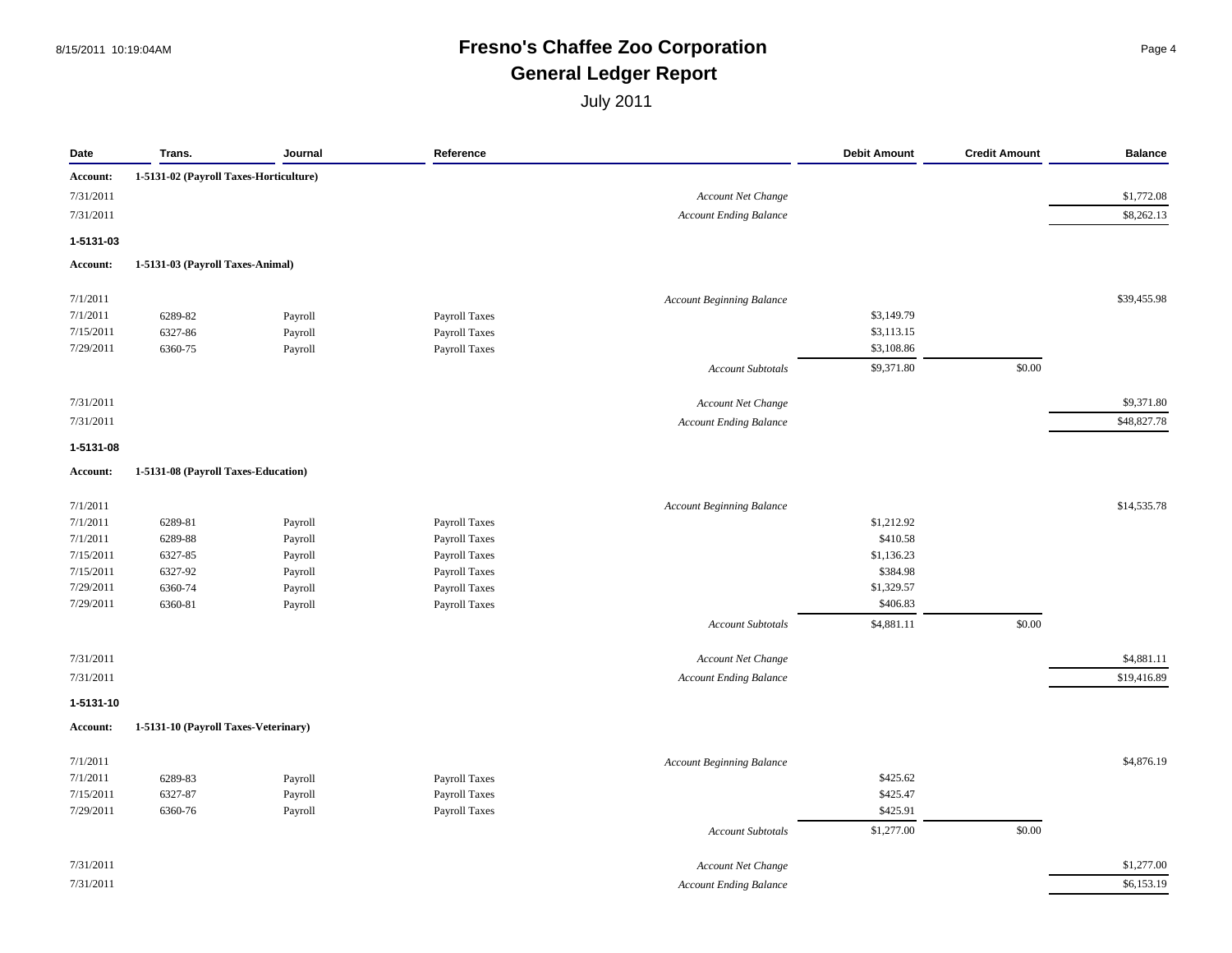#### 8/15/2011 10:19:04AM **Fresno's Chaffee Zoo Corporation** Page 5 **General Ledger Report**

| Date      | Trans. | Journal                                          | Reference                 |                                  | <b>Debit Amount</b> | <b>Credit Amount</b> | <b>Balance</b> |
|-----------|--------|--------------------------------------------------|---------------------------|----------------------------------|---------------------|----------------------|----------------|
| 1-5153-01 |        |                                                  |                           |                                  |                     |                      |                |
| Account:  |        | 1-5153-01 (Retirement Contribution-Maintenance)  |                           |                                  |                     |                      |                |
| 7/1/2011  |        |                                                  |                           | Account Beginning Balance        |                     |                      | \$678.65       |
| 7/29/2011 | 6361-4 | Cash Disbursement                                | 401(k) Matching July 2011 |                                  | \$185.24            |                      |                |
|           |        |                                                  |                           | <b>Account Subtotals</b>         | \$185.24            | \$0.00               |                |
| 7/31/2011 |        |                                                  |                           | Account Net Change               |                     |                      | \$185.24       |
| 7/31/2011 |        |                                                  |                           | <b>Account Ending Balance</b>    |                     |                      | \$863.89       |
| 1-5153-02 |        |                                                  |                           |                                  |                     |                      |                |
| Account:  |        | 1-5153-02 (Retirement Contribution-Horticulture) |                           |                                  |                     |                      |                |
| 7/1/2011  |        |                                                  |                           | <b>Account Beginning Balance</b> |                     |                      | \$572.11       |
| 7/29/2011 | 6361-5 | Cash Disbursement                                | 401(k) Matching July 2011 |                                  | \$141.99            |                      |                |
|           |        |                                                  |                           | <b>Account Subtotals</b>         | \$141.99            | \$0.00               |                |
| 7/31/2011 |        |                                                  |                           | Account Net Change               |                     |                      | \$141.99       |
| 7/31/2011 |        |                                                  |                           | <b>Account Ending Balance</b>    |                     |                      | \$714.10       |
| 1-5153-03 |        |                                                  |                           |                                  |                     |                      |                |
| Account:  |        | 1-5153-03 (Retirement Contribution-Animal)       |                           |                                  |                     |                      |                |
| 7/1/2011  |        |                                                  |                           | <b>Account Beginning Balance</b> |                     |                      | \$10,137.67    |
| 7/29/2011 | 6361-1 | Cash Disbursement                                | 401(k) Matching July 2011 |                                  | \$2,371.03          |                      |                |
|           |        |                                                  |                           | <b>Account Subtotals</b>         | \$2,371.03          | \$0.00               |                |
| 7/31/2011 |        |                                                  |                           | Account Net Change               |                     |                      | \$2,371.03     |
| 7/31/2011 |        |                                                  |                           | <b>Account Ending Balance</b>    |                     |                      | \$12,508.70    |
| 1-5153-08 |        |                                                  |                           |                                  |                     |                      |                |
| Account:  |        | 1-5153-08 (Retirement Contribution-Education)    |                           |                                  |                     |                      |                |
| 7/1/2011  |        |                                                  |                           | <b>Account Beginning Balance</b> |                     |                      | \$3,850.57     |
| 7/29/2011 | 6361-7 | Cash Disbursement                                | 401(k) Matching July 2011 |                                  | \$982.85            |                      |                |
|           |        |                                                  |                           | <b>Account Subtotals</b>         | \$982.85            | \$0.00               |                |
| 7/31/2011 |        |                                                  |                           | Account Net Change               |                     |                      | \$982.85       |
| 7/31/2011 |        |                                                  |                           | <b>Account Ending Balance</b>    |                     |                      | \$4,833.42     |
| 1-5153-10 |        |                                                  |                           |                                  |                     |                      |                |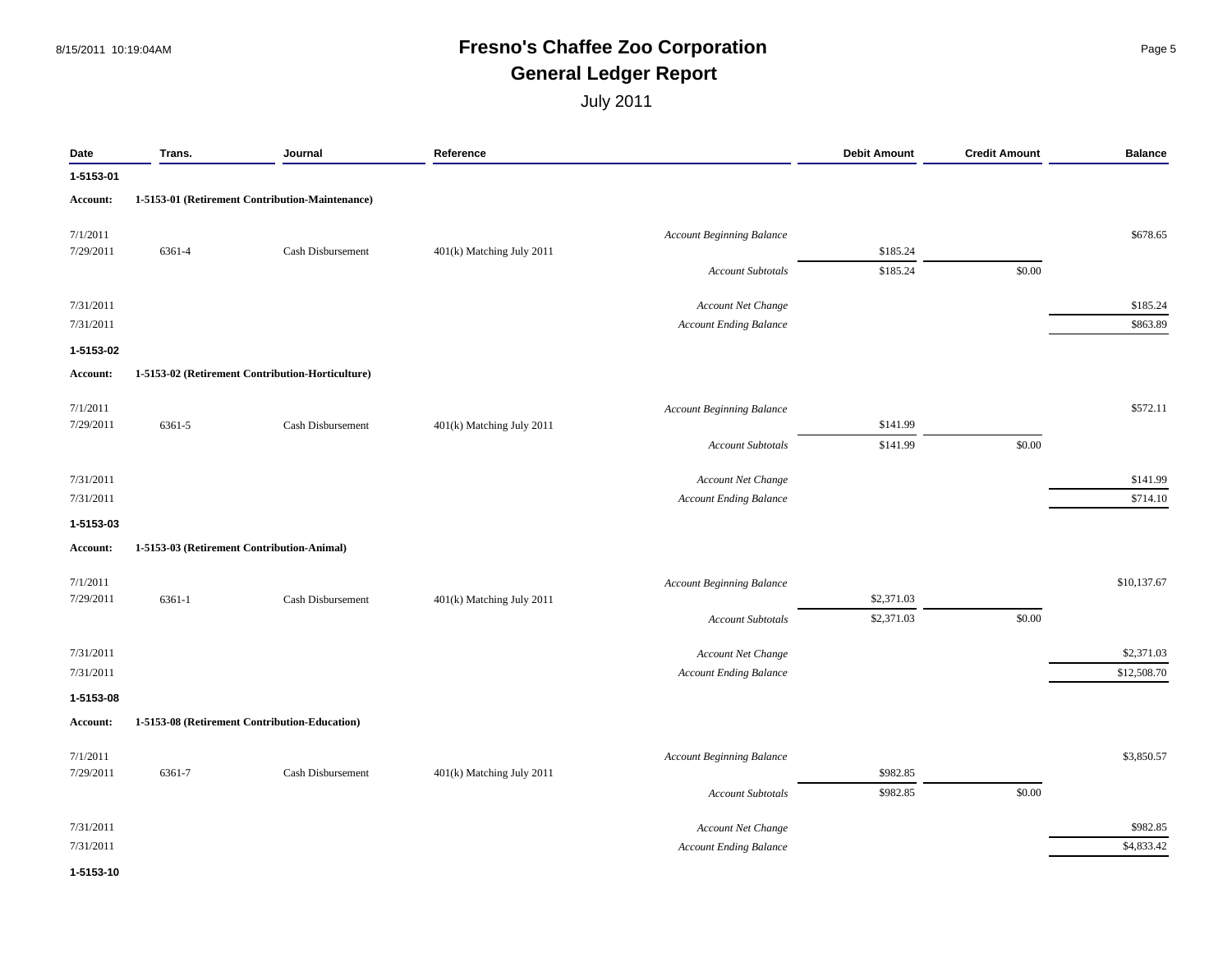#### 8/15/2011 10:19:04AM **Fresno's Chaffee Zoo Corporation** Page 6 **General Ledger Report**

| Date      | Trans.                            | Journal                                        | Reference                 |                                  | <b>Debit Amount</b> | <b>Credit Amount</b> | <b>Balance</b> |
|-----------|-----------------------------------|------------------------------------------------|---------------------------|----------------------------------|---------------------|----------------------|----------------|
| Account:  |                                   | 1-5153-10 (Retirement Contribution-Veterinary) |                           |                                  |                     |                      |                |
| 7/1/2011  |                                   |                                                |                           | <b>Account Beginning Balance</b> |                     |                      | \$1,848.04     |
| 7/29/2011 | 6361-6                            | Cash Disbursement                              | 401(k) Matching July 2011 |                                  | \$464.64            |                      |                |
|           |                                   |                                                |                           | <b>Account Subtotals</b>         | \$464.64            | \$0.00               |                |
| 7/31/2011 |                                   |                                                |                           | Account Net Change               |                     |                      | \$464.64       |
| 7/31/2011 |                                   |                                                |                           | <b>Account Ending Balance</b>    |                     |                      | \$2,312.68     |
| 1-5165-01 |                                   |                                                |                           |                                  |                     |                      |                |
| Account:  | 1-5165-01 (Salaries-Maintenance)  |                                                |                           |                                  |                     |                      |                |
| 7/1/2011  |                                   |                                                |                           | Account Beginning Balance        |                     |                      | \$84,547.92    |
| 7/1/2011  | 6289-6                            | Payroll                                        | Salaries                  |                                  | \$8,455.07          |                      |                |
| 7/15/2011 | 6327-6                            | Payroll                                        | Salaries                  |                                  | \$8,564.93          |                      |                |
| 7/29/2011 | 6360-6                            | Payroll                                        | Salaries                  |                                  | \$8,940.52          |                      |                |
|           |                                   |                                                |                           | <b>Account Subtotals</b>         | \$25,960.52         | \$0.00               |                |
| 7/31/2011 |                                   |                                                |                           | Account Net Change               |                     |                      | \$25,960.52    |
| 7/31/2011 |                                   |                                                |                           | <b>Account Ending Balance</b>    |                     |                      | \$110,508.44   |
| 1-5165-02 |                                   |                                                |                           |                                  |                     |                      |                |
| Account:  | 1-5165-02 (Salaries-Horticulture) |                                                |                           |                                  |                     |                      |                |
| 7/1/2011  |                                   |                                                |                           | <b>Account Beginning Balance</b> |                     |                      | \$86,153.66    |
| 7/1/2011  | 6289-11                           | Payroll                                        | Salaries                  |                                  | \$7,706.34          |                      |                |
| 7/15/2011 | 6327-11                           | Payroll                                        | Salaries                  |                                  | \$8,019.93          |                      |                |
| 7/29/2011 | 6360-11                           | Payroll                                        | Salaries                  |                                  | \$7,708.19          |                      |                |
|           |                                   |                                                |                           | Account Subtotals                | \$23,434.46         | \$0.00               |                |
| 7/31/2011 |                                   |                                                |                           | Account Net Change               |                     |                      | \$23,434.46    |
| 7/31/2011 |                                   |                                                |                           | <b>Account Ending Balance</b>    |                     |                      | \$109,588.12   |
| 1-5165-03 |                                   |                                                |                           |                                  |                     |                      |                |
| Account:  | 1-5165-03 (Salaries-Animal)       |                                                |                           |                                  |                     |                      |                |
| 7/1/2011  |                                   |                                                |                           | <b>Account Beginning Balance</b> |                     |                      | \$470,851.27   |
| 7/1/2011  | 6289-4                            | Payroll                                        | Salaries                  |                                  | \$41,348.53         |                      |                |
| 7/15/2011 | 6327-4                            | Payroll                                        | Salaries                  |                                  | \$40,869.50         |                      |                |
| 7/29/2011 | 6360-4                            | Payroll                                        | Salaries                  |                                  | \$40,638.40         |                      |                |
|           |                                   |                                                |                           | <b>Account Subtotals</b>         | \$122,856.43        | \$0.00               |                |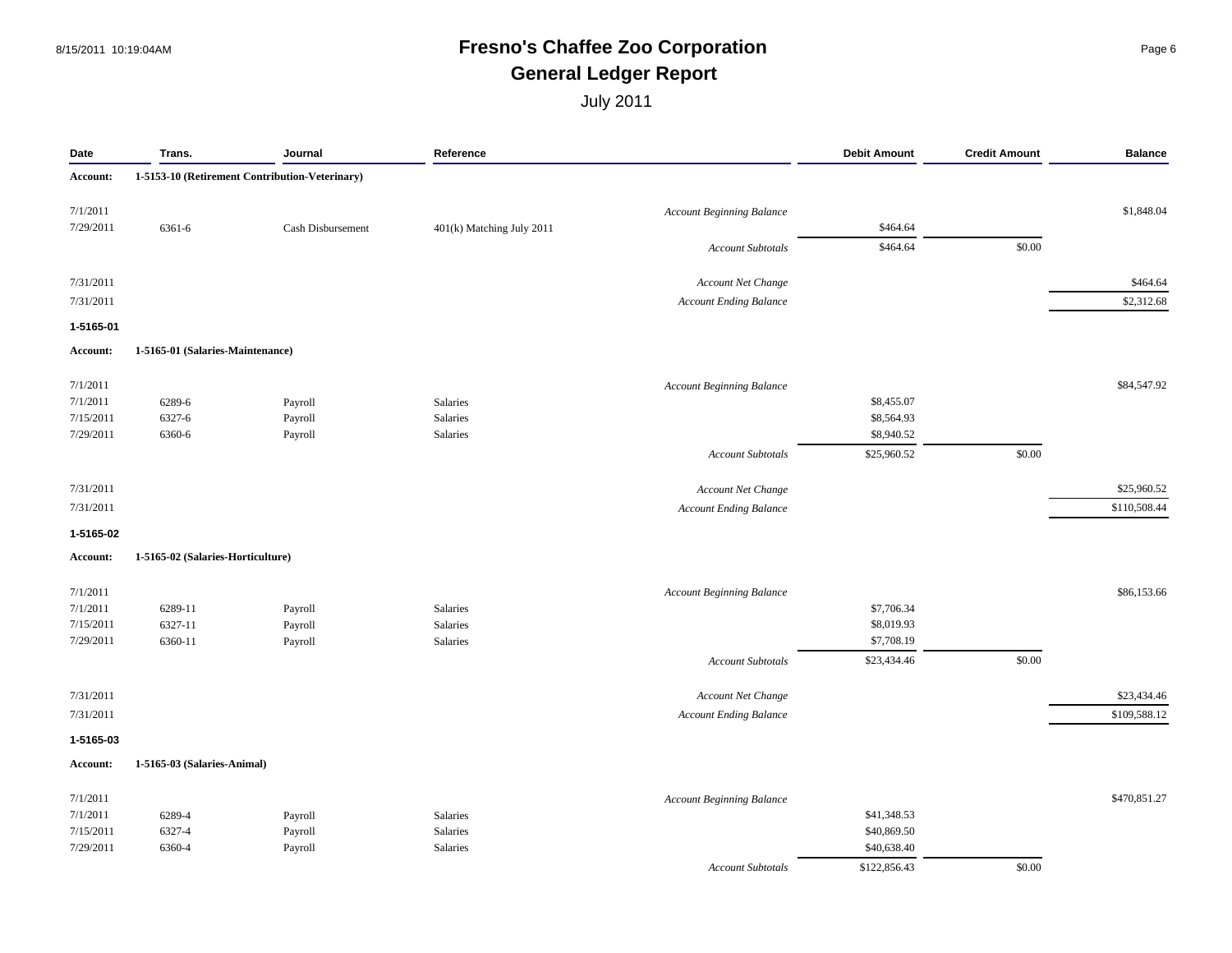#### 8/15/2011 10:19:04AM **Fresno's Chaffee Zoo Corporation** Page 7 **General Ledger Report**

| Date      | Trans.                               | Journal | Reference    |                                  | <b>Debit Amount</b> | <b>Credit Amount</b> | <b>Balance</b> |
|-----------|--------------------------------------|---------|--------------|----------------------------------|---------------------|----------------------|----------------|
| Account:  | 1-5165-03 (Salaries-Animal)          |         |              |                                  |                     |                      |                |
| 7/31/2011 |                                      |         |              | <b>Account Net Change</b>        |                     |                      | \$122,856.43   |
| 7/31/2011 |                                      |         |              | <b>Account Ending Balance</b>    |                     |                      | \$593,707.70   |
| 1-5165-08 |                                      |         |              |                                  |                     |                      |                |
| Account:  | 1-5165-08 (Salaries-Education)       |         |              |                                  |                     |                      |                |
| 7/1/2011  |                                      |         |              | <b>Account Beginning Balance</b> |                     |                      | \$188,861.63   |
| 7/1/2011  | 6289-3                               | Payroll | Salaries     |                                  | \$16,032.68         |                      |                |
| 7/1/2011  | 6289-10                              | Payroll | Salaries     |                                  | \$5,367.25          |                      |                |
| 7/15/2011 | 6327-3                               | Payroll | Salaries     |                                  | \$15,030.67         |                      |                |
| 7/15/2011 | 6327-10                              | Payroll | Salaries     |                                  | \$5,032.11          |                      |                |
| 7/29/2011 | 6360-3                               | Payroll | Salaries     |                                  | \$17,379.69         |                      |                |
| 7/29/2011 | 6360-10                              | Payroll | Salaries     |                                  | \$5,318.38          |                      |                |
|           |                                      |         |              | Account Subtotals                | \$64,160.78         | \$0.00               |                |
| 7/31/2011 |                                      |         |              | Account Net Change               |                     |                      | \$64,160.78    |
| 7/31/2011 |                                      |         |              | <b>Account Ending Balance</b>    |                     |                      | \$253,022.41   |
| 1-5165-10 |                                      |         |              |                                  |                     |                      |                |
| Account:  | 1-5165-10 (Salaries-Veterinary)      |         |              |                                  |                     |                      |                |
| 7/1/2011  |                                      |         |              | <b>Account Beginning Balance</b> |                     |                      | \$63,741.16    |
| 7/1/2011  | 6289-5                               | Payroll | Salaries     |                                  | \$5,563.62          |                      |                |
| 7/15/2011 | 6327-5                               | Payroll | Salaries     |                                  | \$5,561.57          |                      |                |
| 7/29/2011 | 6360-5                               | Payroll | Salaries     |                                  | \$5,567.45          |                      |                |
|           |                                      |         |              | Account Subtotals                | \$16,692.64         | \$0.00               |                |
| 7/31/2011 |                                      |         |              | Account Net Change               |                     |                      | \$16,692.64    |
| 7/31/2011 |                                      |         |              | <b>Account Ending Balance</b>    |                     |                      | \$80,433.80    |
| 1-5200-01 |                                      |         |              |                                  |                     |                      |                |
| Account:  | 1-5200-01 (Workers Comp-Maintenance) |         |              |                                  |                     |                      |                |
| 7/1/2011  |                                      |         |              | <b>Account Beginning Balance</b> |                     |                      | \$5,259.63     |
| 7/1/2011  | 6289-96                              | Payroll | Workers Comp |                                  | \$503.86            |                      |                |
| 7/15/2011 | 6327-100                             | Payroll | Workers Comp |                                  | \$525.56            |                      |                |
| 7/29/2011 | 6360-89                              | Payroll | Workers Comp |                                  | \$550.59            |                      |                |
|           |                                      |         |              | <b>Account Subtotals</b>         | \$1,580.01          | \$0.00               |                |
| 7/31/2011 |                                      |         |              | <b>Account Net Change</b>        |                     |                      | \$1,580.01     |
| 7/31/2011 |                                      |         |              | <b>Account Ending Balance</b>    |                     |                      | \$6,839.64     |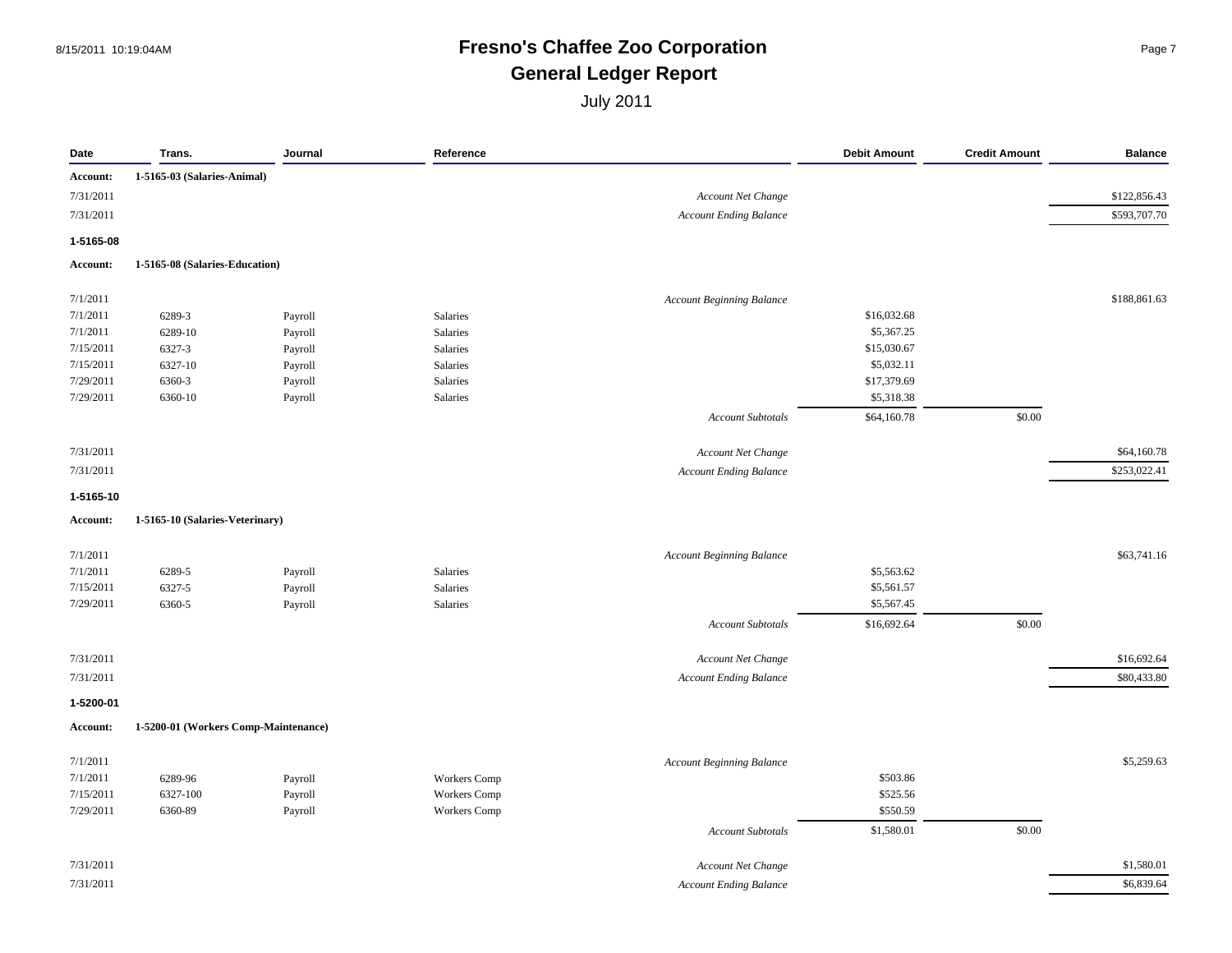#### 8/15/2011 10:19:04AM **Fresno's Chaffee Zoo Corporation** Page 8 **General Ledger Report**

| Date      | Trans.                                | Journal       | Reference           |                                  | <b>Debit Amount</b> | <b>Credit Amount</b> | <b>Balance</b> |
|-----------|---------------------------------------|---------------|---------------------|----------------------------------|---------------------|----------------------|----------------|
| 1-5200-02 |                                       |               |                     |                                  |                     |                      |                |
| Account:  | 1-5200-02 (Workers Comp-Horticulture) |               |                     |                                  |                     |                      |                |
| 7/1/2011  |                                       |               |                     | <b>Account Beginning Balance</b> |                     |                      | \$5,471.46     |
| 7/1/2011  | 6289-101                              | Payroll       | <b>Workers Comp</b> |                                  | \$470.57            |                      |                |
| 7/15/2011 | 6327-105                              | Payroll       | <b>Workers</b> Comp |                                  | \$505.97            |                      |                |
| 7/29/2011 | 6360-94                               | Payroll       | Workers Comp        |                                  | \$499.36            |                      |                |
|           |                                       |               |                     | Account Subtotals                | \$1,475.90          | \$0.00               |                |
| 7/31/2011 |                                       |               |                     |                                  |                     |                      | \$1,475.90     |
|           |                                       |               |                     | Account Net Change               |                     |                      |                |
| 7/31/2011 |                                       |               |                     | <b>Account Ending Balance</b>    |                     |                      | \$6,947.36     |
| 1-5200-03 |                                       |               |                     |                                  |                     |                      |                |
| Account:  | 1-5200-03 (Workers Comp-Animal)       |               |                     |                                  |                     |                      |                |
| 7/1/2011  |                                       |               |                     | <b>Account Beginning Balance</b> |                     |                      | \$29,520.70    |
| 7/1/2011  | 6289-94                               | Payroll       | Workers Comp        |                                  | \$2,443.23          |                      |                |
| 7/15/2011 | 6327-98                               | Payroll       | Workers Comp        |                                  | \$2,473.08          |                      |                |
| 7/29/2011 | 6360-87                               | Payroll       | <b>Workers</b> Comp |                                  | \$2,483.20          |                      |                |
| 7/31/2011 | 6380-1                                | Journal Entry | Workers Comp        |                                  | \$175.66            |                      |                |
|           |                                       |               |                     | <b>Account Subtotals</b>         | \$7,575.17          | \$0.00               |                |
| 7/31/2011 |                                       |               |                     | Account Net Change               |                     |                      | \$7,575.17     |
|           |                                       |               |                     |                                  |                     |                      |                |
| 7/31/2011 |                                       |               |                     | <b>Account Ending Balance</b>    |                     |                      | \$37,095.87    |
| 1-5200-08 |                                       |               |                     |                                  |                     |                      |                |
| Account:  | 1-5200-08 (Workers Comp-Education)    |               |                     |                                  |                     |                      |                |
| 7/1/2011  |                                       |               |                     | <b>Account Beginning Balance</b> |                     |                      | \$14,681.78    |
| 7/1/2011  | 6289-93                               | Payroll       | Workers Comp        |                                  | \$861.94            |                      |                |
| 7/1/2011  | 6289-100                              | Payroll       | <b>Workers Comp</b> |                                  | \$333.66            |                      |                |
| 7/15/2011 | 6327-97                               | Payroll       | <b>Workers</b> Comp |                                  | \$830.98            |                      |                |
| 7/15/2011 | 6327-104                              | Payroll       | Workers Comp        |                                  | \$316.13            |                      |                |
| 7/29/2011 | 6360-86                               | Payroll       | Workers Comp        |                                  | \$977.59            |                      |                |
| 7/29/2011 | 6360-93                               | Payroll       | <b>Workers</b> Comp |                                  | \$333.83            |                      |                |
| 7/31/2011 | 6380-2                                | Journal Entry | <b>Workers</b> Comp |                                  | \$350.31            |                      |                |
| 7/31/2011 | 6380-3                                | Journal Entry | Workers Comp        |                                  | \$840.14            |                      |                |
|           |                                       |               |                     | <b>Account Subtotals</b>         | \$4,844.58          | \$0.00               |                |
| 7/31/2011 |                                       |               |                     | Account Net Change               |                     |                      | \$4,844.58     |
| 7/31/2011 |                                       |               |                     | <b>Account Ending Balance</b>    |                     |                      | \$19,526.36    |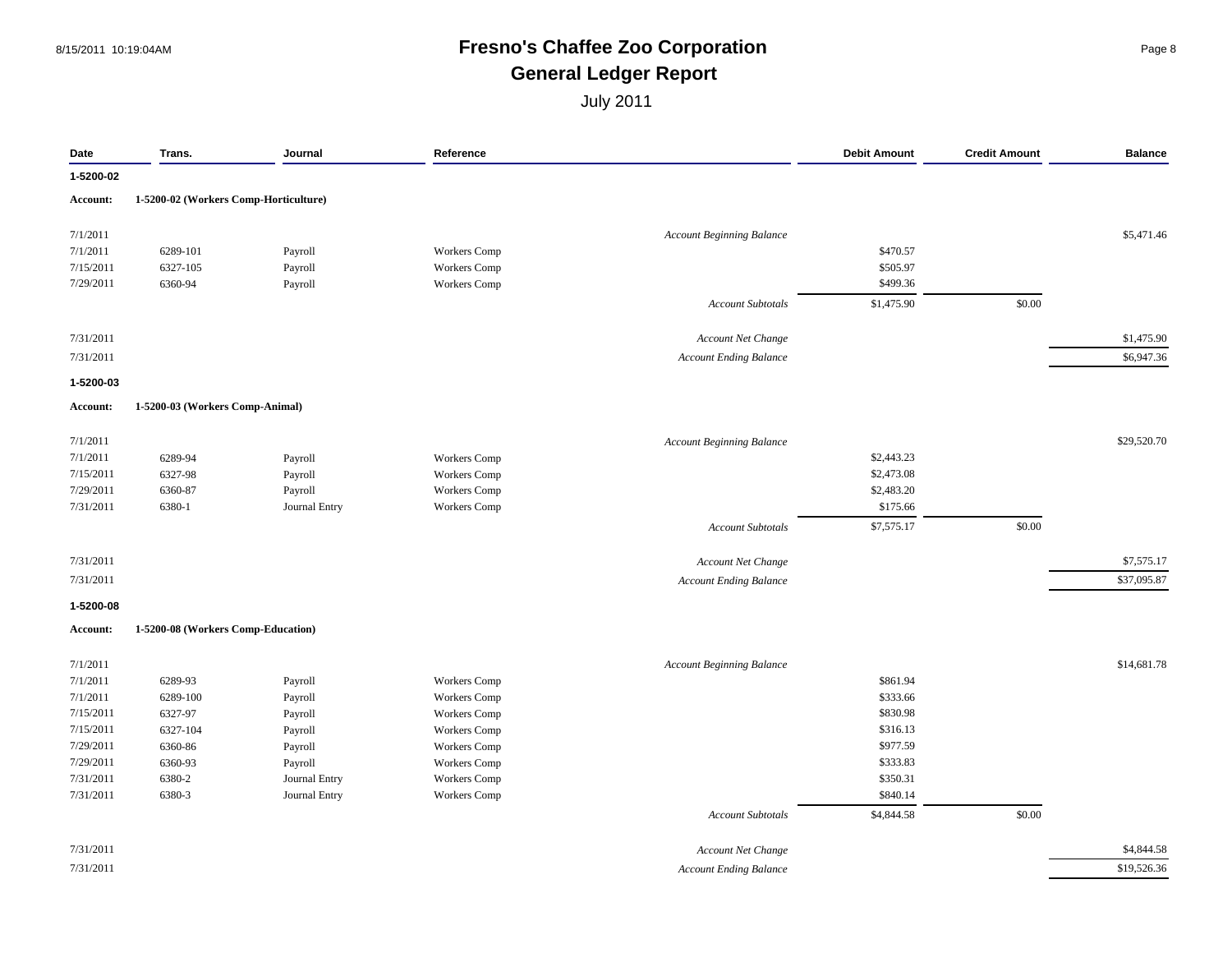#### 8/15/2011 10:19:04AM **Fresno's Chaffee Zoo Corporation** Page 9 **General Ledger Report**

| Date      | Trans.                              | Journal | Reference           |                                  | <b>Debit Amount</b> | <b>Credit Amount</b>                 | <b>Balance</b> |
|-----------|-------------------------------------|---------|---------------------|----------------------------------|---------------------|--------------------------------------|----------------|
| 1-5200-10 |                                     |         |                     |                                  |                     |                                      |                |
| Account:  | 1-5200-10 (Workers Comp-Veterinary) |         |                     |                                  |                     |                                      |                |
| 7/1/2011  |                                     |         |                     | <b>Account Beginning Balance</b> |                     |                                      | \$4,109.40     |
| 7/1/2011  | 6289-95                             | Payroll | <b>Workers Comp</b> |                                  | \$350.96            |                                      |                |
| 7/15/2011 | 6327-99                             | Payroll | <b>Workers Comp</b> |                                  | \$359.06            |                                      |                |
| 7/29/2011 | 6360-88                             | Payroll | Workers Comp        |                                  | \$359.30            |                                      |                |
|           |                                     |         |                     | <b>Account Subtotals</b>         | \$1,069.32          | \$0.00                               |                |
| 7/31/2011 |                                     |         |                     | Account Net Change               |                     |                                      | \$1,069.32     |
| 7/31/2011 |                                     |         |                     | <b>Account Ending Balance</b>    |                     |                                      | \$5,178.72     |
| 7/1/2011  |                                     |         |                     |                                  |                     | <b>Grand Total Beginning Balance</b> | \$1,274,572.05 |
| 7/31/2011 |                                     |         |                     |                                  |                     | <b>Grand Total Net Change</b>        | \$336,810.94   |
| 7/31/2011 |                                     |         |                     |                                  |                     | <b>Grand Total Ending Balance</b>    | \$1,611,382.99 |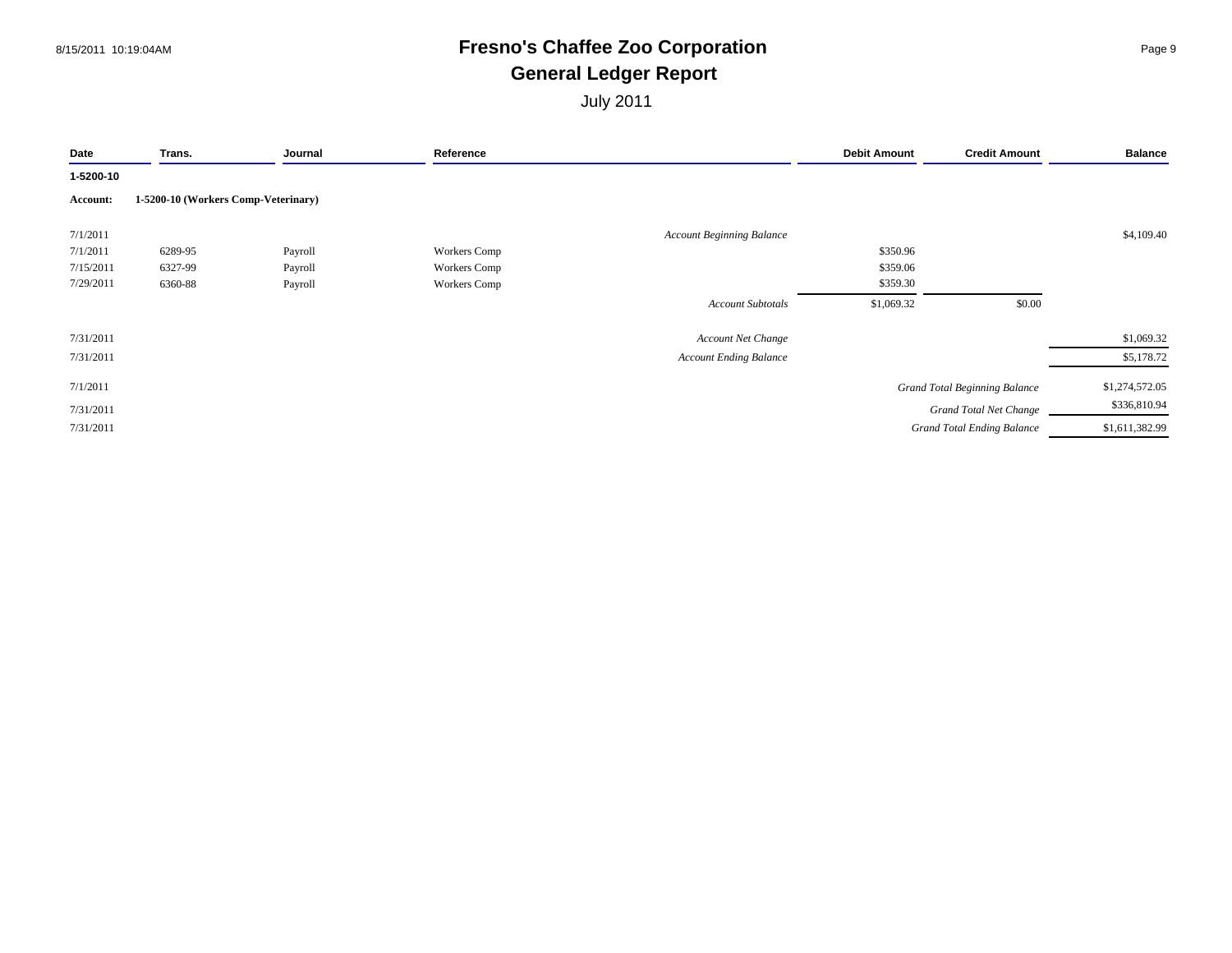**Risk Services** 

Invoice No. 8100000166936

ZAON

#### **Fresno's Chaffee Zoo Corp.**

Fresno's Chaffee Zoo Corp. Atln: Brian Goldman 894 W. Belmont Ave. Fresno CA 93721-2891 USA Aon Risk Insurance Services West, Inc. Fresno CA Office 5260 North Palm Avenue Suite 400

(559) 449-7200 FAX (559) 439-0863

Fresno CA 93704

| <b>Client Account No.</b> | <b>Invoice Date</b> | Currency  | <b>Account Executive</b> |
|---------------------------|---------------------|-----------|--------------------------|
| 570000025762              | Dec-30-2010         | US DOLLAR | Joanne Moore             |

 $\pmb{\mathsf{D}}$ 

 $\mathbf{z}$ 

| Insurance Co.                                 | Policy No. /<br><b>Named Insured</b>                 | <b>Policy Term</b>           | Trans. Eff.<br>Date | <b>Description</b>                                               | Amount    |
|-----------------------------------------------|------------------------------------------------------|------------------------------|---------------------|------------------------------------------------------------------|-----------|
| Travelers<br>Casualty&Surety<br>Co of America | 105544812<br>Fresno's Chaffee Zoo<br>Corp.           | Jan-01-2011 -<br>Jan-01-2012 | Jan-01-2011         | Renewal - Employment Practices<br>Liability - Primary<br>Premium | 28,304.00 |
| 4,246 Commission                              | Agent/Broker: Aon Risk Insurance Services West, Inc. |                              |                     |                                                                  |           |
|                                               |                                                      |                              |                     | TOTAL INVOICE AMOUNT DUE                                         | 28,304.00 |

TO AVOID POTENTIAL DISRUPTION IN COVERAGE, PLEASE PAY IMMEDIATELY. For Wire instructions, contact your Account Executive.



Please see reverse side for statement regarding Aon compensation.

Page 1 of 1

Please detach here. Top portion is for your records, bottom portion to be returned with your payment.  $\overline{\mathbf{v}}$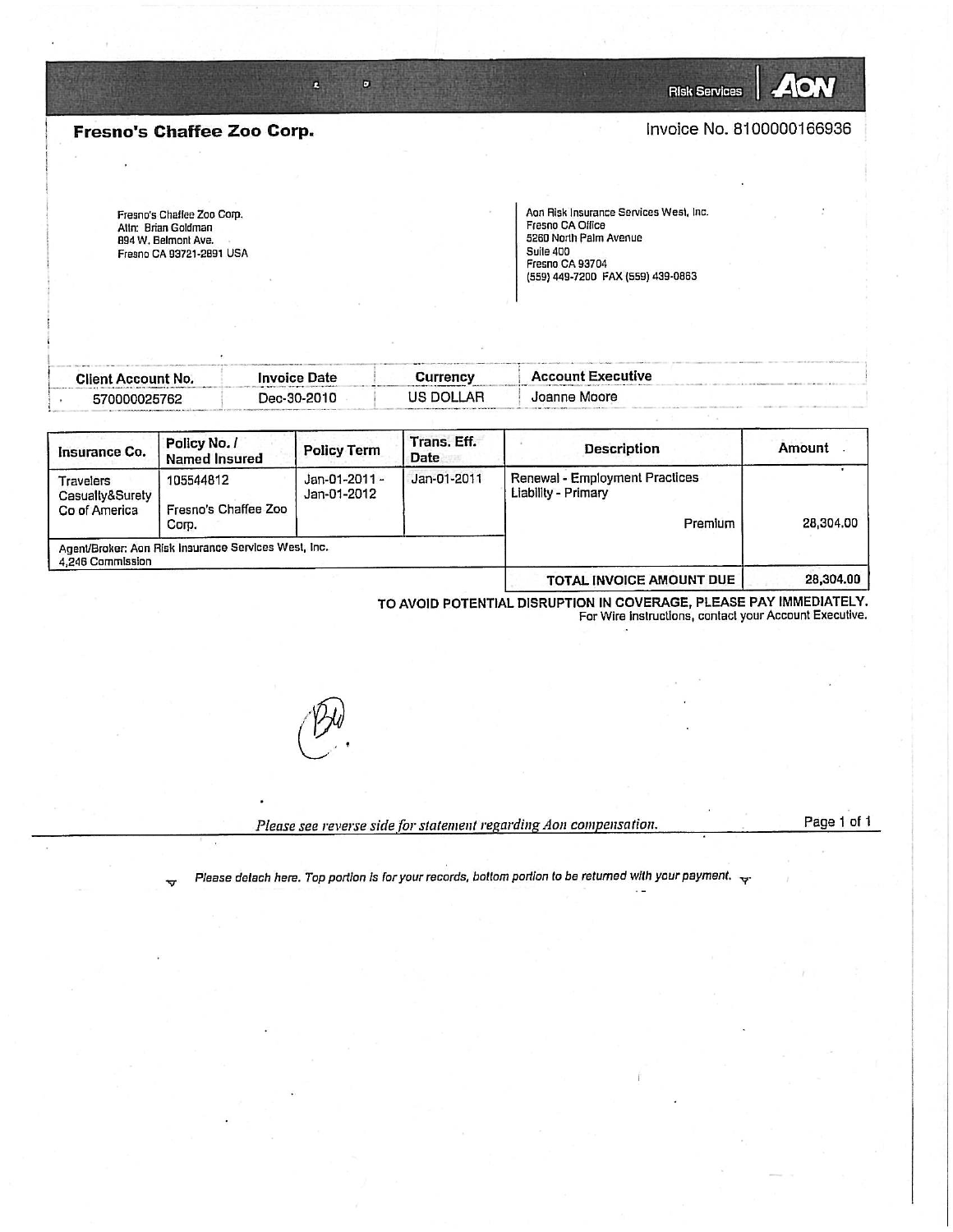Fresno's Chaffee Zoo Corp.

ß

 $\mathbf{D}$ 

Invoice No. 8100000166936

**Risk Services** 

**AO** 

Fresno's Chaflee Zoo Corp. Atln: Brian Goldman 894 W. Belmont Ave. Fresno CA 93721-2891 USA Aon Risk Insurance Services West, Inc. Fresno CA Office 5260 North Palm Avenue Suite 400 Fresno CA 93704 (559) 449-7200 FAX (559) 439-0863

| Client Account No. | Invoice Date | <b>Currency</b> | <b>Account Executive</b> |
|--------------------|--------------|-----------------|--------------------------|
| 570000025762       | Dec-30-2010  | US DOLLAR       | Joanne Moore             |

| Insurance Co.                                        | Trans, Eff.<br>Policy No. /<br><b>Description</b><br><b>Policy Term</b><br>Date<br><b>Named Insured</b> |                              |             | Amount                                                           |             |
|------------------------------------------------------|---------------------------------------------------------------------------------------------------------|------------------------------|-------------|------------------------------------------------------------------|-------------|
| <b>Travelers</b><br>Casualty&Surety<br>Co of America | 105544812<br>Fresno's Chaffee Zoo<br>Corp.                                                              | Jan-01-2011 -<br>Jan-01-2012 | Jan-01-2011 | Renewal - Employment Practices<br>Liability - Primary<br>Premium | -28.304.00- |
| 4.246 Commission                                     | Agent/Broker: Aon Risk Insurance Services West, Inc.                                                    |                              |             |                                                                  |             |

**TOTAL INVOICE AMOUNT DUE**  $\vert 14, 152 \vert 0 \vert$ 

TO AVOID POTENTIAL DISRUPTION IN COVERAGE, PLEASE PAY IMMEDIATELY. For Wire Instructions, contact your Account Executive.

FCZC originally requested reimbursement for the entire amount of the invoice. Per discussion with Lawrence and Robert, this invoice is a prepaid item. It was decided to allow reimbursement for 6 months and to follow up on insurance status at year end.

Please see reverse side for statement regarding Aon compensation.

Page 1 of 1

Please detach here. Top portion is for your records, bottom portion to be returned with your payment.